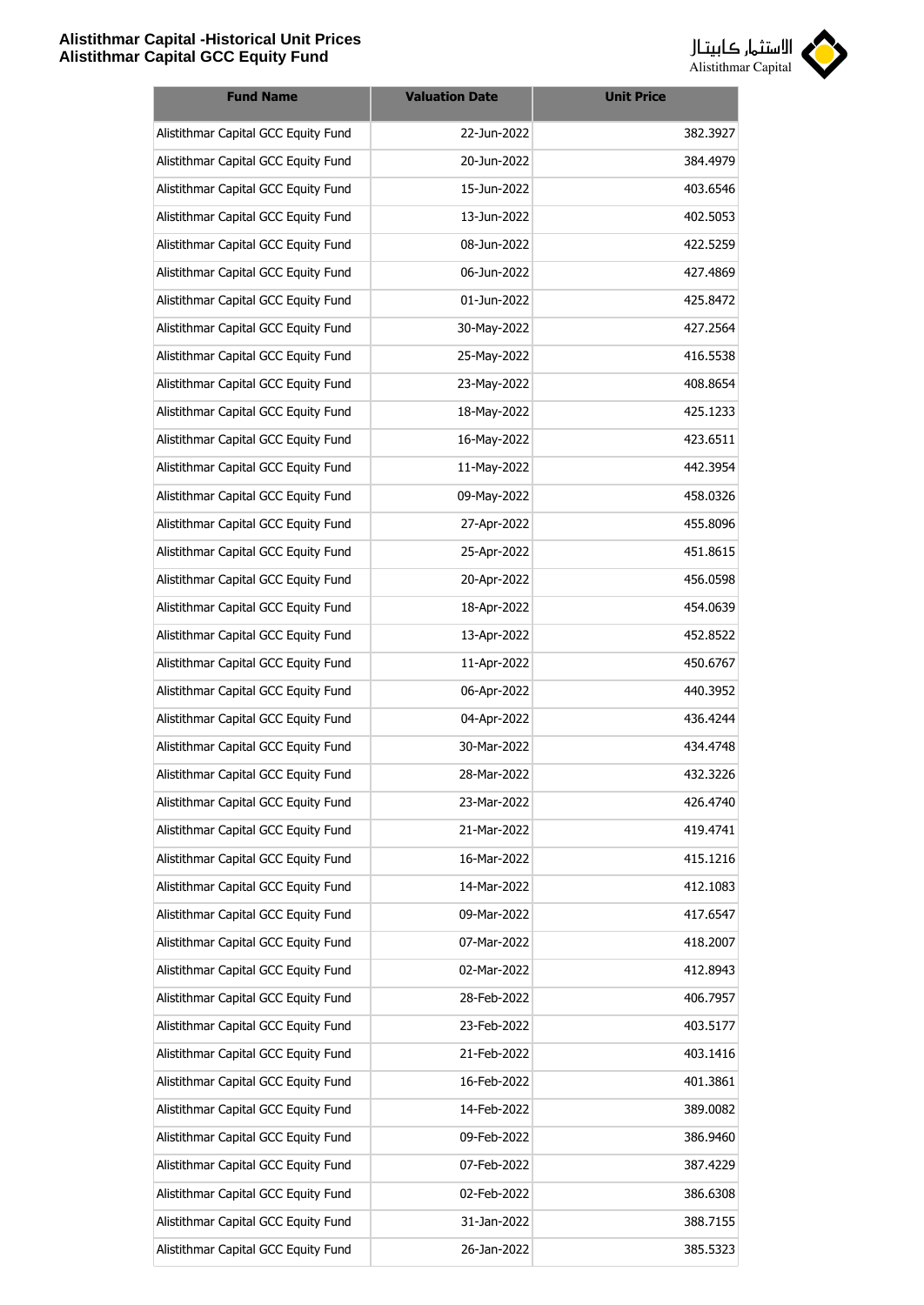

| <b>Fund Name</b>                    | <b>Valuation Date</b> | <b>Unit Price</b> |
|-------------------------------------|-----------------------|-------------------|
| Alistithmar Capital GCC Equity Fund | 24-Jan-2022           | 382.4075          |
| Alistithmar Capital GCC Equity Fund | 19-Jan-2022           | 386.2881          |
| Alistithmar Capital GCC Equity Fund | 17-Jan-2022           | 384.2086          |
| Alistithmar Capital GCC Equity Fund | 12-Jan-2022           | 377.7605          |
| Alistithmar Capital GCC Equity Fund | 10-Jan-2022           | 369.8236          |
| Alistithmar Capital GCC Equity Fund | 05-Jan-2022           | 364.4939          |
| Alistithmar Capital GCC Equity Fund | 03-Jan-2022           | 359.6553          |
| Alistithmar Capital GCC Equity Fund | 31-Dec-2021           | 356.8376          |
| Alistithmar Capital GCC Equity Fund | 29-Dec-2021           | 354.8252          |
| Alistithmar Capital GCC Equity Fund | 27-Dec-2021           | 353.2306          |
| Alistithmar Capital GCC Equity Fund | 22-Dec-2021           | 353.5743          |
| Alistithmar Capital GCC Equity Fund | 20-Dec-2021           | 352.8684          |
| Alistithmar Capital GCC Equity Fund | 15-Dec-2021           | 353.5477          |
| Alistithmar Capital GCC Equity Fund | 13-Dec-2021           | 351.4237          |
| Alistithmar Capital GCC Equity Fund | 08-Dec-2021           | 350.4317          |
| Alistithmar Capital GCC Equity Fund | 06-Dec-2021           | 350.5072          |
| Alistithmar Capital GCC Equity Fund | 01-Dec-2021           | 345.3485          |
| Alistithmar Capital GCC Equity Fund | 29-Nov-2021           | 345.4029          |
| Alistithmar Capital GCC Equity Fund | 24-Nov-2021           | 362.2256          |
| Alistithmar Capital GCC Equity Fund | 22-Nov-2021           | 358.4208          |
| Alistithmar Capital GCC Equity Fund | 17-Nov-2021           | 374.7925          |
| Alistithmar Capital GCC Equity Fund | 15-Nov-2021           | 375.3778          |
| Alistithmar Capital GCC Equity Fund | 10-Nov-2021           | 374.9726          |
| Alistithmar Capital GCC Equity Fund | 08-Nov-2021           | 373.6823          |
| Alistithmar Capital GCC Equity Fund | 03-Nov-2021           | 369.8381          |
| Alistithmar Capital GCC Equity Fund | 01-Nov-2021           | 369.9159          |
| Alistithmar Capital GCC Equity Fund | 27-Oct-2021           | 370.9152          |
| Alistithmar Capital GCC Equity Fund | 25-Oct-2021           | 374.7508          |
| Alistithmar Capital GCC Equity Fund | 20-Oct-2021           | 372.4315          |
| Alistithmar Capital GCC Equity Fund | 18-Oct-2021           | 368.2829          |
| Alistithmar Capital GCC Equity Fund | 13-Oct-2021           | 363.6447          |
| Alistithmar Capital GCC Equity Fund | 11-Oct-2021           | 360.0725          |
| Alistithmar Capital GCC Equity Fund | 06-Oct-2021           | 358.6691          |
| Alistithmar Capital GCC Equity Fund | 04-Oct-2021           | 356.9044          |
| Alistithmar Capital GCC Equity Fund | 29-Sep-2021           | 350.9726          |
| Alistithmar Capital GCC Equity Fund | 27-Sep-2021           | 351.2601          |
| Alistithmar Capital GCC Equity Fund | 22-Sep-2021           | 348.4226          |
| Alistithmar Capital GCC Equity Fund | 20-Sep-2021           | 349.5504          |
| Alistithmar Capital GCC Equity Fund | 15-Sep-2021           | 351.4678          |
| Alistithmar Capital GCC Equity Fund | 13-Sep-2021           | 349.7244          |
| Alistithmar Capital GCC Equity Fund | 08-Sep-2021           | 352.0468          |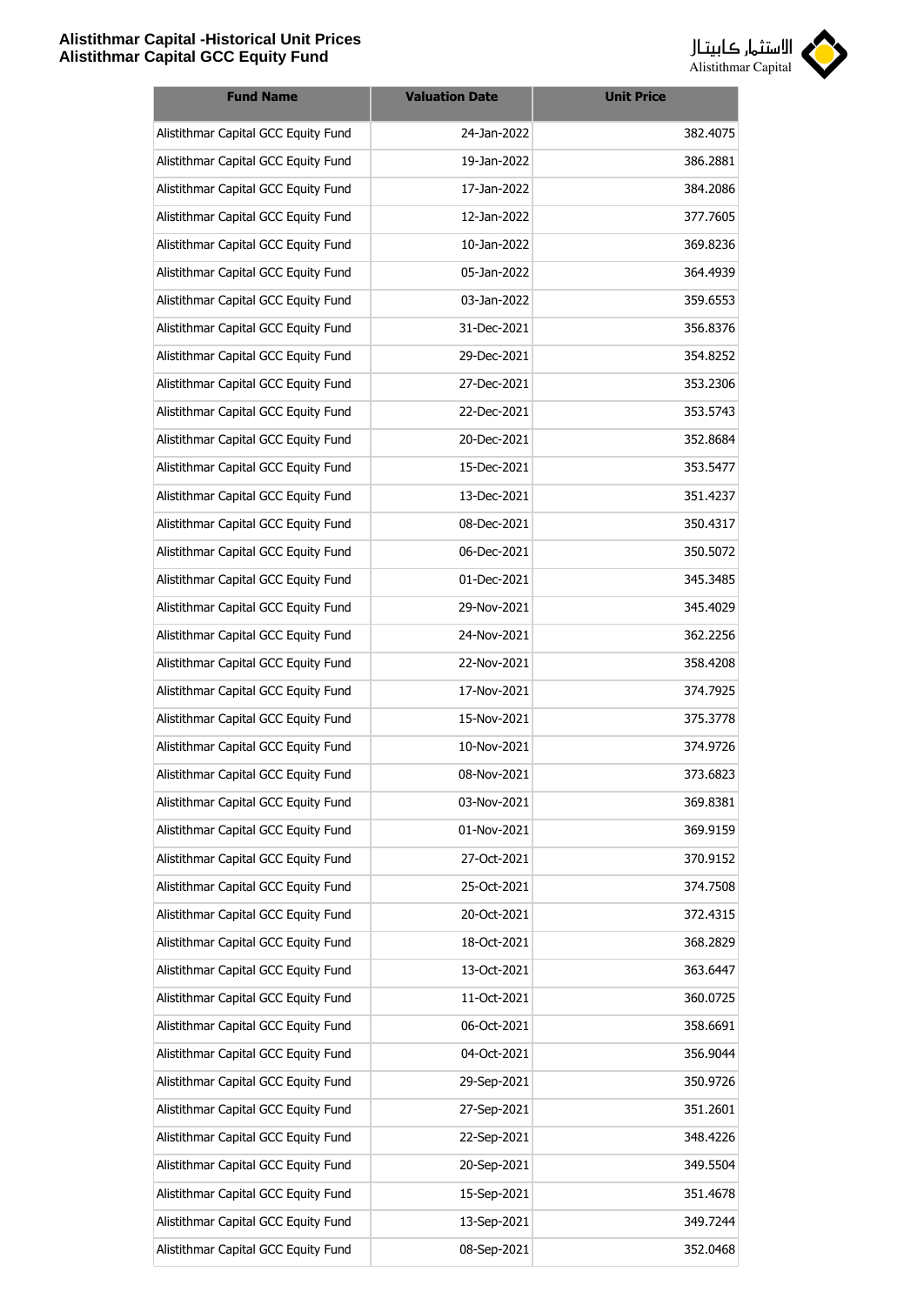

| <b>Fund Name</b>                    | <b>Valuation Date</b> | <b>Unit Price</b> |
|-------------------------------------|-----------------------|-------------------|
| Alistithmar Capital GCC Equity Fund | 06-Sep-2021           | 351.3455          |
| Alistithmar Capital GCC Equity Fund | 01-Sep-2021           | 349.6546          |
| Alistithmar Capital GCC Equity Fund | 30-Aug-2021           | 347.8989          |
| Alistithmar Capital GCC Equity Fund | 25-Aug-2021           | 345.2134          |
| Alistithmar Capital GCC Equity Fund | 23-Aug-2021           | 342.0245          |
| Alistithmar Capital GCC Equity Fund | 18-Aug-2021           | 348.7668          |
| Alistithmar Capital GCC Equity Fund | 16-Aug-2021           | 348.0190          |
| Alistithmar Capital GCC Equity Fund | 11-Aug-2021           | 346.7359          |
| Alistithmar Capital GCC Equity Fund | 09-Aug-2021           | 343.8097          |
| Alistithmar Capital GCC Equity Fund | 04-Aug-2021           | 339.4514          |
| Alistithmar Capital GCC Equity Fund | 02-Aug-2021           | 338.6641          |
| Alistithmar Capital GCC Equity Fund | 28-Jul-2021           | 334.5732          |
| Alistithmar Capital GCC Equity Fund | 26-Jul-2021           | 336.2966          |
| Alistithmar Capital GCC Equity Fund | 14-Jul-2021           | 329.9829          |
| Alistithmar Capital GCC Equity Fund | 12-Jul-2021           | 327.1876          |
| Alistithmar Capital GCC Equity Fund | 07-Jul-2021           | 333.9919          |
| Alistithmar Capital GCC Equity Fund | 05-Jul-2021           | 333.6296          |
| Alistithmar Capital GCC Equity Fund | 23-Jun-2021           | 325.5911          |
| Alistithmar Capital GCC Equity Fund | 21-Jun-2021           | 323.9779          |
| Alistithmar Capital GCC Equity Fund | 16-Jun-2021           | 324.8739          |
| Alistithmar Capital GCC Equity Fund | 14-Jun-2021           | 324.6170          |
| Alistithmar Capital GCC Equity Fund | 09-Jun-2021           | 321.7046          |
| Alistithmar Capital GCC Equity Fund | 07-Jun-2021           | 320.3835          |
| Alistithmar Capital GCC Equity Fund | 02-Jun-2021           | 320.9128          |
| Alistithmar Capital GCC Equity Fund | 26-May-2021           | 316.5495          |
| Alistithmar Capital GCC Equity Fund | 24-May-2021           | 311.6975          |
| Alistithmar Capital GCC Equity Fund | 19-May-2021           | 314.0690          |
| Alistithmar Capital GCC Equity Fund | 17-May-2021           | 313.8181          |
| Alistithmar Capital GCC Equity Fund | 10-May-2021           | 310.9383          |
| Alistithmar Capital GCC Equity Fund | 05-May-2021           | 306.9165          |
| Alistithmar Capital GCC Equity Fund | 03-May-2021           | 309.3757          |
| Alistithmar Capital GCC Equity Fund | 28-Apr-2021           | 314.4023          |
| Alistithmar Capital GCC Equity Fund | 26-Apr-2021           | 306.5819          |
| Alistithmar Capital GCC Equity Fund | 21-Apr-2021           | 301.6760          |
| Alistithmar Capital GCC Equity Fund | 19-Apr-2021           | 301.2672          |
| Alistithmar Capital GCC Equity Fund | 14-Apr-2021           | 293.4209          |
| Alistithmar Capital GCC Equity Fund | 12-Apr-2021           | 295.3051          |
| Alistithmar Capital GCC Equity Fund | 07-Apr-2021           | 296.7776          |
| Alistithmar Capital GCC Equity Fund | 05-Apr-2021           | 294.4405          |
| Alistithmar Capital GCC Equity Fund | 31-Mar-2021           | 290.2839          |
| Alistithmar Capital GCC Equity Fund | 29-Mar-2021           | 282.4559          |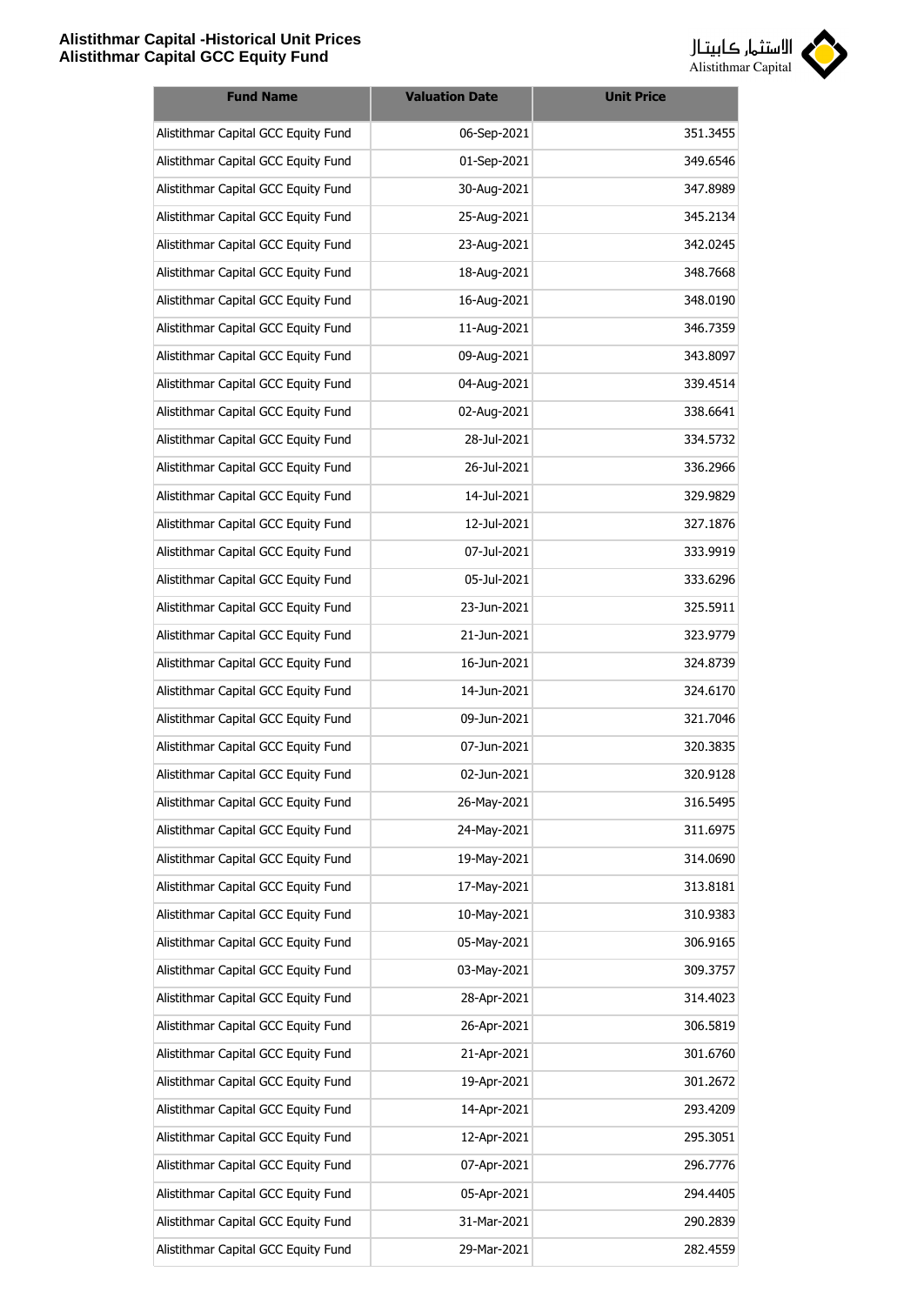

| <b>Fund Name</b>                    | <b>Valuation Date</b> | <b>Unit Price</b> |
|-------------------------------------|-----------------------|-------------------|
| Alistithmar Capital GCC Equity Fund | 24-Mar-2021           | 276.4824          |
| Alistithmar Capital GCC Equity Fund | 22-Mar-2021           | 278.3891          |
| Alistithmar Capital GCC Equity Fund | 17-Mar-2021           | 280.1853          |
| Alistithmar Capital GCC Equity Fund | 15-Mar-2021           | 279.5037          |
| Alistithmar Capital GCC Equity Fund | 10-Mar-2021           | 276.0158          |
| Alistithmar Capital GCC Equity Fund | 08-Mar-2021           | 271.6721          |
| Alistithmar Capital GCC Equity Fund | 03-Mar-2021           | 270.8036          |
| Alistithmar Capital GCC Equity Fund | 01-Mar-2021           | 267.4702          |
| Alistithmar Capital GCC Equity Fund | 24-Feb-2021           | 266.7272          |
| Alistithmar Capital GCC Equity Fund | 22-Feb-2021           | 266.6030          |
| Alistithmar Capital GCC Equity Fund | 17-Feb-2021           | 266.8274          |
| Alistithmar Capital GCC Equity Fund | 15-Feb-2021           | 266.2356          |
| Alistithmar Capital GCC Equity Fund | 10-Feb-2021           | 262.7830          |
| Alistithmar Capital GCC Equity Fund | 08-Feb-2021           | 261.4577          |
| Alistithmar Capital GCC Equity Fund | 03-Feb-2021           | 255.9803          |
| Alistithmar Capital GCC Equity Fund | 01-Feb-2021           | 258.6794          |
| Alistithmar Capital GCC Equity Fund | 27-Jan-2021           | 262.3252          |
| Alistithmar Capital GCC Equity Fund | 25-Jan-2021           | 263.6861          |
| Alistithmar Capital GCC Equity Fund | 20-Jan-2021           | 265.0256          |
| Alistithmar Capital GCC Equity Fund | 18-Jan-2021           | 264.5325          |
| Alistithmar Capital GCC Equity Fund | 13-Jan-2021           | 264.9323          |
| Alistithmar Capital GCC Equity Fund | 11-Jan-2021           | 263.4233          |
| Alistithmar Capital GCC Equity Fund | 06-Jan-2021           | 258.0299          |
| Alistithmar Capital GCC Equity Fund | 04-Jan-2021           | 258.1860          |
| Alistithmar Capital GCC Equity Fund | 31-Dec-2020           | 257.5952          |
| Alistithmar Capital GCC Equity Fund | 30-Dec-2020           | 260.1762          |
| Alistithmar Capital GCC Equity Fund | 28-Dec-2020           | 259.4340          |
| Alistithmar Capital GCC Equity Fund | 23-Dec-2020           | 257.8319          |
| Alistithmar Capital GCC Equity Fund | 21-Dec-2020           | 252.4915          |
| Alistithmar Capital GCC Equity Fund | 16-Dec-2020           | 258.2649          |
| Alistithmar Capital GCC Equity Fund | 14-Dec-2020           | 257.1418          |
| Alistithmar Capital GCC Equity Fund | 09-Dec-2020           | 256.4895          |
| Alistithmar Capital GCC Equity Fund | 07-Dec-2020           | 254.8805          |
| Alistithmar Capital GCC Equity Fund | 02-Dec-2020           | 254.8159          |
| Alistithmar Capital GCC Equity Fund | 30-Nov-2020           | 256.0592          |
| Alistithmar Capital GCC Equity Fund | 25-Nov-2020           | 253.8930          |
| Alistithmar Capital GCC Equity Fund | 23-Nov-2020           | 251.1567          |
| Alistithmar Capital GCC Equity Fund | 18-Nov-2020           | 250.9106          |
| Alistithmar Capital GCC Equity Fund | 16-Nov-2020           | 248.5809          |
| Alistithmar Capital GCC Equity Fund | 11-Nov-2020           | 247.6298          |
| Alistithmar Capital GCC Equity Fund | 09-Nov-2020           | 245.3111          |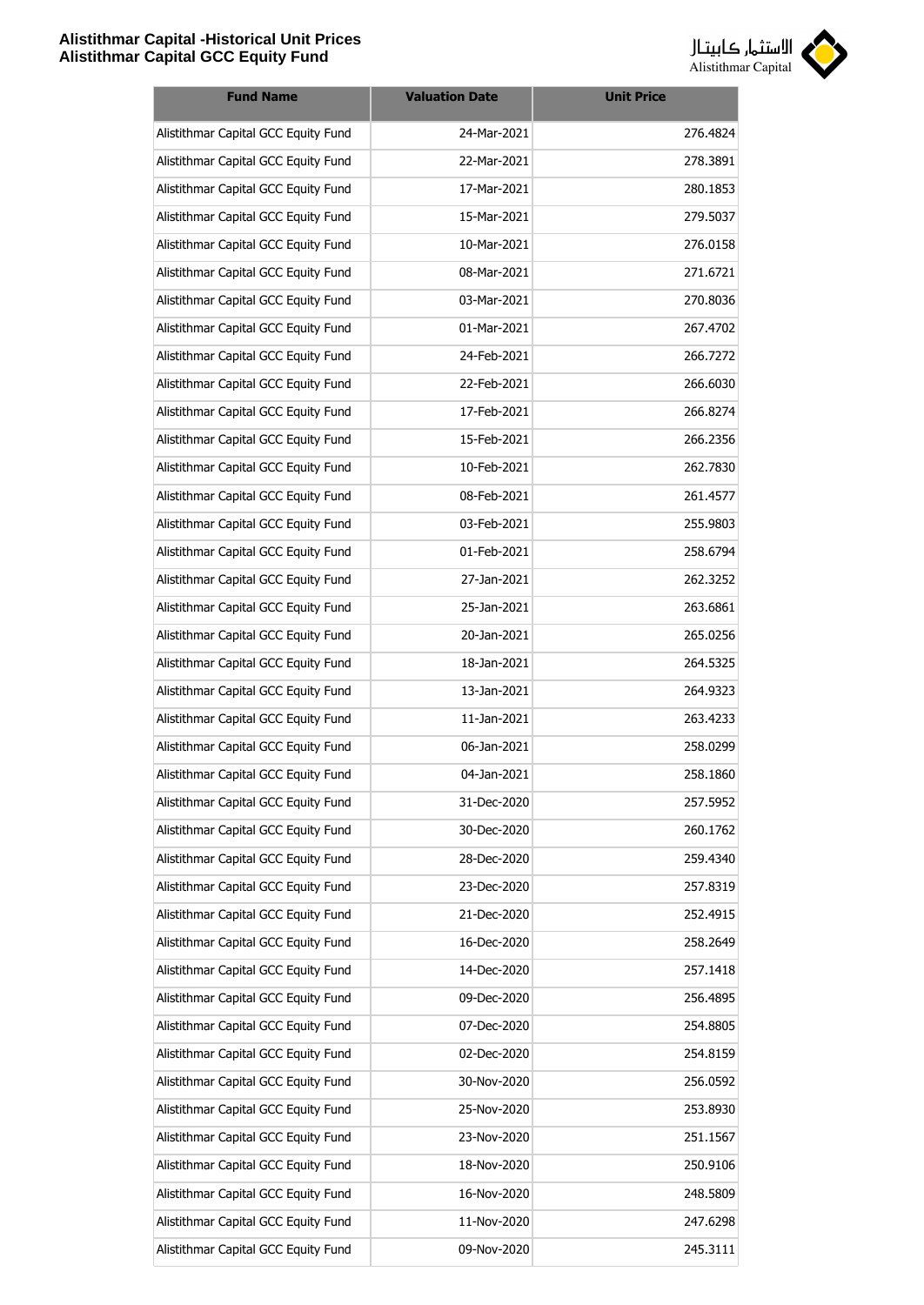

| <b>Fund Name</b>                    | <b>Valuation Date</b> | <b>Unit Price</b> |
|-------------------------------------|-----------------------|-------------------|
| Alistithmar Capital GCC Equity Fund | 04-Nov-2020           | 238.6733          |
| Alistithmar Capital GCC Equity Fund | 02-Nov-2020           | 236.7367          |
| Alistithmar Capital GCC Equity Fund | 28-Oct-2020           | 238.8782          |
| Alistithmar Capital GCC Equity Fund | 26-Oct-2020           | 239.8088          |
| Alistithmar Capital GCC Equity Fund | 21-Oct-2020           | 246.8215          |
| Alistithmar Capital GCC Equity Fund | 19-Oct-2020           | 247.9522          |
| Alistithmar Capital GCC Equity Fund | 14-Oct-2020           | 249.6725          |
| Alistithmar Capital GCC Equity Fund | 12-Oct-2020           | 247.9246          |
| Alistithmar Capital GCC Equity Fund | 07-Oct-2020           | 243.5659          |
| Alistithmar Capital GCC Equity Fund | 05-Oct-2020           | 241.7464          |
| Alistithmar Capital GCC Equity Fund | 30-Sep-2020           | 242.4247          |
| Alistithmar Capital GCC Equity Fund | 28-Sep-2020           | 242.8192          |
| Alistithmar Capital GCC Equity Fund | 21-Sep-2020           | 239.4178          |
| Alistithmar Capital GCC Equity Fund | 16-Sep-2020           | 238.4509          |
| Alistithmar Capital GCC Equity Fund | 14-Sep-2020           | 237.6071          |
| Alistithmar Capital GCC Equity Fund | 09-Sep-2020           | 232.8497          |
| Alistithmar Capital GCC Equity Fund | 07-Sep-2020           | 232.2027          |
| Alistithmar Capital GCC Equity Fund | 02-Sep-2020           | 232.0990          |
| Alistithmar Capital GCC Equity Fund | 31-Aug-2020           | 230.7228          |
| Alistithmar Capital GCC Equity Fund | 26-Aug-2020           | 231.1795          |
| Alistithmar Capital GCC Equity Fund | 24-Aug-2020           | 230.7514          |
| Alistithmar Capital GCC Equity Fund | 19-Aug-2020           | 227.6229          |
| Alistithmar Capital GCC Equity Fund | 17-Aug-2020           | 225.2938          |
| Alistithmar Capital GCC Equity Fund | 12-Aug-2020           | 221.3389          |
| Alistithmar Capital GCC Equity Fund | 10-Aug-2020           | 218.83            |
| Alistithmar Capital GCC Equity Fund | 05-Aug-2020           | 217.1706          |
| Alistithmar Capital GCC Equity Fund | 27-Jul-2020           | 215.1319          |
| Alistithmar Capital GCC Equity Fund | 22-Jul-2020           | 214.3519          |
| Alistithmar Capital GCC Equity Fund | 20-Jul-2020           | 213.5350          |
| Alistithmar Capital GCC Equity Fund | 15-Jul-2020           | 215.1656          |
| Alistithmar Capital GCC Equity Fund | 13-Jul-2020           | 215.9241          |
| Alistithmar Capital GCC Equity Fund | 08-Jul-2020           | 215.7149          |
| Alistithmar Capital GCC Equity Fund | 06-Jul-2020           | 214.3919          |
| Alistithmar Capital GCC Equity Fund | 01-Jul-2020           | 209.5551          |
| Alistithmar Capital GCC Equity Fund | 30-Jun-2020           | 208.1465          |
| Alistithmar Capital GCC Equity Fund | 29-Jun-2020           | 209.6523          |
| Alistithmar Capital GCC Equity Fund | 24-Jun-2020           | 206.5537          |
| Alistithmar Capital GCC Equity Fund | 22-Jun-2020           | 206.7751          |
| Alistithmar Capital GCC Equity Fund | 17-Jun-2020           | 207.9610          |
| Alistithmar Capital GCC Equity Fund | 15-Jun-2020           | 205.2230          |
| Alistithmar Capital GCC Equity Fund | 10-Jun-2020           | 206.6914          |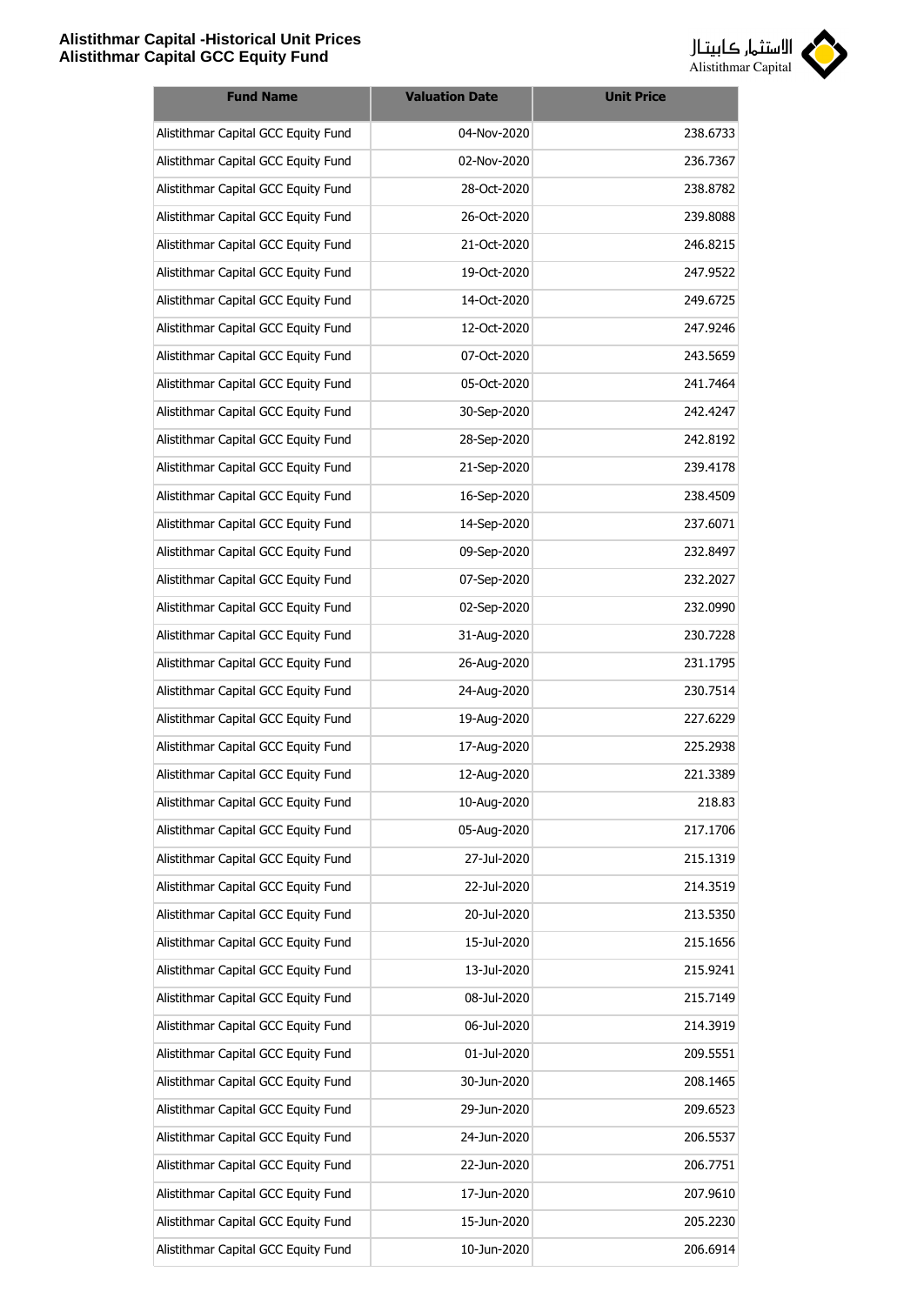

| <b>Fund Name</b>                    | <b>Valuation Date</b> | <b>Unit Price</b> |
|-------------------------------------|-----------------------|-------------------|
| Alistithmar Capital GCC Equity Fund | 08-Jun-2020           | 206.1646          |
| Alistithmar Capital GCC Equity Fund | 03-Jun-2020           | 202.3981          |
| Alistithmar Capital GCC Equity Fund | 01-Jun-2020           | 202.8925          |
| Alistithmar Capital GCC Equity Fund | 20-May-2020           | 197.3685          |
| Alistithmar Capital GCC Equity Fund | 18-May-2020           | 193.8118          |
| Alistithmar Capital GCC Equity Fund | 13-May-2020           | 188.8187          |
| Alistithmar Capital GCC Equity Fund | 11-May-2020           | 186.8285          |
| Alistithmar Capital GCC Equity Fund | 06-May-2020           | 188.7682          |
| Alistithmar Capital GCC Equity Fund | 04-May-2020           | 185.6664          |
| Alistithmar Capital GCC Equity Fund | 29-Apr-2020           | 196.8841          |
| Alistithmar Capital GCC Equity Fund | 27-Apr-2020           | 193.9441          |
| Alistithmar Capital GCC Equity Fund | 22-Apr-2020           | 185.2388          |
| Alistithmar Capital GCC Equity Fund | 20-Apr-2020           | 186.3436          |
| Alistithmar Capital GCC Equity Fund | 15-Apr-2020           | 189.7764          |
| Alistithmar Capital GCC Equity Fund | 13-Apr-2020           | 189.4575          |
| Alistithmar Capital GCC Equity Fund | 08-Apr-2020           | 191.5684          |
| Alistithmar Capital GCC Equity Fund | 06-Apr-2020           | 187.7967          |
| Alistithmar Capital GCC Equity Fund | 01-Apr-2020           | 181.0787          |
| Alistithmar Capital GCC Equity Fund | 30-Mar-2020           | 178.7774          |
| Alistithmar Capital GCC Equity Fund | 25-Mar-2020           | 176.6274          |
| Alistithmar Capital GCC Equity Fund | 23-Mar-2020           | 169.8340          |
| Alistithmar Capital GCC Equity Fund | 18-Mar-2020           | 172.9439          |
| Alistithmar Capital GCC Equity Fund | 16-Mar-2020           | 169.4549          |
| Alistithmar Capital GCC Equity Fund | 11-Mar-2020           | 187.6796          |
| Alistithmar Capital GCC Equity Fund | 09-Mar-2020           | 181.3863          |
| Alistithmar Capital GCC Equity Fund | 04-Mar-2020           | 213.6429          |
| Alistithmar Capital GCC Equity Fund | 02-Mar-2020           | 210.7011          |
| Alistithmar Capital GCC Equity Fund | 26-Feb-2020           | 221.1409          |
| Alistithmar Capital GCC Equity Fund | 24-Feb-2020           | 224.2824          |
| Alistithmar Capital GCC Equity Fund | 19-Feb-2020           | 229.5021          |
| Alistithmar Capital GCC Equity Fund | 17-Feb-2020           | 227.6516          |
| Alistithmar Capital GCC Equity Fund | 12-Feb-2020           | 228.7476          |
| Alistithmar Capital GCC Equity Fund | 10-Feb-2020           | 231.5491          |
| Alistithmar Capital GCC Equity Fund | 05-Feb-2020           | 234.4580          |
| Alistithmar Capital GCC Equity Fund | 03-Feb-2020           | 233.9156          |
| Alistithmar Capital GCC Equity Fund | 29-Jan-2020           | 234.1536          |
| Alistithmar Capital GCC Equity Fund | 27-Jan-2020           | 232.9158          |
| Alistithmar Capital GCC Equity Fund | 22-Jan-2020           | 238.3260          |
| Alistithmar Capital GCC Equity Fund | 20-Jan-2020           | 239.2097          |
| Alistithmar Capital GCC Equity Fund | 15-Jan-2020           | 236.7340          |
| Alistithmar Capital GCC Equity Fund | 13-Jan-2020           | 235.8039          |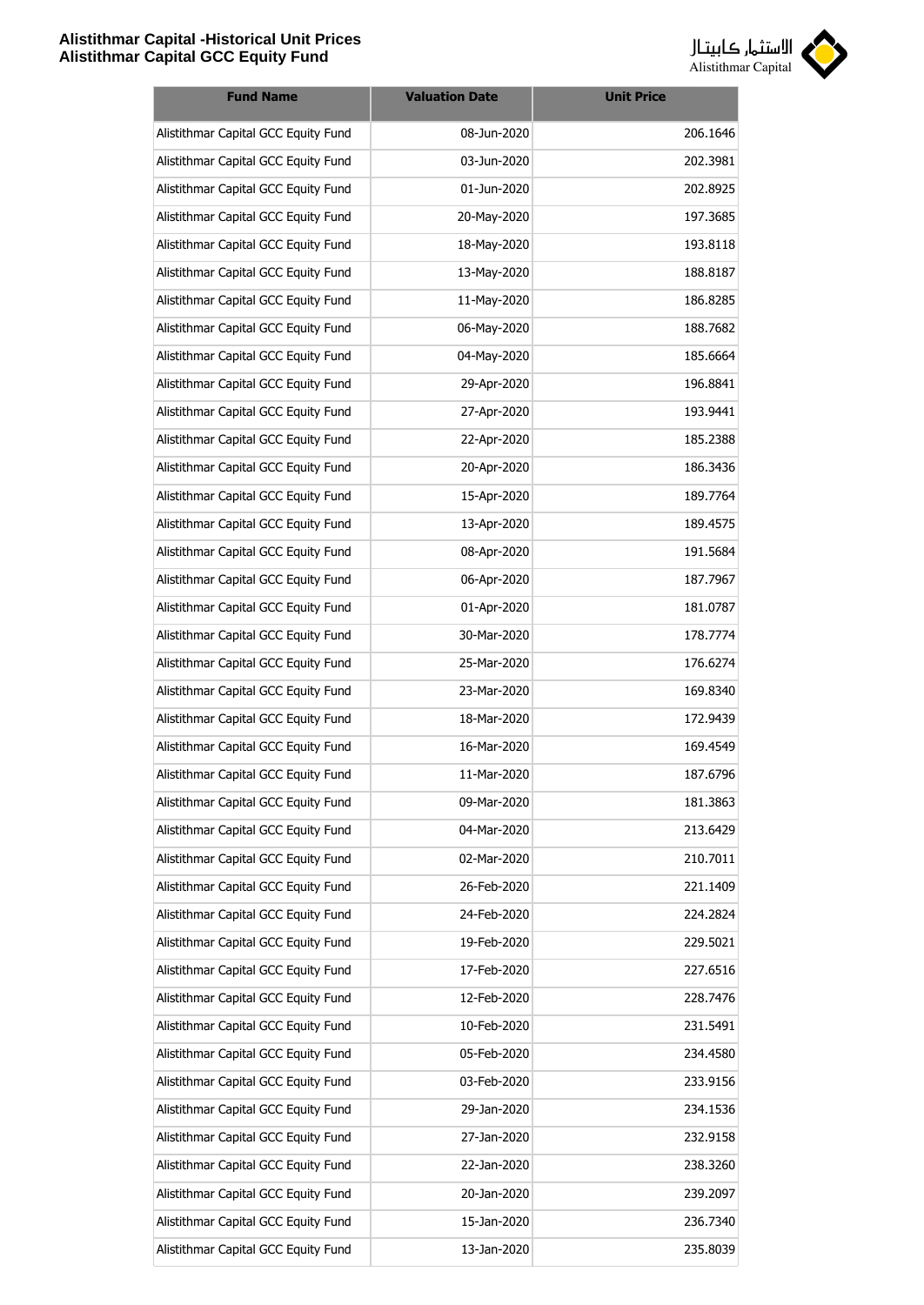

| <b>Fund Name</b>                    | <b>Valuation Date</b> | <b>Unit Price</b> |
|-------------------------------------|-----------------------|-------------------|
| Alistithmar Capital GCC Equity Fund | 08-Jan-2020           | 227.4029          |
| Alistithmar Capital GCC Equity Fund | 06-Jan-2020           | 228.5555          |
| Alistithmar Capital GCC Equity Fund | 01-Jan-2020           | 233.4996          |
| Alistithmar Capital GCC Equity Fund | 31-Dec-2019           | 233.7920          |
| Alistithmar Capital GCC Equity Fund | 30-Dec-2019           | 232.5422          |
| Alistithmar Capital GCC Equity Fund | 25-Dec-2019           | 232.3550          |
| Alistithmar Capital GCC Equity Fund | 23-Dec-2019           | 233.3514          |
| Alistithmar Capital GCC Equity Fund | 18-Dec-2019           | 230.1435          |
| Alistithmar Capital GCC Equity Fund | 16-Dec-2019           | 226.9876          |
| Alistithmar Capital GCC Equity Fund | 11-Dec-2019           | 225.3796          |
| Alistithmar Capital GCC Equity Fund | 09-Dec-2019           | 224.1288          |
| Alistithmar Capital GCC Equity Fund | 04-Dec-2019           | 219.1724          |
| Alistithmar Capital GCC Equity Fund | 02-Dec-2019           | 219.3831          |
| Alistithmar Capital GCC Equity Fund | 27-Nov-2019           | 219.7984          |
| Alistithmar Capital GCC Equity Fund | 25-Nov-2019           | 221.8165          |
| Alistithmar Capital GCC Equity Fund | 20-Nov-2019           | 221.6131          |
| Alistithmar Capital GCC Equity Fund | 18-Nov-2019           | 220.1013          |
| Alistithmar Capital GCC Equity Fund | 13-Nov-2019           | 218.2719          |
| Alistithmar Capital GCC Equity Fund | 11-Nov-2019           | 218.7285          |
| Alistithmar Capital GCC Equity Fund | 06-Nov-2019           | 216.3754          |
| Alistithmar Capital GCC Equity Fund | 04-Nov-2019           | 215.1205          |
| Alistithmar Capital GCC Equity Fund | 30-Oct-2019           | 217.6368          |
| Alistithmar Capital GCC Equity Fund | 28-Oct-2019           | 218.2466          |
| Alistithmar Capital GCC Equity Fund | 23-Oct-2019           | 219.5019          |
| Alistithmar Capital GCC Equity Fund | 21-Oct-2019           | 216.7658          |
| Alistithmar Capital GCC Equity Fund | 16-Oct-2019           | 213.6647          |
| Alistithmar Capital GCC Equity Fund | 14-Oct-2019           | 214.8379          |
| Alistithmar Capital GCC Equity Fund | 09-Oct-2019           | 216.7351          |
| Alistithmar Capital GCC Equity Fund | 07-Oct-2019           | 219.7128          |
| Alistithmar Capital GCC Equity Fund | 02-Oct-2019           | 220.0193          |
| Alistithmar Capital GCC Equity Fund | 30-Sep-2019           | 222.0368          |
| Alistithmar Capital GCC Equity Fund | 25-Sep-2019           | 221.4173          |
| Alistithmar Capital GCC Equity Fund | 18-Sep-2019           | 217.0801          |
| Alistithmar Capital GCC Equity Fund | 16-Sep-2019           | 218.0044          |
| Alistithmar Capital GCC Equity Fund | 11-Sep-2019           | 218.5409          |
| Alistithmar Capital GCC Equity Fund | 09-Sep-2019           | 223.8083          |
| Alistithmar Capital GCC Equity Fund | 04-Sep-2019           | 224.7898          |
| Alistithmar Capital GCC Equity Fund | 02-Sep-2019           | 223.4480          |
| Alistithmar Capital GCC Equity Fund | 28-Aug-2019           | 225.0043          |
| Alistithmar Capital GCC Equity Fund | 26-Aug-2019           | 225.51            |
| Alistithmar Capital GCC Equity Fund | 21-Aug-2019           | 230.6902          |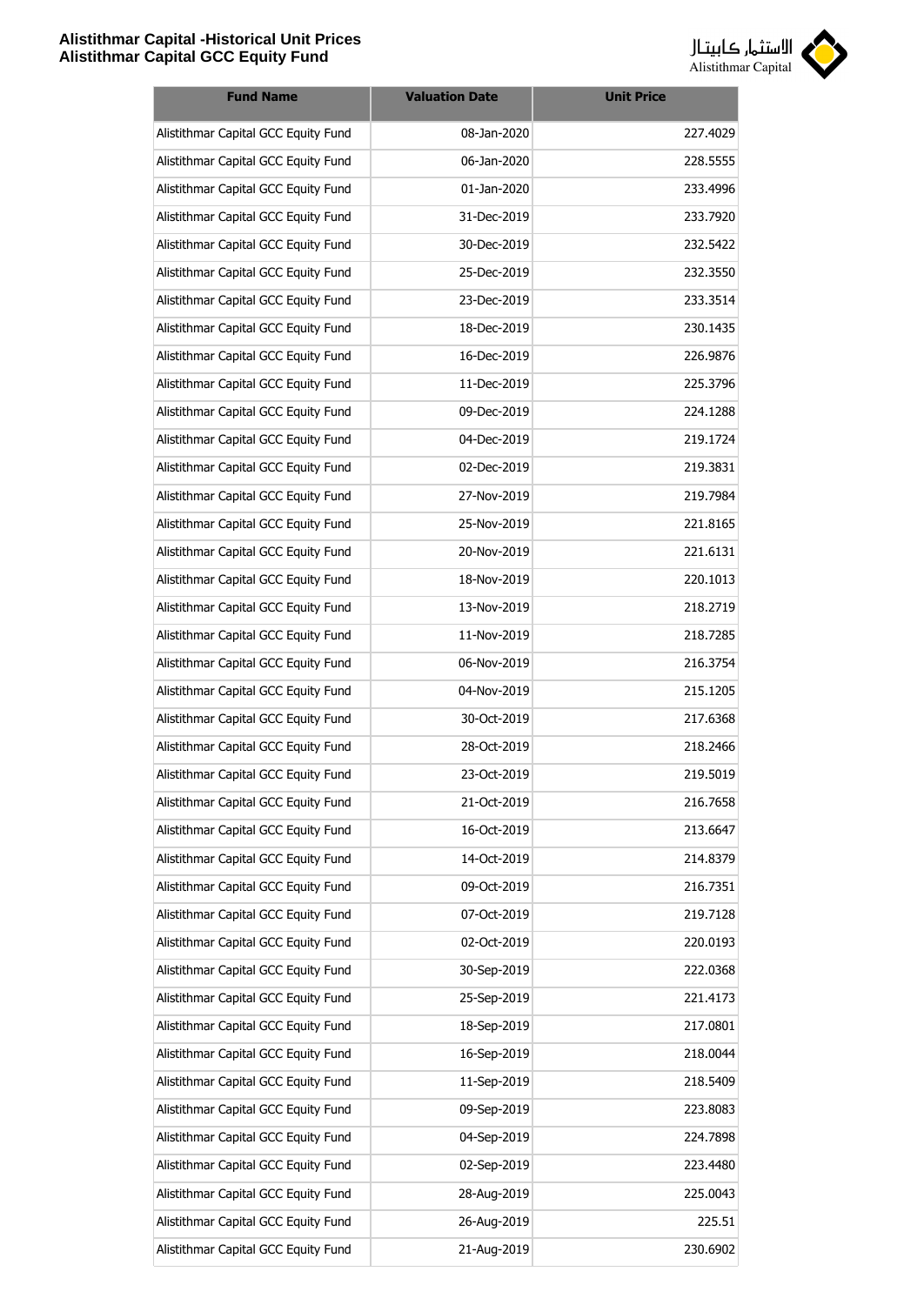

| <b>Fund Name</b>                    | <b>Valuation Date</b> | <b>Unit Price</b> |
|-------------------------------------|-----------------------|-------------------|
| Alistithmar Capital GCC Equity Fund | 19-Aug-2019           | 231.2839          |
| Alistithmar Capital GCC Equity Fund | 07-Aug-2019           | 230.7059          |
| Alistithmar Capital GCC Equity Fund | 05-Aug-2019           | 229.9395          |
| Alistithmar Capital GCC Equity Fund | 31-Jul-2019           | 236.9782          |
| Alistithmar Capital GCC Equity Fund | 29-Jul-2019           | 235.7736          |
| Alistithmar Capital GCC Equity Fund | 24-Jul-2019           | 235.7691          |
| Alistithmar Capital GCC Equity Fund | 22-Jul-2019           | 236.6666          |
| Alistithmar Capital GCC Equity Fund | 17-Jul-2019           | 238.8158          |
| Alistithmar Capital GCC Equity Fund | 15-Jul-2019           | 237.2748          |
| Alistithmar Capital GCC Equity Fund | 10-Jul-2019           | 235.4825          |
| Alistithmar Capital GCC Equity Fund | 08-Jul-2019           | 233.6531          |
| Alistithmar Capital GCC Equity Fund | 03-Jul-2019           | 232.9911          |
| Alistithmar Capital GCC Equity Fund | 01-Jul-2019           | 233.1747          |
| Alistithmar Capital GCC Equity Fund | 30-Jun-2019           | 232.0868          |
| Alistithmar Capital GCC Equity Fund | 26-Jun-2019           | 228.6089          |
| Alistithmar Capital GCC Equity Fund | 24-Jun-2019           | 228.1048          |
| Alistithmar Capital GCC Equity Fund | 19-Jun-2019           | 233.4626          |
| Alistithmar Capital GCC Equity Fund | 17-Jun-2019           | 232.8147          |
| Alistithmar Capital GCC Equity Fund | 12-Jun-2019           | 235.7811          |
| Alistithmar Capital GCC Equity Fund | 10-Jun-2019           | 231.9902          |
| Alistithmar Capital GCC Equity Fund | 29-May-2019           | 223.6571          |
| Alistithmar Capital GCC Equity Fund | 27-May-2019           | 222.5658          |
| Alistithmar Capital GCC Equity Fund | 22-May-2019           | 227.9457          |
| Alistithmar Capital GCC Equity Fund | 20-May-2019           | 223.1748          |
| Alistithmar Capital GCC Equity Fund | 15-May-2019           | 223.1715          |
| Alistithmar Capital GCC Equity Fund | 13-May-2019           | 221.4438          |
| Alistithmar Capital GCC Equity Fund | 08-May-2019           | 234.5345          |
| Alistithmar Capital GCC Equity Fund | 06-May-2019           | 236.2136          |
| Alistithmar Capital GCC Equity Fund | 01-May-2019           | 242.2109          |
| Alistithmar Capital GCC Equity Fund | 29-Apr-2019           | 240.7358          |
| Alistithmar Capital GCC Equity Fund | 24-Apr-2019           | 240.7334          |
| Alistithmar Capital GCC Equity Fund | 22-Apr-2019           | 240.1708          |
| Alistithmar Capital GCC Equity Fund | 17-Apr-2019           | 240.3310          |
| Alistithmar Capital GCC Equity Fund | 15-Apr-2019           | 236.4808          |
| Alistithmar Capital GCC Equity Fund | 10-Apr-2019           | 235.6008          |
| Alistithmar Capital GCC Equity Fund | 08-Apr-2019           | 234.7915          |
| Alistithmar Capital GCC Equity Fund | 03-Apr-2019           | 232.9181          |
| Alistithmar Capital GCC Equity Fund | 01-Apr-2019           | 230.9918          |
| Alistithmar Capital GCC Equity Fund | 27-Mar-2019           | 226.9731          |
| Alistithmar Capital GCC Equity Fund | 25-Mar-2019           | 224.6964          |
| Alistithmar Capital GCC Equity Fund | 20-Mar-2019           | 224.4825          |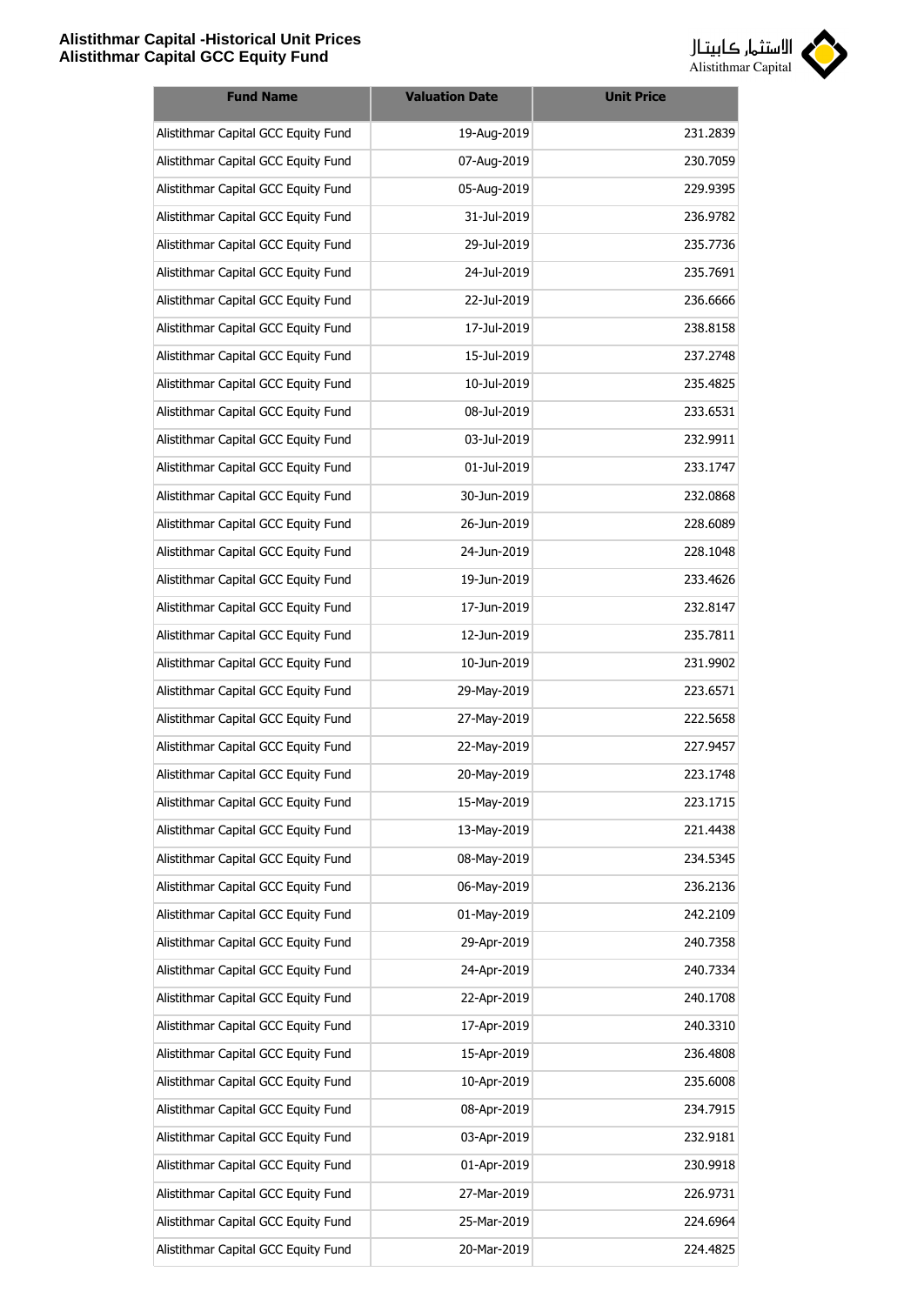

| <b>Fund Name</b>                    | <b>Valuation Date</b> | <b>Unit Price</b> |
|-------------------------------------|-----------------------|-------------------|
| Alistithmar Capital GCC Equity Fund | 18-Mar-2019           | 223.0994          |
| Alistithmar Capital GCC Equity Fund | 13-Mar-2019           | 219.7633          |
| Alistithmar Capital GCC Equity Fund | 11-Mar-2019           | 216.5986          |
| Alistithmar Capital GCC Equity Fund | 06-Mar-2019           | 219.7184          |
| Alistithmar Capital GCC Equity Fund | 04-Mar-2019           | 219.8758          |
| Alistithmar Capital GCC Equity Fund | 27-Feb-2019           | 218.6029          |
| Alistithmar Capital GCC Equity Fund | 25-Feb-2019           | 217.4937          |
| Alistithmar Capital GCC Equity Fund | 20-Feb-2019           | 218.6385          |
| Alistithmar Capital GCC Equity Fund | 18-Feb-2019           | 216.9702          |
| Alistithmar Capital GCC Equity Fund | 13-Feb-2019           | 217.9013          |
| Alistithmar Capital GCC Equity Fund | 11-Feb-2019           | 216.8688          |
| Alistithmar Capital GCC Equity Fund | 06-Feb-2019           | 219.6093          |
| Alistithmar Capital GCC Equity Fund | 04-Feb-2019           | 217.5624          |
| Alistithmar Capital GCC Equity Fund | 30-Jan-2019           | 218.2813          |
| Alistithmar Capital GCC Equity Fund | 28-Jan-2019           | 219.5015          |
| Alistithmar Capital GCC Equity Fund | 23-Jan-2019           | 217.1209          |
| Alistithmar Capital GCC Equity Fund | 21-Jan-2019           | 215.0857          |
| Alistithmar Capital GCC Equity Fund | 16-Jan-2019           | 214.9753          |
| Alistithmar Capital GCC Equity Fund | 14-Jan-2019           | 213.9027          |
| Alistithmar Capital GCC Equity Fund | 09-Jan-2019           | 210.7923          |
| Alistithmar Capital GCC Equity Fund | 07-Jan-2019           | 208.9191          |
| Alistithmar Capital GCC Equity Fund | 02-Jan-2019           | 203.1070          |
| Alistithmar Capital GCC Equity Fund | 31-Dec-2018           | 203.5279          |
| Alistithmar Capital GCC Equity Fund | 26-Dec-2018           | 199.5145          |
| Alistithmar Capital GCC Equity Fund | 24-Dec-2018           | 201.4148          |
| Alistithmar Capital GCC Equity Fund | 19-Dec-2018           | 203.4020          |
| Alistithmar Capital GCC Equity Fund | 17-Dec-2018           | 205.8081          |
| Alistithmar Capital GCC Equity Fund | 12-Dec-2018           | 204.82            |
| Alistithmar Capital GCC Equity Fund | 10-Dec-2018           | 202.0483          |
| Alistithmar Capital GCC Equity Fund | 05-Dec-2018           | 203.7399          |
| Alistithmar Capital GCC Equity Fund | 03-Dec-2018           | 204.5501          |
| Alistithmar Capital GCC Equity Fund | 28-Nov-2018           | 198.9792          |
| Alistithmar Capital GCC Equity Fund | 26-Nov-2018           | 197.6713          |
| Alistithmar Capital GCC Equity Fund | 21-Nov-2018           | 197.7192          |
| Alistithmar Capital GCC Equity Fund | 19-Nov-2018           | 199.4569          |
| Alistithmar Capital GCC Equity Fund | 14-Nov-2018           | 201.1454          |
| Alistithmar Capital GCC Equity Fund | 12-Nov-2018           | 202.4891          |
| Alistithmar Capital GCC Equity Fund | 07-Nov-2018           | 203.9491          |
| Alistithmar Capital GCC Equity Fund | 05-Nov-2018           | 204.2644          |
| Alistithmar Capital GCC Equity Fund | 31-Oct-2018           | 206.3268          |
| Alistithmar Capital GCC Equity Fund | 29-Oct-2018           | 204.4995          |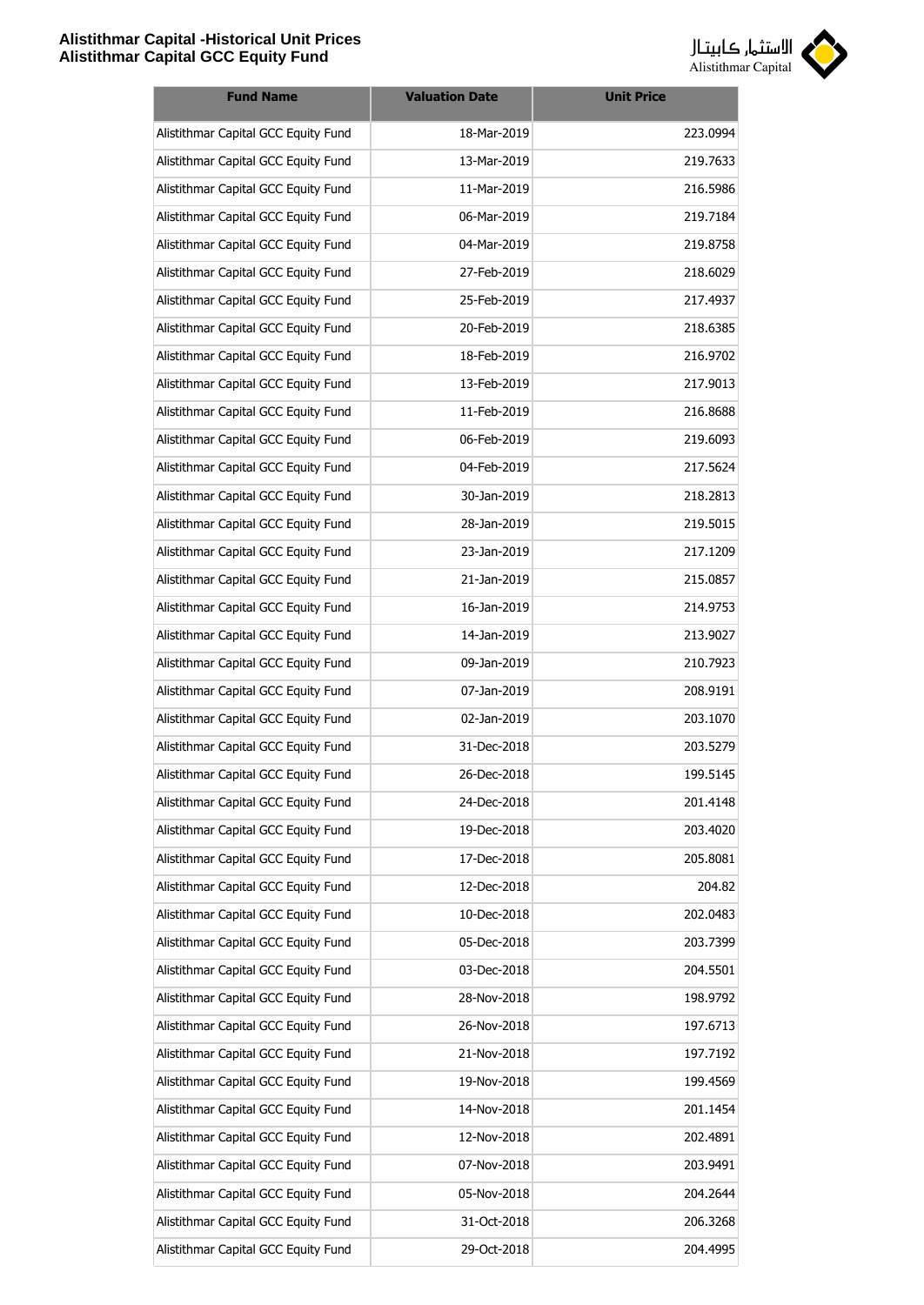

| <b>Fund Name</b>                    | <b>Valuation Date</b> | <b>Unit Price</b> |
|-------------------------------------|-----------------------|-------------------|
| Alistithmar Capital GCC Equity Fund | 24-Oct-2018           | 197.3628          |
| Alistithmar Capital GCC Equity Fund | 22-Oct-2018           | 199.6771          |
| Alistithmar Capital GCC Equity Fund | 17-Oct-2018           | 199.3045          |
| Alistithmar Capital GCC Equity Fund | 15-Oct-2018           | 196.6396          |
| Alistithmar Capital GCC Equity Fund | 10-Oct-2018           | 205.5358          |
| Alistithmar Capital GCC Equity Fund | 08-Oct-2018           | 206.6924          |
| Alistithmar Capital GCC Equity Fund | 03-Oct-2018           | 210.1056          |
| Alistithmar Capital GCC Equity Fund | 01-Oct-2018           | 210.7047          |
| Alistithmar Capital GCC Equity Fund | 26-Sep-2018           | 207.3153          |
| Alistithmar Capital GCC Equity Fund | 19-Sep-2018           | 204.0139          |
| Alistithmar Capital GCC Equity Fund | 17-Sep-2018           | 201.1125          |
| Alistithmar Capital GCC Equity Fund | 12-Sep-2018           | 203.07            |
| Alistithmar Capital GCC Equity Fund | 10-Sep-2018           | 204.6248          |
| Alistithmar Capital GCC Equity Fund | 05-Sep-2018           | 203.4839          |
| Alistithmar Capital GCC Equity Fund | 03-Sep-2018           | 209.0436          |
| Alistithmar Capital GCC Equity Fund | 29-Aug-2018           | 211.3535          |
| Alistithmar Capital GCC Equity Fund | 27-Aug-2018           | 211.4360          |
| Alistithmar Capital GCC Equity Fund | 15-Aug-2018           | 209.7012          |
| Alistithmar Capital GCC Equity Fund | 13-Aug-2018           | 209.6417          |
| Alistithmar Capital GCC Equity Fund | 08-Aug-2018           | 218.1910          |
| Alistithmar Capital GCC Equity Fund | 06-Aug-2018           | 218.5349          |
| Alistithmar Capital GCC Equity Fund | 01-Aug-2018           | 218.1054          |
| Alistithmar Capital GCC Equity Fund | 30-Jul-2018           | 218.5058          |
| Alistithmar Capital GCC Equity Fund | 25-Jul-2018           | 221.1833          |
| Alistithmar Capital GCC Equity Fund | 23-Jul-2018           | 222.8783          |
| Alistithmar Capital GCC Equity Fund | 18-Jul-2018           | 222.9301          |
| Alistithmar Capital GCC Equity Fund | 16-Jul-2018           | 223.4525          |
| Alistithmar Capital GCC Equity Fund | 11-Jul-2018           | 221.3272          |
| Alistithmar Capital GCC Equity Fund | 09-Jul-2018           | 219.2680          |
| Alistithmar Capital GCC Equity Fund | 04-Jul-2018           | 217.9501          |
| Alistithmar Capital GCC Equity Fund | 02-Jul-2018           | 217.4105          |
| Alistithmar Capital GCC Equity Fund | 27-Jun-2018           | 218.7290          |
| Alistithmar Capital GCC Equity Fund | 25-Jun-2018           | 219.7784          |
| Alistithmar Capital GCC Equity Fund | 20-Jun-2018           | 216.8264          |
| Alistithmar Capital GCC Equity Fund | 11-Jun-2018           | 220.3104          |
| Alistithmar Capital GCC Equity Fund | 06-Jun-2018           | 220.5578          |
| Alistithmar Capital GCC Equity Fund | 04-Jun-2018           | 218.1711          |
| Alistithmar Capital GCC Equity Fund | 30-May-2018           | 211.5063          |
| Alistithmar Capital GCC Equity Fund | 28-May-2018           | 211.5042          |
| Alistithmar Capital GCC Equity Fund | 23-May-2018           | 213.4797          |
| Alistithmar Capital GCC Equity Fund | 21-May-2018           | 212.5555          |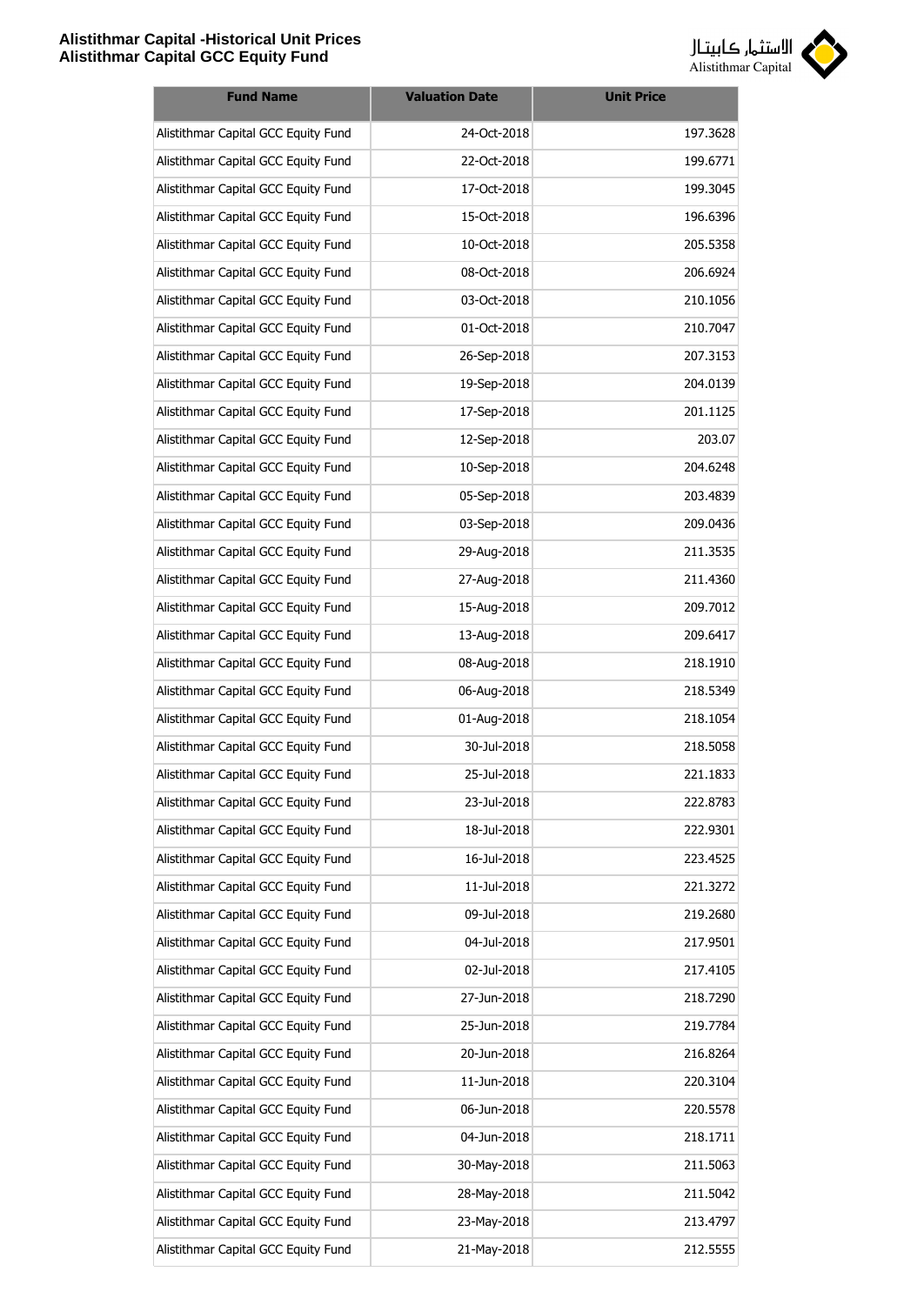

| <b>Fund Name</b>                    | <b>Valuation Date</b> | <b>Unit Price</b> |
|-------------------------------------|-----------------------|-------------------|
| Alistithmar Capital GCC Equity Fund | 16-May-2018           | 213.0714          |
| Alistithmar Capital GCC Equity Fund | 14-May-2018           | 214.7690          |
| Alistithmar Capital GCC Equity Fund | 09-May-2018           | 211.0470          |
| Alistithmar Capital GCC Equity Fund | 07-May-2018           | 216.1998          |
| Alistithmar Capital GCC Equity Fund | 02-May-2018           | 218.0836          |
| Alistithmar Capital GCC Equity Fund | 30-Apr-2018           | 221.4496          |
| Alistithmar Capital GCC Equity Fund | 25-Apr-2018           | 223.0494          |
| Alistithmar Capital GCC Equity Fund | 23-Apr-2018           | 225.4709          |
| Alistithmar Capital GCC Equity Fund | 18-Apr-2018           | 221.9584          |
| Alistithmar Capital GCC Equity Fund | 16-Apr-2018           | 220.6631          |
| Alistithmar Capital GCC Equity Fund | 11-Apr-2018           | 214.7661          |
| Alistithmar Capital GCC Equity Fund | 09-Apr-2018           | 216.8522          |
| Alistithmar Capital GCC Equity Fund | 04-Apr-2018           | 213.5364          |
| Alistithmar Capital GCC Equity Fund | 02-Apr-2018           | 211.8277          |
| Alistithmar Capital GCC Equity Fund | 28-Mar-2018           | 212.68            |
| Alistithmar Capital GCC Equity Fund | 26-Mar-2018           | 212.3984          |
| Alistithmar Capital GCC Equity Fund | 21-Mar-2018           | 211.8622          |
| Alistithmar Capital GCC Equity Fund | 19-Mar-2018           | 210.3816          |
| Alistithmar Capital GCC Equity Fund | 14-Mar-2018           | 211.9133          |
| Alistithmar Capital GCC Equity Fund | 12-Mar-2018           | 212.7219          |
| Alistithmar Capital GCC Equity Fund | 07-Mar-2018           | 208.5670          |
| Alistithmar Capital GCC Equity Fund | 05-Mar-2018           | 207.5718          |
| Alistithmar Capital GCC Equity Fund | 28-Feb-2018           | 208.2748          |
| Alistithmar Capital GCC Equity Fund | 26-Feb-2018           | 209.0362          |
| Alistithmar Capital GCC Equity Fund | 21-Feb-2018           | 210.2463          |
| Alistithmar Capital GCC Equity Fund | 19-Feb-2018           | 210.1796          |
| Alistithmar Capital GCC Equity Fund | 14-Feb-2018           | 207.3448          |
| Alistithmar Capital GCC Equity Fund | 12-Feb-2018           | 207.6355          |
| Alistithmar Capital GCC Equity Fund | 07-Feb-2018           | 207.5017          |
| Alistithmar Capital GCC Equity Fund | 05-Feb-2018           | 210.0517          |
| Alistithmar Capital GCC Equity Fund | 31-Jan-2018           | 210.9955          |
| Alistithmar Capital GCC Equity Fund | 29-Jan-2018           | 210.7246          |
| Alistithmar Capital GCC Equity Fund | 24-Jan-2018           | 209.7298          |
| Alistithmar Capital GCC Equity Fund | 22-Jan-2018           | 210.1979          |
| Alistithmar Capital GCC Equity Fund | 17-Jan-2018           | 210.2904          |
| Alistithmar Capital GCC Equity Fund | 15-Jan-2018           | 208.8674          |
| Alistithmar Capital GCC Equity Fund | 10-Jan-2018           | 206.3977          |
| Alistithmar Capital GCC Equity Fund | 08-Jan-2018           | 206.2726          |
| Alistithmar Capital GCC Equity Fund | 03-Jan-2018           | 204.1961          |
| Alistithmar Capital GCC Equity Fund | 01-Jan-2018           | 201.5805          |
| Alistithmar Capital GCC Equity Fund | 27-Dec-2017           | 201.8402          |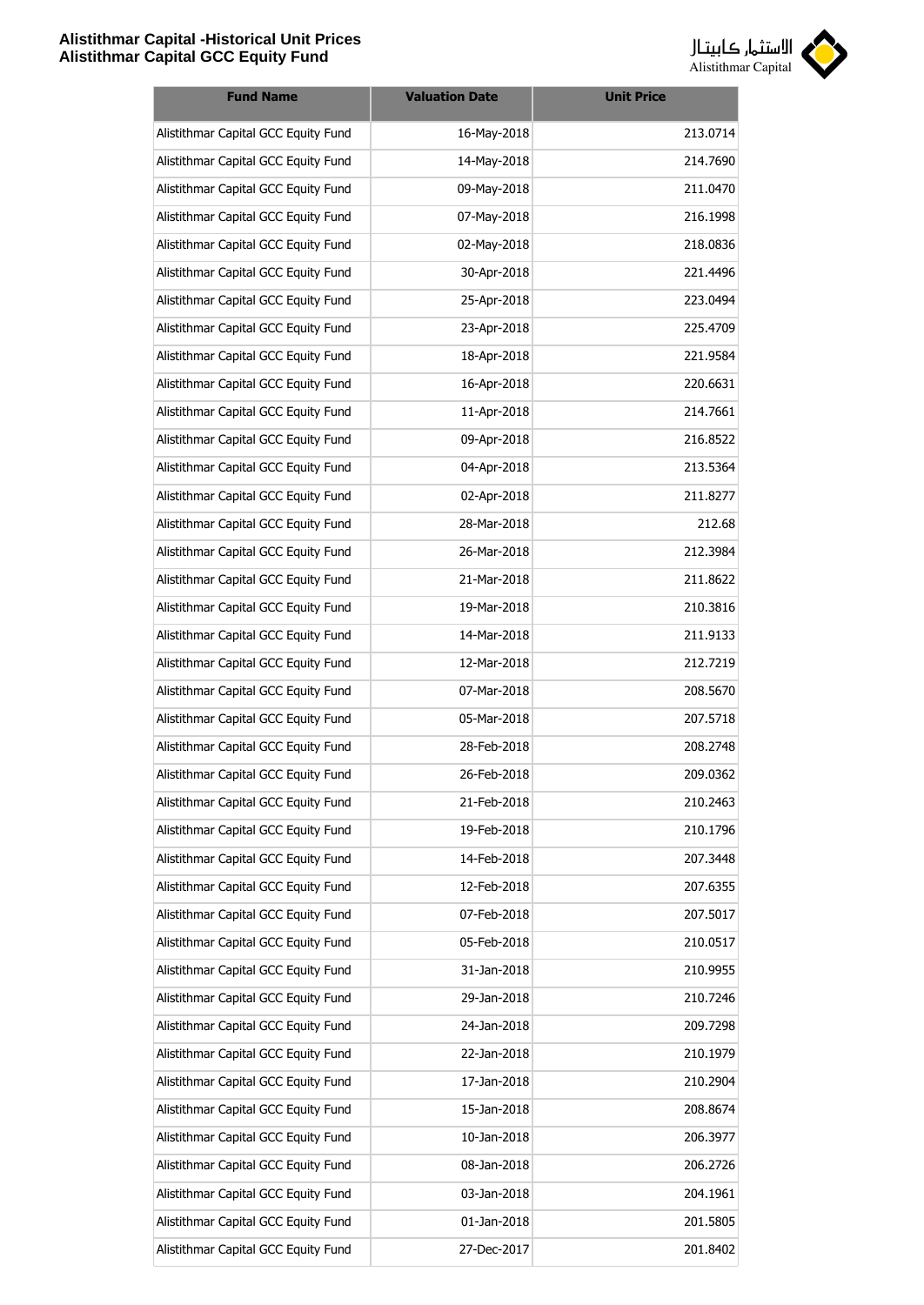

| <b>Fund Name</b>                    | <b>Valuation Date</b> | <b>Unit Price</b> |
|-------------------------------------|-----------------------|-------------------|
| Alistithmar Capital GCC Equity Fund | 25-Dec-2017           | 200.5990          |
| Alistithmar Capital GCC Equity Fund | 20-Dec-2017           | 201.8304          |
| Alistithmar Capital GCC Equity Fund | 18-Dec-2017           | 200.3363          |
| Alistithmar Capital GCC Equity Fund | 13-Dec-2017           | 198.0031          |
| Alistithmar Capital GCC Equity Fund | 11-Dec-2017           | 198.2388          |
| Alistithmar Capital GCC Equity Fund | 06-Dec-2017           | 197.1446          |
| Alistithmar Capital GCC Equity Fund | 04-Dec-2017           | 200.2025          |
| Alistithmar Capital GCC Equity Fund | 29-Nov-2017           | 196.8468          |
| Alistithmar Capital GCC Equity Fund | 27-Nov-2017           | 196.2747          |
| Alistithmar Capital GCC Equity Fund | 22-Nov-2017           | 192.5503          |
| Alistithmar Capital GCC Equity Fund | 20-Nov-2017           | 191.8109          |
| Alistithmar Capital GCC Equity Fund | 15-Nov-2017           | 195.6635          |
| Alistithmar Capital GCC Equity Fund | 13-Nov-2017           | 195.7023          |
| Alistithmar Capital GCC Equity Fund | 08-Nov-2017           | 193.5428          |
| Alistithmar Capital GCC Equity Fund | 06-Nov-2017           | 196.1882          |
| Alistithmar Capital GCC Equity Fund | 01-Nov-2017           | 197.8187          |
| Alistithmar Capital GCC Equity Fund | 30-Oct-2017           | 197.4189          |
| Alistithmar Capital GCC Equity Fund | 25-Oct-2017           | 197.3107          |
| Alistithmar Capital GCC Equity Fund | 23-Oct-2017           | 199.1035          |
| Alistithmar Capital GCC Equity Fund | 18-Oct-2017           | 200.6403          |
| Alistithmar Capital GCC Equity Fund | 16-Oct-2017           | 104.3775          |
| Alistithmar Capital GCC Equity Fund | 11-Oct-2017           | 199.5485          |
| Alistithmar Capital GCC Equity Fund | 09-Oct-2017           | 203.1125          |
| Alistithmar Capital GCC Equity Fund | 04-Oct-2017           | 205.2159          |
| Alistithmar Capital GCC Equity Fund | 02-Oct-2017           | 203.5970          |
| Alistithmar Capital GCC Equity Fund | 27-Sep-2017           | 203.7409          |
| Alistithmar Capital GCC Equity Fund | 25-Sep-2017           | 202.2761          |
| Alistithmar Capital GCC Equity Fund | 20-Sep-2017           | 205.5086          |
| Alistithmar Capital GCC Equity Fund | 18-Sep-2017           | 206.7626          |
| Alistithmar Capital GCC Equity Fund | 13-Sep-2017           | 206.8389          |
| Alistithmar Capital GCC Equity Fund | 11-Sep-2017           | 206.2670          |
| Alistithmar Capital GCC Equity Fund | 06-Sep-2017           | 204.2829          |
| Alistithmar Capital GCC Equity Fund | 28-Aug-2017           | 203.6304          |
| Alistithmar Capital GCC Equity Fund | 23-Aug-2017           | 204.5902          |
| Alistithmar Capital GCC Equity Fund | 21-Aug-2017           | 204.4266          |
| Alistithmar Capital GCC Equity Fund | 16-Aug-2017           | 203.9516          |
| Alistithmar Capital GCC Equity Fund | 14-Aug-2017           | 203.6942          |
| Alistithmar Capital GCC Equity Fund | 09-Aug-2017           | 206.2660          |
| Alistithmar Capital GCC Equity Fund | 07-Aug-2017           | 205.0334          |
| Alistithmar Capital GCC Equity Fund | 02-Aug-2017           | 203.7401          |
| Alistithmar Capital GCC Equity Fund | 31-Jul-2017           | 203.4035          |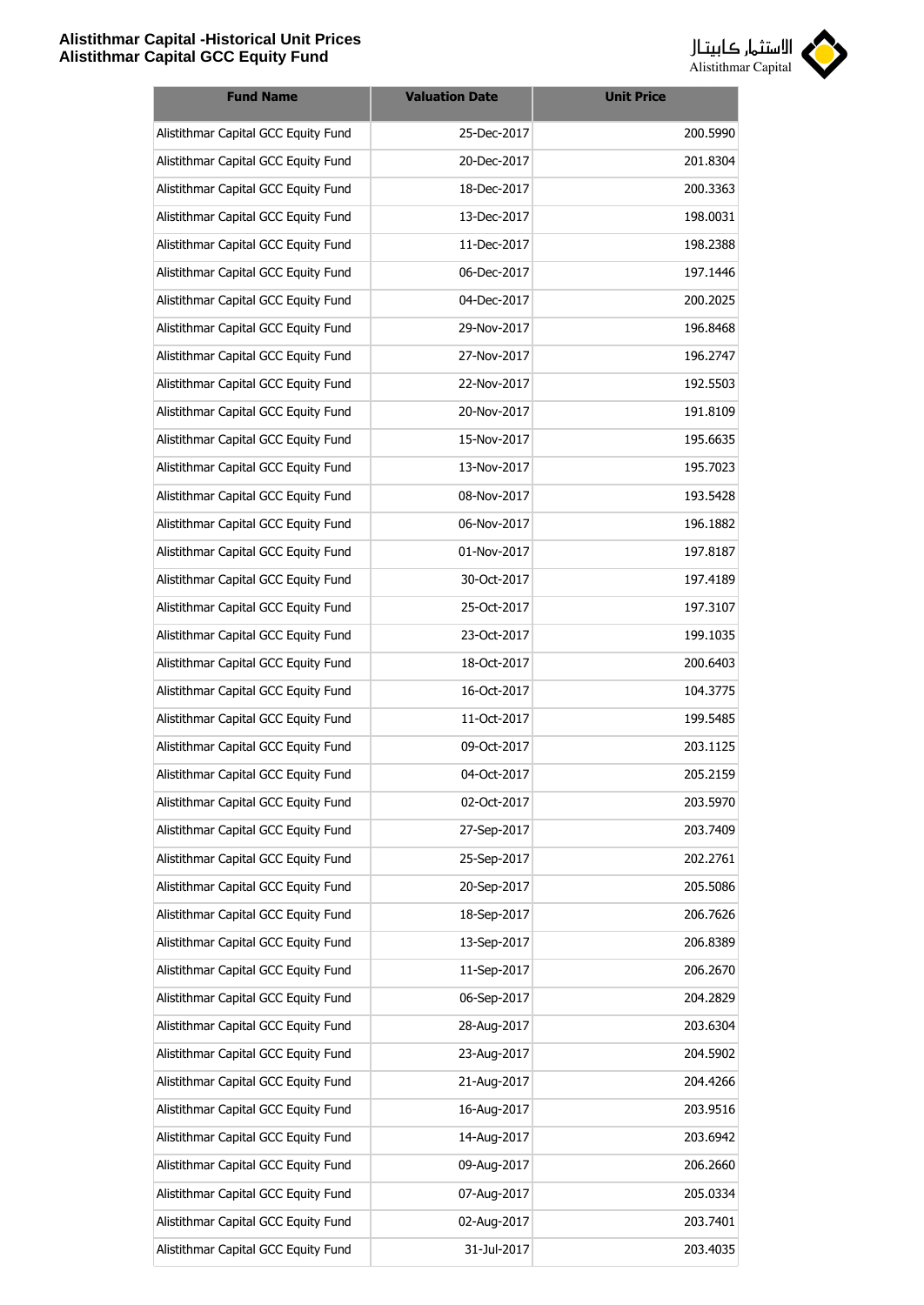

| <b>Fund Name</b>                    | <b>Valuation Date</b> | <b>Unit Price</b> |
|-------------------------------------|-----------------------|-------------------|
| Alistithmar Capital GCC Equity Fund | 26-Jul-2017           | 207.0154          |
| Alistithmar Capital GCC Equity Fund | 24-Jul-2017           | 207.6689          |
| Alistithmar Capital GCC Equity Fund | 19-Jul-2017           | 206.4857          |
| Alistithmar Capital GCC Equity Fund | 17-Jul-2017           | 207.0631          |
| Alistithmar Capital GCC Equity Fund | 12-Jul-2017           | 206.2280          |
| Alistithmar Capital GCC Equity Fund | 10-Jul-2017           | 204.6972          |
| Alistithmar Capital GCC Equity Fund | 05-Jul-2017           | 203.0332          |
| Alistithmar Capital GCC Equity Fund | 03-Jul-2017           | 206.1666          |
| Alistithmar Capital GCC Equity Fund | 21-Jun-2017           | 205.3726          |
| Alistithmar Capital GCC Equity Fund | 19-Jun-2017           | 202.6044          |
| Alistithmar Capital GCC Equity Fund | 14-Jun-2017           | 200.6985          |
| Alistithmar Capital GCC Equity Fund | 12-Jun-2017           | 199.5743          |
| Alistithmar Capital GCC Equity Fund | 07-Jun-2017           | 201.7846          |
| Alistithmar Capital GCC Equity Fund | 05-Jun-2017           | 202.4118          |
| Alistithmar Capital GCC Equity Fund | 31-May-2017           | 203.0154          |
| Alistithmar Capital GCC Equity Fund | 29-May-2017           | 203.5443          |
| Alistithmar Capital GCC Equity Fund | 24-May-2017           | 204.2504          |
| Alistithmar Capital GCC Equity Fund | 22-May-2017           | 206.3109          |
| Alistithmar Capital GCC Equity Fund | 17-May-2017           | 206.4809          |
| Alistithmar Capital GCC Equity Fund | 15-May-2017           | 205.2474          |
| Alistithmar Capital GCC Equity Fund | 10-May-2017           | 207.1417          |
| Alistithmar Capital GCC Equity Fund | 08-May-2017           | 205.6797          |
| Alistithmar Capital GCC Equity Fund | 03-May-2017           | 207.9958          |
| Alistithmar Capital GCC Equity Fund | 01-May-2017           | 209.3141          |
| Alistithmar Capital GCC Equity Fund | 26-Apr-2017           | 207.6232          |
| Alistithmar Capital GCC Equity Fund | 24-Apr-2017           | 208.4614          |
| Alistithmar Capital GCC Equity Fund | 19-Apr-2017           | 209.0874          |
| Alistithmar Capital GCC Equity Fund | 17-Apr-2017           | 209.1447          |
| Alistithmar Capital GCC Equity Fund | 12-Apr-2017           | 211.6249          |
| Alistithmar Capital GCC Equity Fund | 10-Apr-2017           | 210.4053          |
| Alistithmar Capital GCC Equity Fund | 05-Apr-2017           | 210.6240          |
| Alistithmar Capital GCC Equity Fund | 03-Apr-2017           | 207.7082          |
| Alistithmar Capital GCC Equity Fund | 29-Mar-2017           | 206.3193          |
| Alistithmar Capital GCC Equity Fund | 27-Mar-2017           | 205.1267          |
| Alistithmar Capital GCC Equity Fund | 22-Mar-2017           | 204.4693          |
| Alistithmar Capital GCC Equity Fund | 20-Mar-2017           | 207.2633          |
| Alistithmar Capital GCC Equity Fund | 15-Mar-2017           | 204.1451          |
| Alistithmar Capital GCC Equity Fund | 13-Mar-2017           | 204.1328          |
| Alistithmar Capital GCC Equity Fund | 08-Mar-2017           | 209.1226          |
| Alistithmar Capital GCC Equity Fund | 06-Mar-2017           | 209.6867          |
| Alistithmar Capital GCC Equity Fund | 01-Mar-2017           | 209.6974          |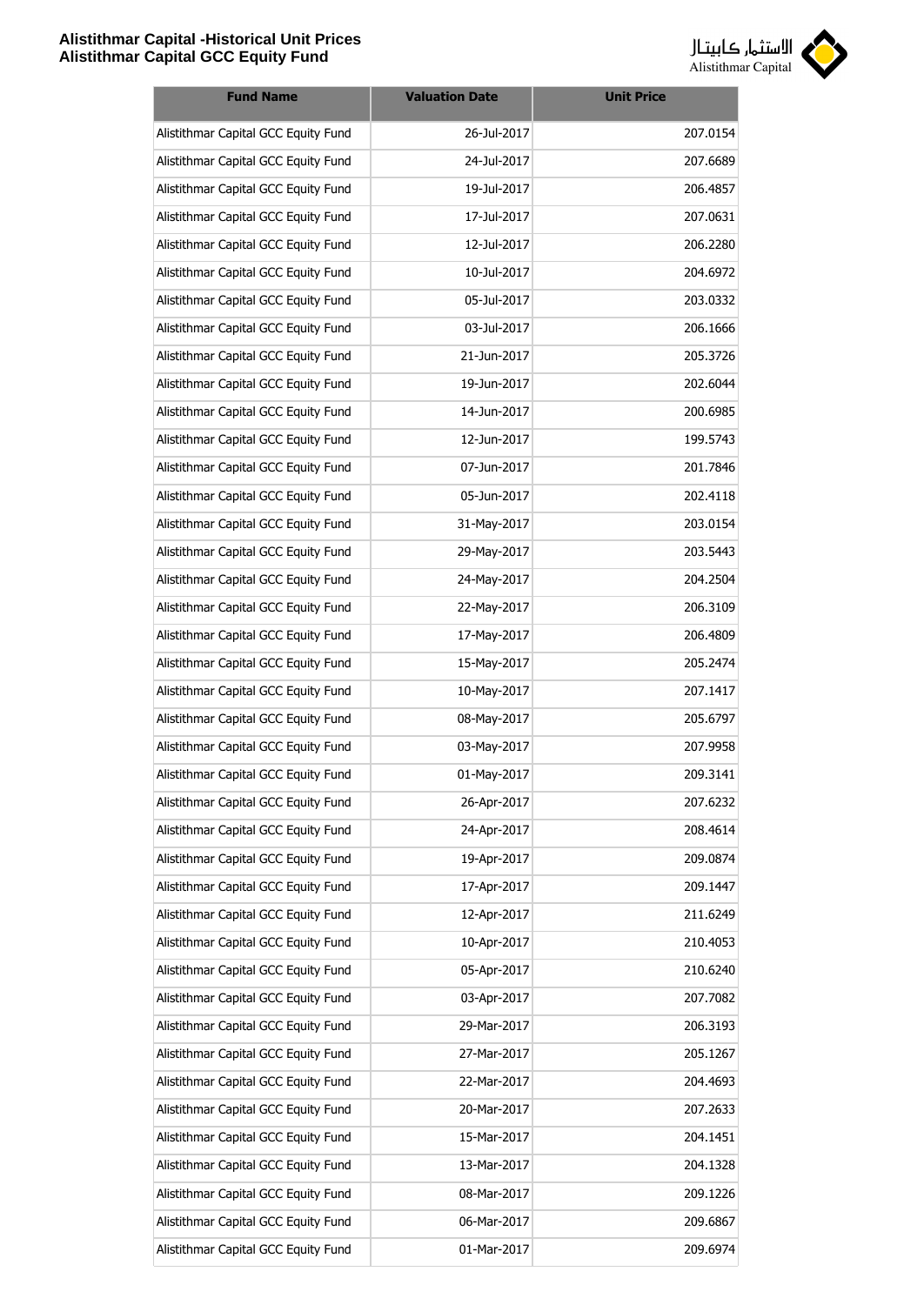

| <b>Fund Name</b>                    | <b>Valuation Date</b> | <b>Unit Price</b> |
|-------------------------------------|-----------------------|-------------------|
| Alistithmar Capital GCC Equity Fund | 27-Feb-2017           | 209.9180          |
| Alistithmar Capital GCC Equity Fund | 22-Feb-2017           | 209.1631          |
| Alistithmar Capital GCC Equity Fund | 20-Feb-2017           | 208.2597          |
| Alistithmar Capital GCC Equity Fund | 15-Feb-2017           | 208.3123          |
| Alistithmar Capital GCC Equity Fund | 13-Feb-2017           | 206.7612          |
| Alistithmar Capital GCC Equity Fund | 08-Feb-2017           | 205.6758          |
| Alistithmar Capital GCC Equity Fund | 06-Feb-2017           | 206.6907          |
| Alistithmar Capital GCC Equity Fund | 01-Feb-2017           | 207.8566          |
| Alistithmar Capital GCC Equity Fund | 30-Jan-2017           | 209.8842          |
| Alistithmar Capital GCC Equity Fund | 25-Jan-2017           | 209.9232          |
| Alistithmar Capital GCC Equity Fund | 23-Jan-2017           | 208.0386          |
| Alistithmar Capital GCC Equity Fund | 18-Jan-2017           | 205.3883          |
| Alistithmar Capital GCC Equity Fund | 16-Jan-2017           | 205.9327          |
| Alistithmar Capital GCC Equity Fund | 11-Jan-2017           | 206.7241          |
| Alistithmar Capital GCC Equity Fund | 09-Jan-2017           | 209.1357          |
| Alistithmar Capital GCC Equity Fund | 04-Jan-2017           | 209.3676          |
| Alistithmar Capital GCC Equity Fund | 02-Jan-2017           | 209.4521          |
| Alistithmar Capital GCC Equity Fund | 28-Dec-2016           | 209.0786          |
| Alistithmar Capital GCC Equity Fund | 26-Dec-2016           | 207.4665          |
| Alistithmar Capital GCC Equity Fund | 21-Dec-2016           | 204.2337          |
| Alistithmar Capital GCC Equity Fund | 19-Dec-2016           | 204.6863          |
| Alistithmar Capital GCC Equity Fund | 14-Dec-2016           | 204.0232          |
| Alistithmar Capital GCC Equity Fund | 12-Dec-2016           | 206.8874          |
| Alistithmar Capital GCC Equity Fund | 07-Dec-2016           | 201.9074          |
| Alistithmar Capital GCC Equity Fund | 05-Dec-2016           | 199.1163          |
| Alistithmar Capital GCC Equity Fund | 30-Nov-2016           | 196.0508          |
| Alistithmar Capital GCC Equity Fund | 28-Nov-2016           | 194.0733          |
| Alistithmar Capital GCC Equity Fund | 23-Nov-2016           | 192.7688          |
| Alistithmar Capital GCC Equity Fund | 21-Nov-2016           | 186.5931          |
| Alistithmar Capital GCC Equity Fund | 16-Nov-2016           | 189.1506          |
| Alistithmar Capital GCC Equity Fund | 14-Nov-2016           | 188.3093          |
| Alistithmar Capital GCC Equity Fund | 09-Nov-2016           | 185.0919          |
| Alistithmar Capital GCC Equity Fund | 07-Nov-2016           | 180.0541          |
| Alistithmar Capital GCC Equity Fund | 02-Nov-2016           | 176.6306          |
| Alistithmar Capital GCC Equity Fund | 31-Oct-2016           | 177.4461          |
| Alistithmar Capital GCC Equity Fund | 26-Oct-2016           | 175.6731          |
| Alistithmar Capital GCC Equity Fund | 24-Oct-2016           | 175.2702          |
| Alistithmar Capital GCC Equity Fund | 19-Oct-2016           | 168.6819          |
| Alistithmar Capital GCC Equity Fund | 17-Oct-2016           | 168.5027          |
| Alistithmar Capital GCC Equity Fund | 12-Oct-2016           | 172.9465          |
| Alistithmar Capital GCC Equity Fund | 10-Oct-2016           | 170.2003          |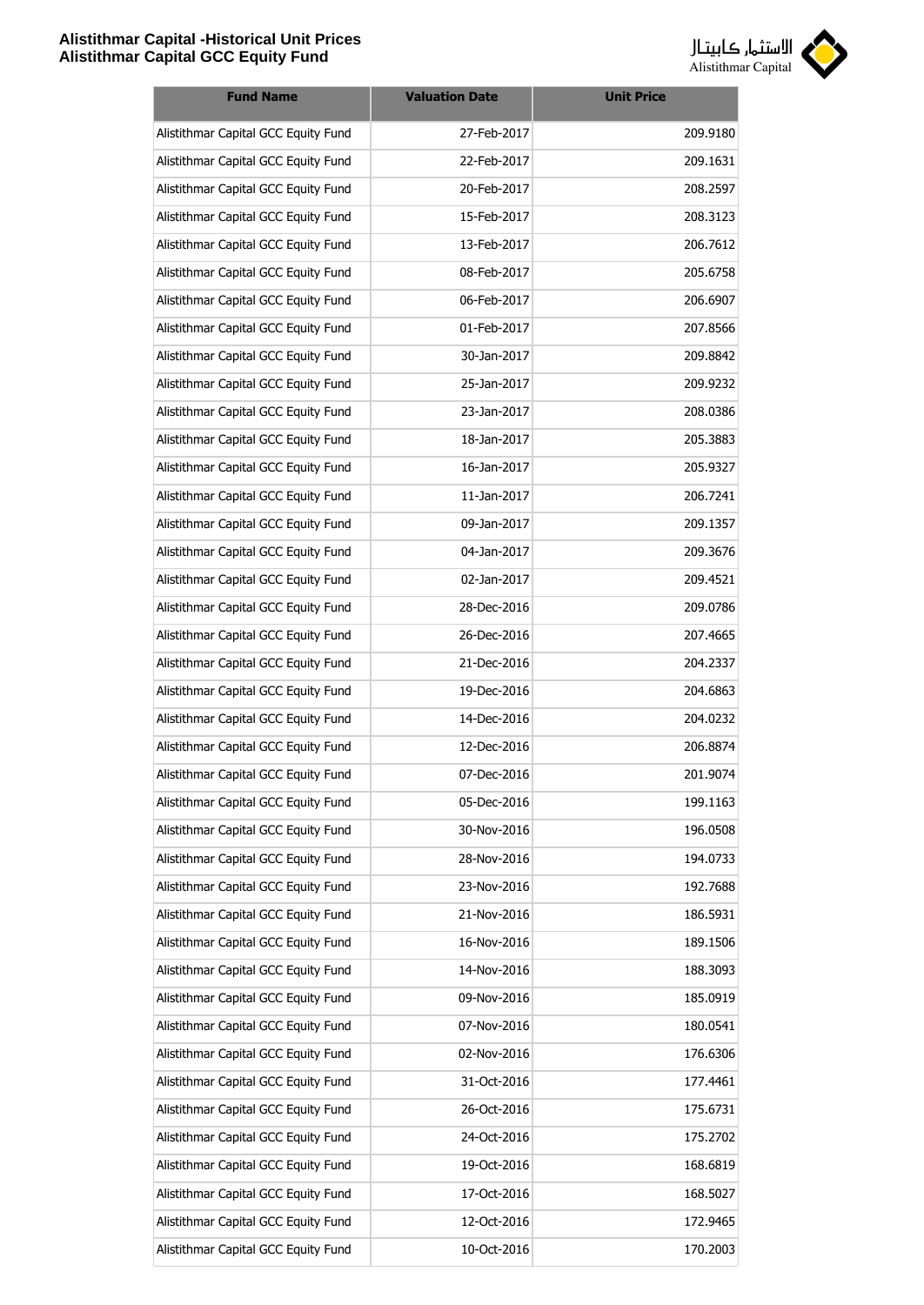

| <b>Fund Name</b>                    | <b>Valuation Date</b> | <b>Unit Price</b> |
|-------------------------------------|-----------------------|-------------------|
| Alistithmar Capital GCC Equity Fund | 05-Oct-2016           | 169.5615          |
| Alistithmar Capital GCC Equity Fund | 03-Oct-2016           | 167.6439          |
| Alistithmar Capital GCC Equity Fund | 28-Sep-2016           | 169.8657          |
| Alistithmar Capital GCC Equity Fund | 26-Sep-2016           | 179.7964          |
| Alistithmar Capital GCC Equity Fund | 21-Sep-2016           | 179.0053          |
| Alistithmar Capital GCC Equity Fund | 19-Sep-2016           | 178.3415          |
| Alistithmar Capital GCC Equity Fund | 07-Sep-2016           | 183.6310          |
| Alistithmar Capital GCC Equity Fund | 05-Sep-2016           | 186.3097          |
| Alistithmar Capital GCC Equity Fund | 31-Aug-2016           | 183.6955          |
| Alistithmar Capital GCC Equity Fund | 29-Aug-2016           | 185.1692          |
| Alistithmar Capital GCC Equity Fund | 24-Aug-2016           | 183.1350          |
| Alistithmar Capital GCC Equity Fund | 22-Aug-2016           | 185.8014          |
| Alistithmar Capital GCC Equity Fund | 17-Aug-2016           | 190.2327          |
| Alistithmar Capital GCC Equity Fund | 15-Aug-2016           | 193.6564          |
| Alistithmar Capital GCC Equity Fund | 10-Aug-2016           | 193.4869          |
| Alistithmar Capital GCC Equity Fund | 08-Aug-2016           | 192.8842          |
| Alistithmar Capital GCC Equity Fund | 03-Aug-2016           | 190.1052          |
| Alistithmar Capital GCC Equity Fund | 01-Aug-2016           | 193.2208          |
| Alistithmar Capital GCC Equity Fund | 27-Jul-2016           | 193.0290          |
| Alistithmar Capital GCC Equity Fund | 25-Jul-2016           | 194.0301          |
| Alistithmar Capital GCC Equity Fund | 20-Jul-2016           | 195.7916          |
| Alistithmar Capital GCC Equity Fund | 18-Jul-2016           | 196.7930          |
| Alistithmar Capital GCC Equity Fund | 13-Jul-2016           | 195.7263          |
| Alistithmar Capital GCC Equity Fund | 11-Jul-2016           | 192.6169          |
| Alistithmar Capital GCC Equity Fund | 29-Jun-2016           | 190.1953          |
| Alistithmar Capital GCC Equity Fund | 27-Jun-2016           | 189.2355          |
| Alistithmar Capital GCC Equity Fund | 22-Jun-2016           | 191.7830          |
| Alistithmar Capital GCC Equity Fund | 20-Jun-2016           | 191.7189          |
| Alistithmar Capital GCC Equity Fund | 15-Jun-2016           | 191.5419          |
| Alistithmar Capital GCC Equity Fund | 13-Jun-2016           | 192.0335          |
| Alistithmar Capital GCC Equity Fund | 08-Jun-2016           | 193.1603          |
| Alistithmar Capital GCC Equity Fund | 06-Jun-2016           | 189.3630          |
| Alistithmar Capital GCC Equity Fund | 01-Jun-2016           | 188.9147          |
| Alistithmar Capital GCC Equity Fund | 30-May-2016           | 186.3959          |
| Alistithmar Capital GCC Equity Fund | 25-May-2016           | 190.4493          |
| Alistithmar Capital GCC Equity Fund | 23-May-2016           | 187.6236          |
| Alistithmar Capital GCC Equity Fund | 18-May-2016           | 194.9493          |
| Alistithmar Capital GCC Equity Fund | 16-May-2016           | 193.0169          |
| Alistithmar Capital GCC Equity Fund | 11-May-2016           | 193.1068          |
| Alistithmar Capital GCC Equity Fund | 09-May-2016           | 193.3005          |
| Alistithmar Capital GCC Equity Fund | 04-May-2016           | 189.8808          |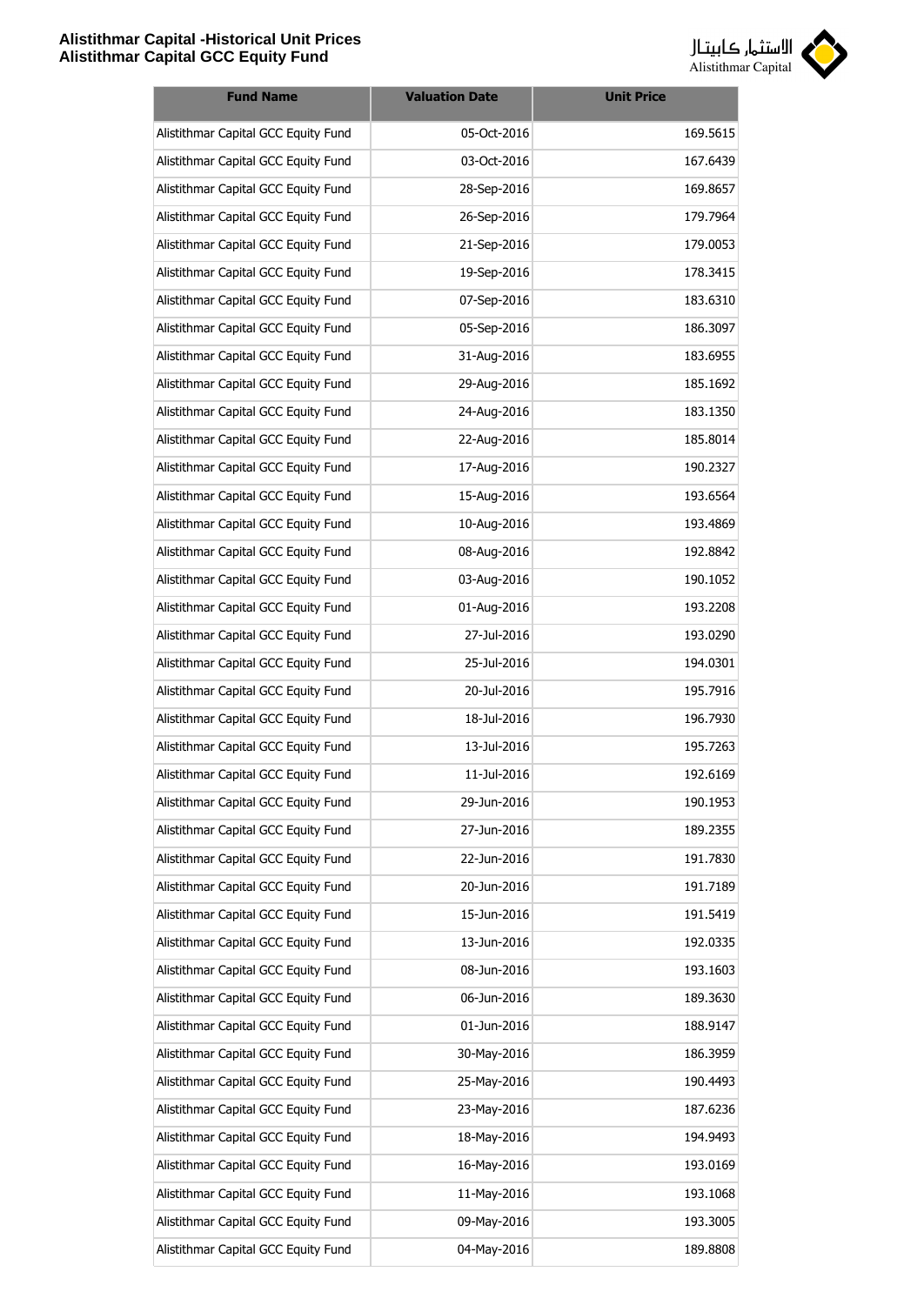

| <b>Fund Name</b>                    | <b>Valuation Date</b> | <b>Unit Price</b> |
|-------------------------------------|-----------------------|-------------------|
| Alistithmar Capital GCC Equity Fund | 02-May-2016           | 192.9168          |
| Alistithmar Capital GCC Equity Fund | 27-Apr-2016           | 195.7298          |
| Alistithmar Capital GCC Equity Fund | 25-Apr-2016           | 195.9821          |
| Alistithmar Capital GCC Equity Fund | 20-Apr-2016           | 188.5114          |
| Alistithmar Capital GCC Equity Fund | 18-Apr-2016           | 184.7511          |
| Alistithmar Capital GCC Equity Fund | 13-Apr-2016           | 185.4285          |
| Alistithmar Capital GCC Equity Fund | 11-Apr-2016           | 181.0584          |
| Alistithmar Capital GCC Equity Fund | 06-Apr-2016           | 177.4973          |
| Alistithmar Capital GCC Equity Fund | 04-Apr-2016           | 177.5396          |
| Alistithmar Capital GCC Equity Fund | 30-Mar-2016           | 177.3074          |
| Alistithmar Capital GCC Equity Fund | 28-Mar-2016           | 175.5848          |
| Alistithmar Capital GCC Equity Fund | 23-Mar-2016           | 180.0746          |
| Alistithmar Capital GCC Equity Fund | 21-Mar-2016           | 181.1186          |
| Alistithmar Capital GCC Equity Fund | 16-Mar-2016           | 176.1046          |
| Alistithmar Capital GCC Equity Fund | 14-Mar-2016           | 177.3938          |
| Alistithmar Capital GCC Equity Fund | 09-Mar-2016           | 178.5492          |
| Alistithmar Capital GCC Equity Fund | 07-Mar-2016           | 179.0521          |
| Alistithmar Capital GCC Equity Fund | 02-Mar-2016           | 174.9663          |
| Alistithmar Capital GCC Equity Fund | 29-Feb-2016           | 173.1676          |
| Alistithmar Capital GCC Equity Fund | 24-Feb-2016           | 169.2485          |
| Alistithmar Capital GCC Equity Fund | 22-Feb-2016           | 170.3419          |
| Alistithmar Capital GCC Equity Fund | 17-Feb-2016           | 165.6755          |
| Alistithmar Capital GCC Equity Fund | 15-Feb-2016           | 162.9043          |
| Alistithmar Capital GCC Equity Fund | 10-Feb-2016           | 166.6495          |
| Alistithmar Capital GCC Equity Fund | 08-Feb-2016           | 168.6013          |
| Alistithmar Capital GCC Equity Fund | 03-Feb-2016           | 166.8115          |
| Alistithmar Capital GCC Equity Fund | 01-Feb-2016           | 169.0151          |
| Alistithmar Capital GCC Equity Fund | 27-Jan-2016           | 162.4202          |
| Alistithmar Capital GCC Equity Fund | 25-Jan-2016           | 160.3313          |
| Alistithmar Capital GCC Equity Fund | 20-Jan-2016           | 156.9329          |
| Alistithmar Capital GCC Equity Fund | 18-Jan-2016           | 157.9735          |
| Alistithmar Capital GCC Equity Fund | 13-Jan-2016           | 171.0304          |
| Alistithmar Capital GCC Equity Fund | 11-Jan-2016           | 173.0889          |
| Alistithmar Capital GCC Equity Fund | 06-Jan-2016           | 183.4681          |
| Alistithmar Capital GCC Equity Fund | 04-Jan-2016           | 188.4169          |
| Alistithmar Capital GCC Equity Fund | 30-Dec-2015           | 191.0837          |
| Alistithmar Capital GCC Equity Fund | 28-Dec-2015           | 191.5471          |
| Alistithmar Capital GCC Equity Fund | 23-Dec-2015           | 191.3021          |
| Alistithmar Capital GCC Equity Fund | 21-Dec-2015           | 190.2630          |
| Alistithmar Capital GCC Equity Fund | 16-Dec-2015           | 187.3016          |
| Alistithmar Capital GCC Equity Fund | 14-Dec-2015           | 183.4543          |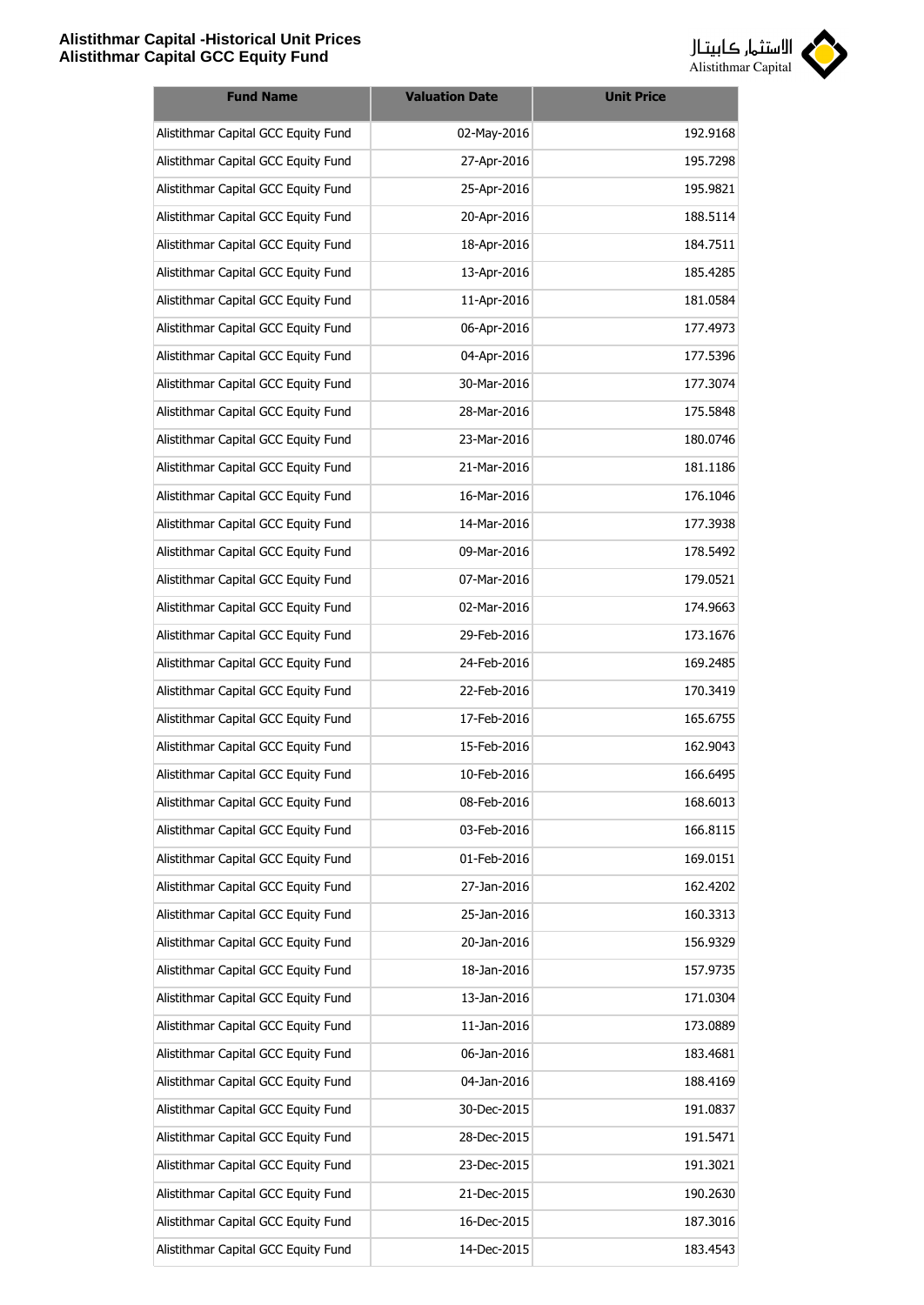

| <b>Fund Name</b>                    | <b>Valuation Date</b> | <b>Unit Price</b> |
|-------------------------------------|-----------------------|-------------------|
| Alistithmar Capital GCC Equity Fund | 09-Dec-2015           | 190.3787          |
| Alistithmar Capital GCC Equity Fund | 07-Dec-2015           | 195.0163          |
| Alistithmar Capital GCC Equity Fund | 02-Dec-2015           | 198.6705          |
| Alistithmar Capital GCC Equity Fund | 30-Nov-2015           | 195.7623          |
| Alistithmar Capital GCC Equity Fund | 25-Nov-2015           | 197.8951          |
| Alistithmar Capital GCC Equity Fund | 23-Nov-2015           |                   |
| Alistithmar Capital GCC Equity Fund | 18-Nov-2015           | 195.7875          |
| Alistithmar Capital GCC Equity Fund | 16-Nov-2015           | 196.4334          |
| Alistithmar Capital GCC Equity Fund | 11-Nov-2015           | 200.6946          |
| Alistithmar Capital GCC Equity Fund | 09-Nov-2015           | 200.0861          |
| Alistithmar Capital GCC Equity Fund | 04-Nov-2015           | 200.8733          |
| Alistithmar Capital GCC Equity Fund | 02-Nov-2015           | 201.5464          |
| Alistithmar Capital GCC Equity Fund | 28-Oct-2015           | 201.9911          |
| Alistithmar Capital GCC Equity Fund | 26-Oct-2015           | 206.4250          |
| Alistithmar Capital GCC Equity Fund | 21-Oct-2015           | 209.2915          |
| Alistithmar Capital GCC Equity Fund | 19-Oct-2015           | 215.4991          |
| Alistithmar Capital GCC Equity Fund | 14-Oct-2015           | 215.8031          |
| Alistithmar Capital GCC Equity Fund | 12-Oct-2015           | 218.1311          |
| Alistithmar Capital GCC Equity Fund | 07-Oct-2015           | 214.2015          |
| Alistithmar Capital GCC Equity Fund | 05-Oct-2015           | 210.7130          |
| Alistithmar Capital GCC Equity Fund | 30-Sep-2015           | 207.7270          |
| Alistithmar Capital GCC Equity Fund | 21-Sep-2015           | 207.6057          |
| Alistithmar Capital GCC Equity Fund | 16-Sep-2015           | 209.6504          |
| Alistithmar Capital GCC Equity Fund | 14-Sep-2015           | 209.7423          |
| Alistithmar Capital GCC Equity Fund | 09-Sep-2015           | 214.3916          |
| Alistithmar Capital GCC Equity Fund | 07-Sep-2015           | 208.4912          |
| Alistithmar Capital GCC Equity Fund | 02-Sep-2015           | 207.5407          |
| Alistithmar Capital GCC Equity Fund | 31-Aug-2015           | 211.2834          |
| Alistithmar Capital GCC Equity Fund | 26-Aug-2015           | 206.1941          |
| Alistithmar Capital GCC Equity Fund | 24-Aug-2015           | 199.8465          |
| Alistithmar Capital GCC Equity Fund | 19-Aug-2015           | 219.7125          |
| Alistithmar Capital GCC Equity Fund | 17-Aug-2015           | 229.0094          |
| Alistithmar Capital GCC Equity Fund | 12-Aug-2015           | 236.5749          |
| Alistithmar Capital GCC Equity Fund | 10-Aug-2015           | 239.5492          |
| Alistithmar Capital GCC Equity Fund | 05-Aug-2015           | 238.4663          |
| Alistithmar Capital GCC Equity Fund | 03-Aug-2015           | 238.2345          |
| Alistithmar Capital GCC Equity Fund | 29-Jul-2015           | 243.4996          |
| Alistithmar Capital GCC Equity Fund | 27-Jul-2015           | 243.5302          |
| Alistithmar Capital GCC Equity Fund | 22-Jul-2015           | 249.5144          |
| Alistithmar Capital GCC Equity Fund | 15-Jul-2015           | 248.3910          |
| Alistithmar Capital GCC Equity Fund | 13-Jul-2015           | 247.6072          |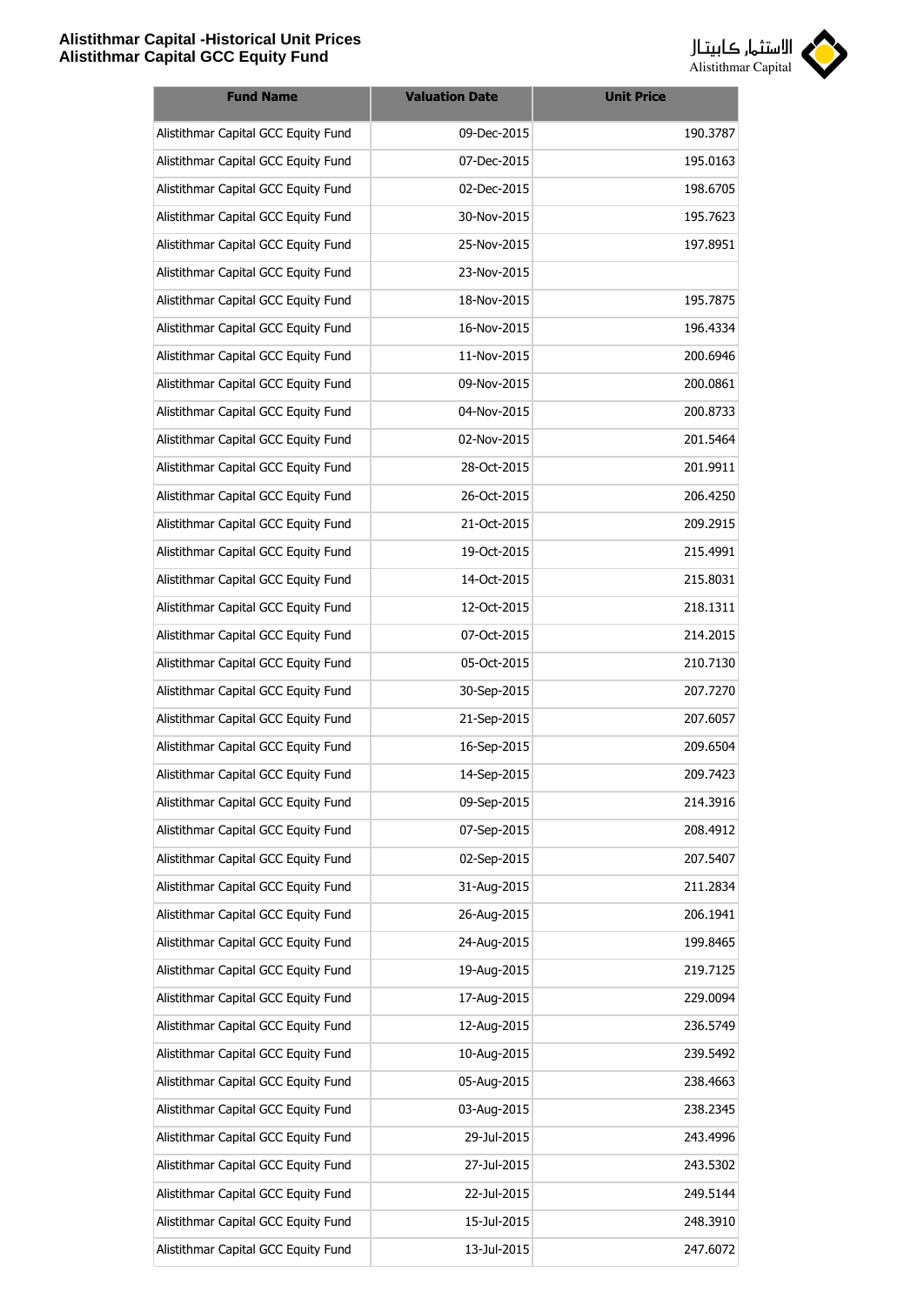

| <b>Fund Name</b>                    | <b>Valuation Date</b> | <b>Unit Price</b> |
|-------------------------------------|-----------------------|-------------------|
| Alistithmar Capital GCC Equity Fund | 08-Jul-2015           | 243.2931          |
| Alistithmar Capital GCC Equity Fund | 06-Jul-2015           | 246.0482          |
| Alistithmar Capital GCC Equity Fund | 01-Jul-2015           | 246.3464          |
| Alistithmar Capital GCC Equity Fund | 29-Jun-2015           | 243.3239          |
| Alistithmar Capital GCC Equity Fund | 24-Jun-2015           | 246.2161          |
| Alistithmar Capital GCC Equity Fund | 22-Jun-2015           | 244.4793          |
| Alistithmar Capital GCC Equity Fund | 17-Jun-2015           | 248.7860          |
| Alistithmar Capital GCC Equity Fund | 15-Jun-2015           | 248.5768          |
| Alistithmar Capital GCC Equity Fund | 10-Jun-2015           | 248.6177          |
| Alistithmar Capital GCC Equity Fund | 08-Jun-2015           | 248.0187          |
| Alistithmar Capital GCC Equity Fund | 03-Jun-2015           | 251.9287          |
| Alistithmar Capital GCC Equity Fund | 01-Jun-2015           | 251.2837          |
| Alistithmar Capital GCC Equity Fund | 27-May-2015           | 250.1691          |
| Alistithmar Capital GCC Equity Fund | 25-May-2015           | 250.8869          |
| Alistithmar Capital GCC Equity Fund | 20-May-2015           | 250.3827          |
| Alistithmar Capital GCC Equity Fund | 18-May-2015           | 250.1035          |
| Alistithmar Capital GCC Equity Fund | 13-May-2015           | 246.0224          |
| Alistithmar Capital GCC Equity Fund | 11-May-2015           | 243.5630          |
| Alistithmar Capital GCC Equity Fund | 06-May-2015           | 246.2531          |
| Alistithmar Capital GCC Equity Fund | 04-May-2015           | 244.3790          |
| Alistithmar Capital GCC Equity Fund | 29-Apr-2015           | 244.8385          |
| Alistithmar Capital GCC Equity Fund | 27-Apr-2015           | 243.2583          |
| Alistithmar Capital GCC Equity Fund | 22-Apr-2015           | 239.8393          |
| Alistithmar Capital GCC Equity Fund | 20-Apr-2015           | 238.9856          |
| Alistithmar Capital GCC Equity Fund | 15-Apr-2015           | 231.8585          |
| Alistithmar Capital GCC Equity Fund | 13-Apr-2015           | 229.9450          |
| Alistithmar Capital GCC Equity Fund | 08-Apr-2015           | 225.5773          |
| Alistithmar Capital GCC Equity Fund | 06-Apr-2015           | 220.4452          |
| Alistithmar Capital GCC Equity Fund | 01-Apr-2015           | 221.3844          |
| Alistithmar Capital GCC Equity Fund | 30-Mar-2015           | 223.1938          |
| Alistithmar Capital GCC Equity Fund | 25-Mar-2015           | 221.1584          |
| Alistithmar Capital GCC Equity Fund | 23-Mar-2015           | 228.5628          |
| Alistithmar Capital GCC Equity Fund | 18-Mar-2015           | 224.8455          |
| Alistithmar Capital GCC Equity Fund | 16-Mar-2015           | 232.7316          |
| Alistithmar Capital GCC Equity Fund | 11-Mar-2015           | 238.4341          |
| Alistithmar Capital GCC Equity Fund | 09-Mar-2015           | 239.1598          |
| Alistithmar Capital GCC Equity Fund | 04-Mar-2015           | 236.8478          |
| Alistithmar Capital GCC Equity Fund | 02-Mar-2015           | 235.7969          |
| Alistithmar Capital GCC Equity Fund | 25-Feb-2015           | 234.7317          |
| Alistithmar Capital GCC Equity Fund | 23-Feb-2015           | 232.0643          |
| Alistithmar Capital GCC Equity Fund | 18-Feb-2015           | 234.6134          |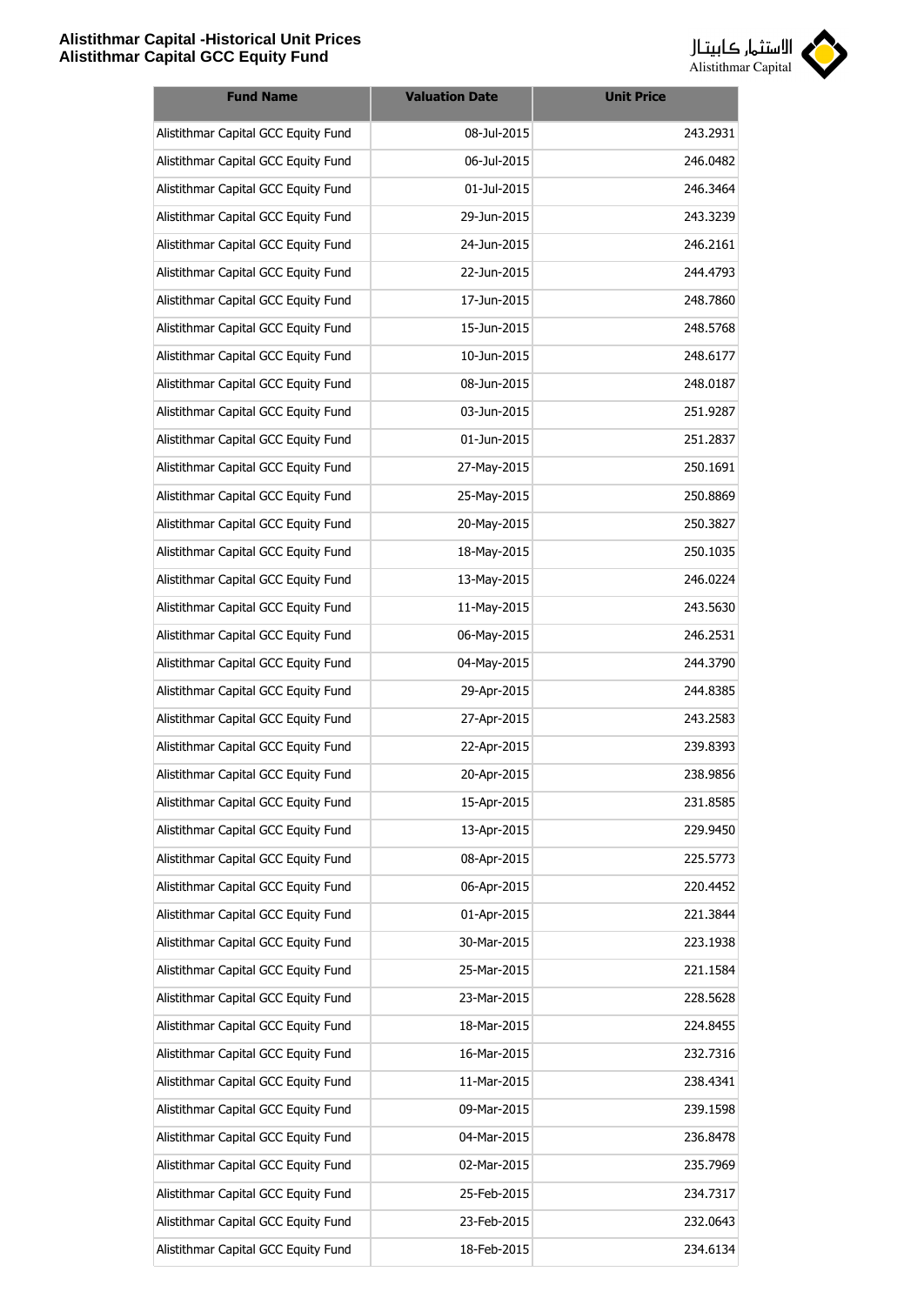

| <b>Fund Name</b>                    | <b>Valuation Date</b> | <b>Unit Price</b> |
|-------------------------------------|-----------------------|-------------------|
| Alistithmar Capital GCC Equity Fund | 16-Feb-2015           | 235.2483          |
| Alistithmar Capital GCC Equity Fund | 11-Feb-2015           | 229.1833          |
| Alistithmar Capital GCC Equity Fund | 09-Feb-2015           | 233.6805          |
| Alistithmar Capital GCC Equity Fund | 04-Feb-2015           | 230.5384          |
| Alistithmar Capital GCC Equity Fund | 02-Feb-2015           | 230.7626          |
| Alistithmar Capital GCC Equity Fund | 28-Jan-2015           | 223.8643          |
| Alistithmar Capital GCC Equity Fund | 26-Jan-2015           | 215.3424          |
| Alistithmar Capital GCC Equity Fund | 21-Jan-2015           | 215.1591          |
| Alistithmar Capital GCC Equity Fund | 19-Jan-2015           | 218.4410          |
| Alistithmar Capital GCC Equity Fund | 14-Jan-2015           | 219.0430          |
| Alistithmar Capital GCC Equity Fund | 12-Jan-2015           | 216.1010          |
| Alistithmar Capital GCC Equity Fund | 07-Jan-2015           | 209.2625          |
| Alistithmar Capital GCC Equity Fund | 05-Jan-2015           | 209.9347          |
| Alistithmar Capital GCC Equity Fund | 31-Dec-2014           | 215.2253          |
| Alistithmar Capital GCC Equity Fund | 29-Dec-2014           | 226.3025          |
| Alistithmar Capital GCC Equity Fund | 24-Dec-2014           | 222.4204          |
| Alistithmar Capital GCC Equity Fund | 22-Dec-2014           | 220.7459          |
| Alistithmar Capital GCC Equity Fund | 17-Dec-2014           | 196.6602          |
| Alistithmar Capital GCC Equity Fund | 15-Dec-2014           | 204.1460          |
| Alistithmar Capital GCC Equity Fund | 10-Dec-2014           | 221.0845          |
| Alistithmar Capital GCC Equity Fund | 08-Dec-2014           | 227.8655          |
| Alistithmar Capital GCC Equity Fund | 03-Dec-2014           | 228.2234          |
| Alistithmar Capital GCC Equity Fund | 01-Dec-2014           | 226.8690          |
| Alistithmar Capital GCC Equity Fund | 26-Nov-2014           | 236.5576          |
| Alistithmar Capital GCC Equity Fund | 24-Nov-2014           | 244.5892          |
| Alistithmar Capital GCC Equity Fund | 19-Nov-2014           | 243.3657          |
| Alistithmar Capital GCC Equity Fund | 17-Nov-2014           | 240.8210          |
| Alistithmar Capital GCC Equity Fund | 12-Nov-2014           | 249.7602          |
| Alistithmar Capital GCC Equity Fund | 10-Nov-2014           | 250.3013          |
| Alistithmar Capital GCC Equity Fund | 05-Nov-2014           | 244.3770          |
| Alistithmar Capital GCC Equity Fund | 03-Nov-2014           | 255.6770          |
| Alistithmar Capital GCC Equity Fund | 29-Oct-2014           | 253.7262          |
| Alistithmar Capital GCC Equity Fund | 27-Oct-2014           | 255.8932          |
| Alistithmar Capital GCC Equity Fund | 22-Oct-2014           | 255.8829          |
| Alistithmar Capital GCC Equity Fund | 20-Oct-2014           | 248.6973          |
| Alistithmar Capital GCC Equity Fund | 15-Oct-2014           | 250.4024          |
| Alistithmar Capital GCC Equity Fund | 13-Oct-2014           | 260.2223          |
| Alistithmar Capital GCC Equity Fund | 01-Oct-2014           | 273.2104          |
| Alistithmar Capital GCC Equity Fund | 29-Sep-2014           | 271.5397          |
| Alistithmar Capital GCC Equity Fund | 24-Sep-2014           | 270.7837          |
| Alistithmar Capital GCC Equity Fund | 22-Sep-2014           | 274.6601          |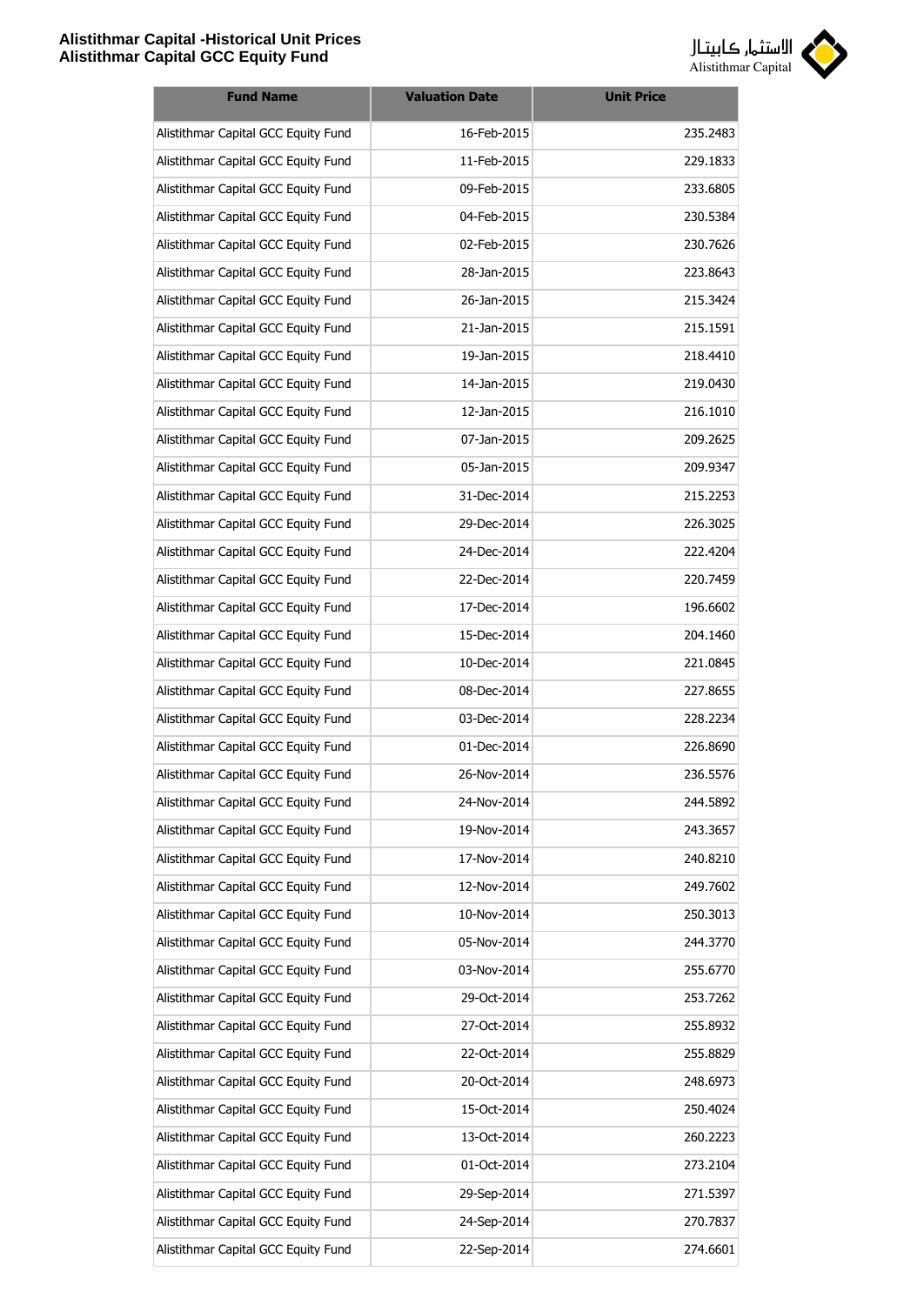

| <b>Fund Name</b>                    | <b>Valuation Date</b> | <b>Unit Price</b> |
|-------------------------------------|-----------------------|-------------------|
| Alistithmar Capital GCC Equity Fund | 17-Sep-2014           | 276.8341          |
| Alistithmar Capital GCC Equity Fund | 15-Sep-2014           | 274.8086          |
| Alistithmar Capital GCC Equity Fund | 10-Sep-2014           | 277.1379          |
| Alistithmar Capital GCC Equity Fund | 08-Sep-2014           | 278.9087          |
| Alistithmar Capital GCC Equity Fund | 03-Sep-2014           | 279.3369          |
| Alistithmar Capital GCC Equity Fund | 01-Sep-2014           | 279.7634          |
| Alistithmar Capital GCC Equity Fund | 27-Aug-2014           | 277.1002          |
| Alistithmar Capital GCC Equity Fund | 25-Aug-2014           | 273.3591          |
| Alistithmar Capital GCC Equity Fund | 20-Aug-2014           | 270.7979          |
| Alistithmar Capital GCC Equity Fund | 18-Aug-2014           | 267.8315          |
| Alistithmar Capital GCC Equity Fund | 13-Aug-2014           | 266.3460          |
| Alistithmar Capital GCC Equity Fund | 11-Aug-2014           | 264.1564          |
| Alistithmar Capital GCC Equity Fund | 06-Aug-2014           | 259.6439          |
| Alistithmar Capital GCC Equity Fund | 04-Aug-2014           | 260.2630          |
| Alistithmar Capital GCC Equity Fund | 23-Jul-2014           | 251.7952          |
| Alistithmar Capital GCC Equity Fund | 21-Jul-2014           | 243.2224          |
| Alistithmar Capital GCC Equity Fund | 16-Jul-2014           | 243.4063          |
| Alistithmar Capital GCC Equity Fund | 14-Jul-2014           | 240.9924          |
| Alistithmar Capital GCC Equity Fund | 09-Jul-2014           | 238.4953          |
| Alistithmar Capital GCC Equity Fund | 07-Jul-2014           | 236.4445          |
| Alistithmar Capital GCC Equity Fund | 02-Jul-2014           | 234.8245          |
| Alistithmar Capital GCC Equity Fund | 30-Jun-2014           | 225.8057          |
| Alistithmar Capital GCC Equity Fund | 25-Jun-2014           | 227.0333          |
| Alistithmar Capital GCC Equity Fund | 23-Jun-2014           | 228.1317          |
| Alistithmar Capital GCC Equity Fund | 18-Jun-2014           | 230.5370          |
| Alistithmar Capital GCC Equity Fund | 16-Jun-2014           | 228.6023          |
| Alistithmar Capital GCC Equity Fund | 11-Jun-2014           | 235.8039          |
| Alistithmar Capital GCC Equity Fund | 09-Jun-2014           | 237.2422          |
| Alistithmar Capital GCC Equity Fund | 04-Jun-2014           | 236.4802          |
| Alistithmar Capital GCC Equity Fund | 02-Jun-2014           | 238.2650          |
| Alistithmar Capital GCC Equity Fund | 28-May-2014           | 235.8879          |
| Alistithmar Capital GCC Equity Fund | 26-May-2014           | 236.7923          |
| Alistithmar Capital GCC Equity Fund | 21-May-2014           | 230.6522          |
| Alistithmar Capital GCC Equity Fund | 19-May-2014           | 231.2220          |
| Alistithmar Capital GCC Equity Fund | 14-May-2014           | 236.5728          |
| Alistithmar Capital GCC Equity Fund | 12-May-2014           | 232.9891          |
| Alistithmar Capital GCC Equity Fund | 07-May-2014           | 233.0890          |
| Alistithmar Capital GCC Equity Fund | 05-May-2014           | 233.0074          |
| Alistithmar Capital GCC Equity Fund | 30-Apr-2014           | 227.8158          |
| Alistithmar Capital GCC Equity Fund | 28-Apr-2014           | 227.93            |
| Alistithmar Capital GCC Equity Fund | 23-Apr-2014           | 229.0732          |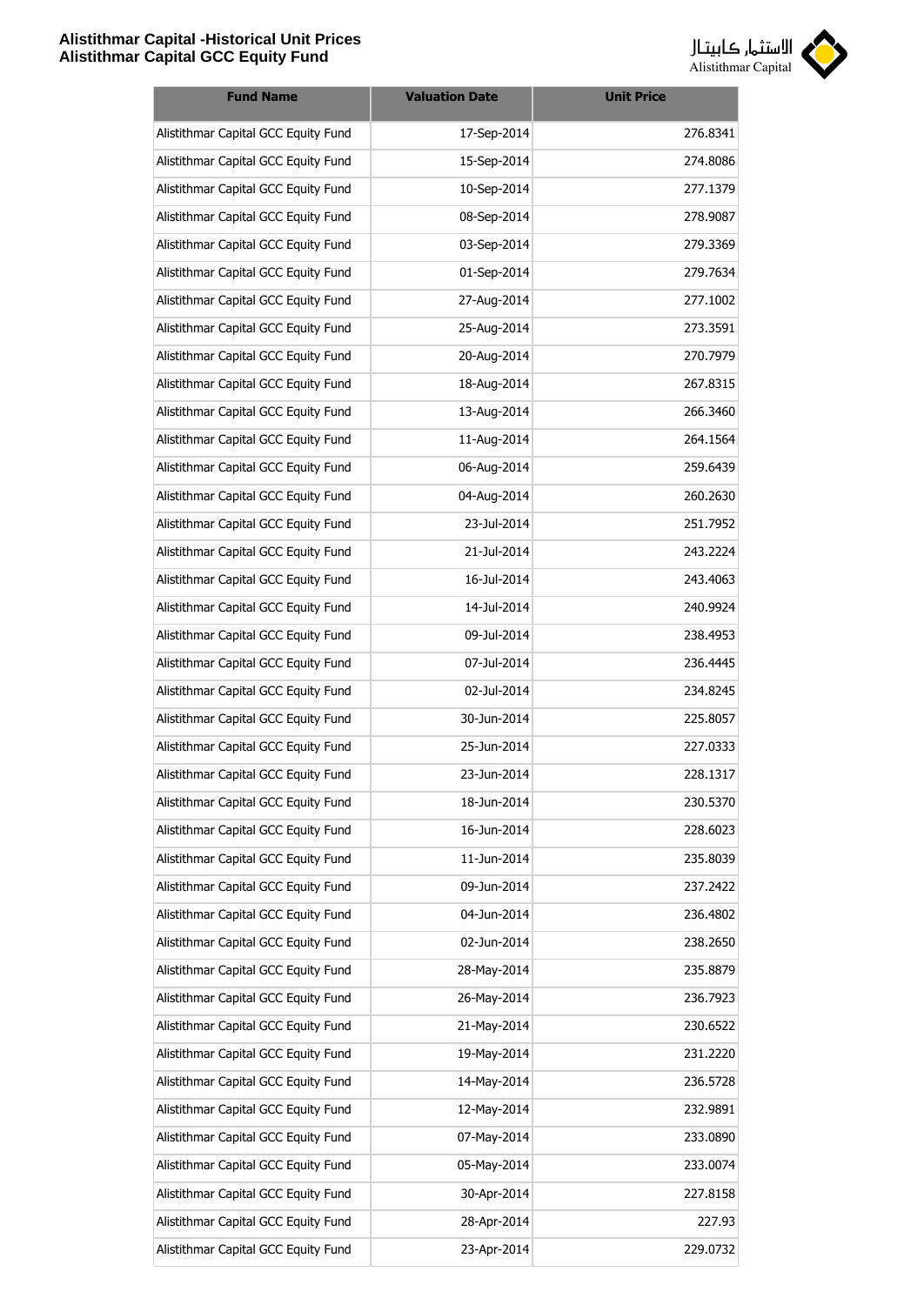

| <b>Fund Name</b>                    | <b>Valuation Date</b> | <b>Unit Price</b> |
|-------------------------------------|-----------------------|-------------------|
| Alistithmar Capital GCC Equity Fund | 21-Apr-2014           | 229.7316          |
| Alistithmar Capital GCC Equity Fund | 16-Apr-2014           | 226.8856          |
| Alistithmar Capital GCC Equity Fund | 14-Apr-2014           | 225.3937          |
| Alistithmar Capital GCC Equity Fund | 09-Apr-2014           | 228.0465          |
| Alistithmar Capital GCC Equity Fund | 07-Apr-2014           | 227.2129          |
| Alistithmar Capital GCC Equity Fund | 02-Apr-2014           | 227.5334          |
| Alistithmar Capital GCC Equity Fund | 31-Mar-2014           | 224.1377          |
| Alistithmar Capital GCC Equity Fund | 26-Mar-2014           | 222.7126          |
| Alistithmar Capital GCC Equity Fund | 24-Mar-2014           | 221.4352          |
| Alistithmar Capital GCC Equity Fund | 19-Mar-2014           | 218.7150          |
| Alistithmar Capital GCC Equity Fund | 17-Mar-2014           | 218.1178          |
| Alistithmar Capital GCC Equity Fund | 12-Mar-2014           | 215.6996          |
| Alistithmar Capital GCC Equity Fund | 10-Mar-2014           | 218.2046          |
| Alistithmar Capital GCC Equity Fund | 05-Mar-2014           | 214.6222          |
| Alistithmar Capital GCC Equity Fund | 03-Mar-2014           | 213.1518          |
| Alistithmar Capital GCC Equity Fund | 26-Feb-2014           | 215.4092          |
| Alistithmar Capital GCC Equity Fund | 24-Feb-2014           | 214.7102          |
| Alistithmar Capital GCC Equity Fund | 19-Feb-2014           | 211.9008          |
| Alistithmar Capital GCC Equity Fund | 17-Feb-2014           | 210.0263          |
| Alistithmar Capital GCC Equity Fund | 12-Feb-2014           | 208.5158          |
| Alistithmar Capital GCC Equity Fund | 10-Feb-2014           | 207.1784          |
| Alistithmar Capital GCC Equity Fund | 05-Feb-2014           | 203.0530          |
| Alistithmar Capital GCC Equity Fund | 03-Feb-2014           | 203.8593          |
| Alistithmar Capital GCC Equity Fund | 29-Jan-2014           | 202.9199          |
| Alistithmar Capital GCC Equity Fund | 27-Jan-2014           | 201.4592          |
| Alistithmar Capital GCC Equity Fund | 22-Jan-2014           | 203.0154          |
| Alistithmar Capital GCC Equity Fund | 20-Jan-2014           | 202.3315          |
| Alistithmar Capital GCC Equity Fund | 15-Jan-2014           | 202.9071          |
| Alistithmar Capital GCC Equity Fund | 13-Jan-2014           | 202.7713          |
| Alistithmar Capital GCC Equity Fund | 08-Jan-2014           | 201.1614          |
| Alistithmar Capital GCC Equity Fund | 06-Jan-2014           | 200.6682          |
| Alistithmar Capital GCC Equity Fund | 01-Jan-2014           | 199.8455          |
| Alistithmar Capital GCC Equity Fund | 30-Dec-2013           | 196.7889          |
| Alistithmar Capital GCC Equity Fund | 25-Dec-2013           | 194.4274          |
| Alistithmar Capital GCC Equity Fund | 23-Dec-2013           | 194.5049          |
| Alistithmar Capital GCC Equity Fund | 18-Dec-2013           | 192.9175          |
| Alistithmar Capital GCC Equity Fund | 16-Dec-2013           | 191.6058          |
| Alistithmar Capital GCC Equity Fund | 11-Dec-2013           | 191.4404          |
| Alistithmar Capital GCC Equity Fund | 09-Dec-2013           | 190.0632          |
| Alistithmar Capital GCC Equity Fund | 04-Dec-2013           | 186.8041          |
| Alistithmar Capital GCC Equity Fund | 02-Dec-2013           | 188.3661          |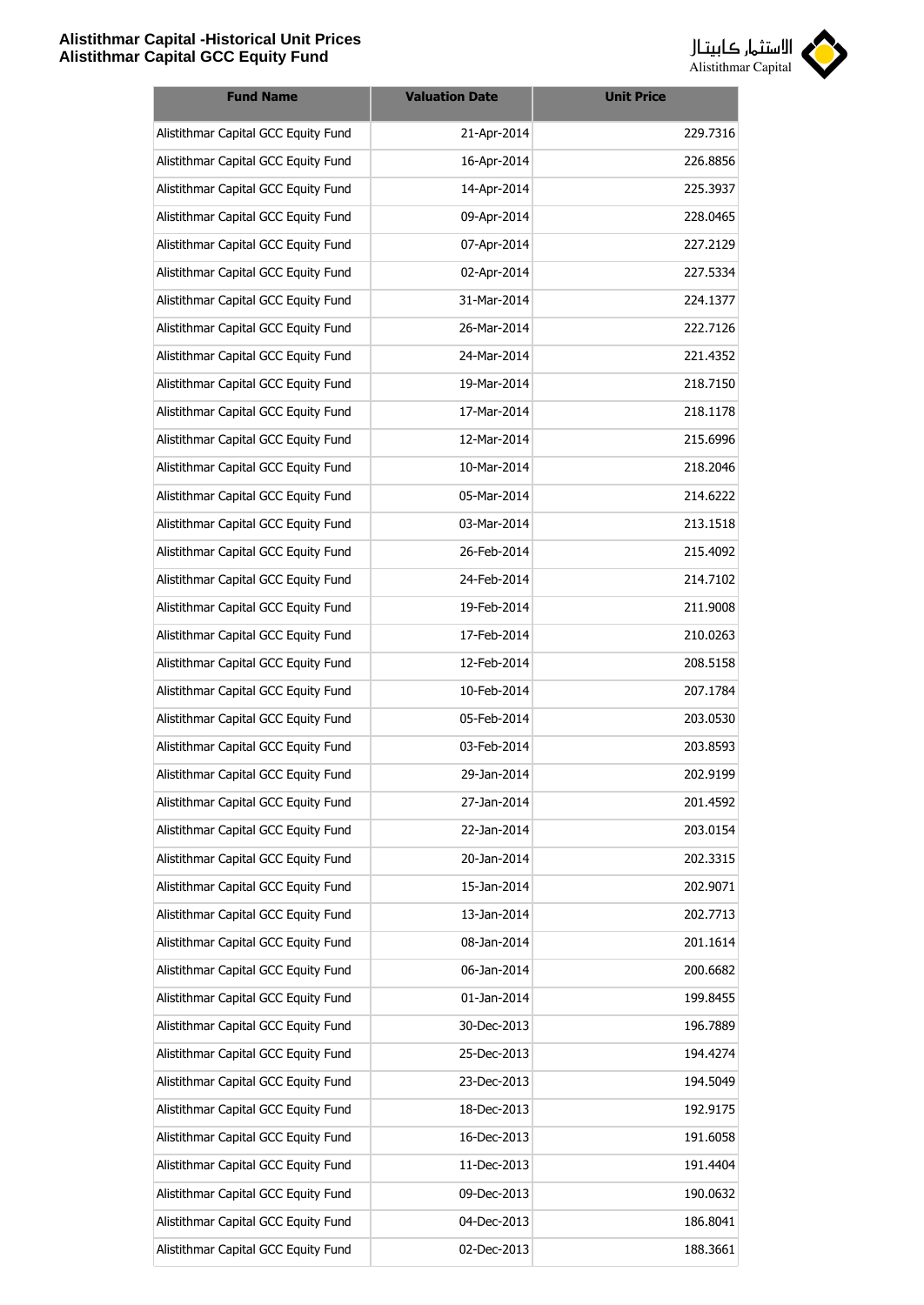

| <b>Fund Name</b>                    | <b>Valuation Date</b> | <b>Unit Price</b> |
|-------------------------------------|-----------------------|-------------------|
| Alistithmar Capital GCC Equity Fund | 27-Nov-2013           | 187.7827          |
| Alistithmar Capital GCC Equity Fund | 25-Nov-2013           | 187.7042          |
| Alistithmar Capital GCC Equity Fund | 20-Nov-2013           | 188.0860          |
| Alistithmar Capital GCC Equity Fund | 18-Nov-2013           | 189.2140          |
| Alistithmar Capital GCC Equity Fund | 13-Nov-2013           | 186.4315          |
| Alistithmar Capital GCC Equity Fund | 11-Nov-2013           | 185.1581          |
| Alistithmar Capital GCC Equity Fund | 06-Nov-2013           | 183.8424          |
| Alistithmar Capital GCC Equity Fund | 04-Nov-2013           | 181.4007          |
| Alistithmar Capital GCC Equity Fund | 30-Oct-2013           | 180.7954          |
| Alistithmar Capital GCC Equity Fund | 28-Oct-2013           | 180.4692          |
| Alistithmar Capital GCC Equity Fund | 23-Oct-2013           | 182.4260          |
| Alistithmar Capital GCC Equity Fund | 21-Oct-2013           | 182.6633          |
| Alistithmar Capital GCC Equity Fund | 09-Oct-2013           | 180.0828          |
| Alistithmar Capital GCC Equity Fund | 07-Oct-2013           | 180.0775          |
| Alistithmar Capital GCC Equity Fund | 02-Oct-2013           | 180.5750          |
| Alistithmar Capital GCC Equity Fund | 30-Sep-2013           | 179.2563          |
| Alistithmar Capital GCC Equity Fund | 25-Sep-2013           | 179.8027          |
| Alistithmar Capital GCC Equity Fund | 24-Sep-2013           | 180.4496          |
| Alistithmar Capital GCC Equity Fund | 18-Sep-2013           | 180.6783          |
| Alistithmar Capital GCC Equity Fund | 16-Sep-2013           | 181.8621          |
| Alistithmar Capital GCC Equity Fund | 11-Sep-2013           | 177.0351          |
| Alistithmar Capital GCC Equity Fund | 09-Sep-2013           | 171.3028          |
| Alistithmar Capital GCC Equity Fund | 04-Sep-2013           | 173.0059          |
| Alistithmar Capital GCC Equity Fund | 02-Sep-2013           | 178.8186          |
| Alistithmar Capital GCC Equity Fund | 28-Aug-2013           | 175.5710          |
| Alistithmar Capital GCC Equity Fund | 26-Aug-2013           | 182.1225          |
| Alistithmar Capital GCC Equity Fund | 21-Aug-2013           | 185.3376          |
| Alistithmar Capital GCC Equity Fund | 19-Aug-2013           | 184.9670          |
| Alistithmar Capital GCC Equity Fund | 14-Aug-2013           | 183.0047          |
| Alistithmar Capital GCC Equity Fund | 05-Aug-2013           | 182.9194          |
| Alistithmar Capital GCC Equity Fund | 31-Jul-2013           | 179.5363          |
| Alistithmar Capital GCC Equity Fund | 29-Jul-2013           | 178.0220          |
| Alistithmar Capital GCC Equity Fund | 24-Jul-2013           | 177.8388          |
| Alistithmar Capital GCC Equity Fund | 22-Jul-2013           | 178.7376          |
| Alistithmar Capital GCC Equity Fund | 17-Jul-2013           | 175.7048          |
| Alistithmar Capital GCC Equity Fund | 15-Jul-2013           | 174.8210          |
| Alistithmar Capital GCC Equity Fund | 10-Jul-2013           | 173.5985          |
| Alistithmar Capital GCC Equity Fund | 08-Jul-2013           | 172.7505          |
| Alistithmar Capital GCC Equity Fund | 03-Jul-2013           | 171.0921          |
| Alistithmar Capital GCC Equity Fund | 01-Jul-2013           | 171.1608          |
| Alistithmar Capital GCC Equity Fund | 26-Jun-2013           | 168.8418          |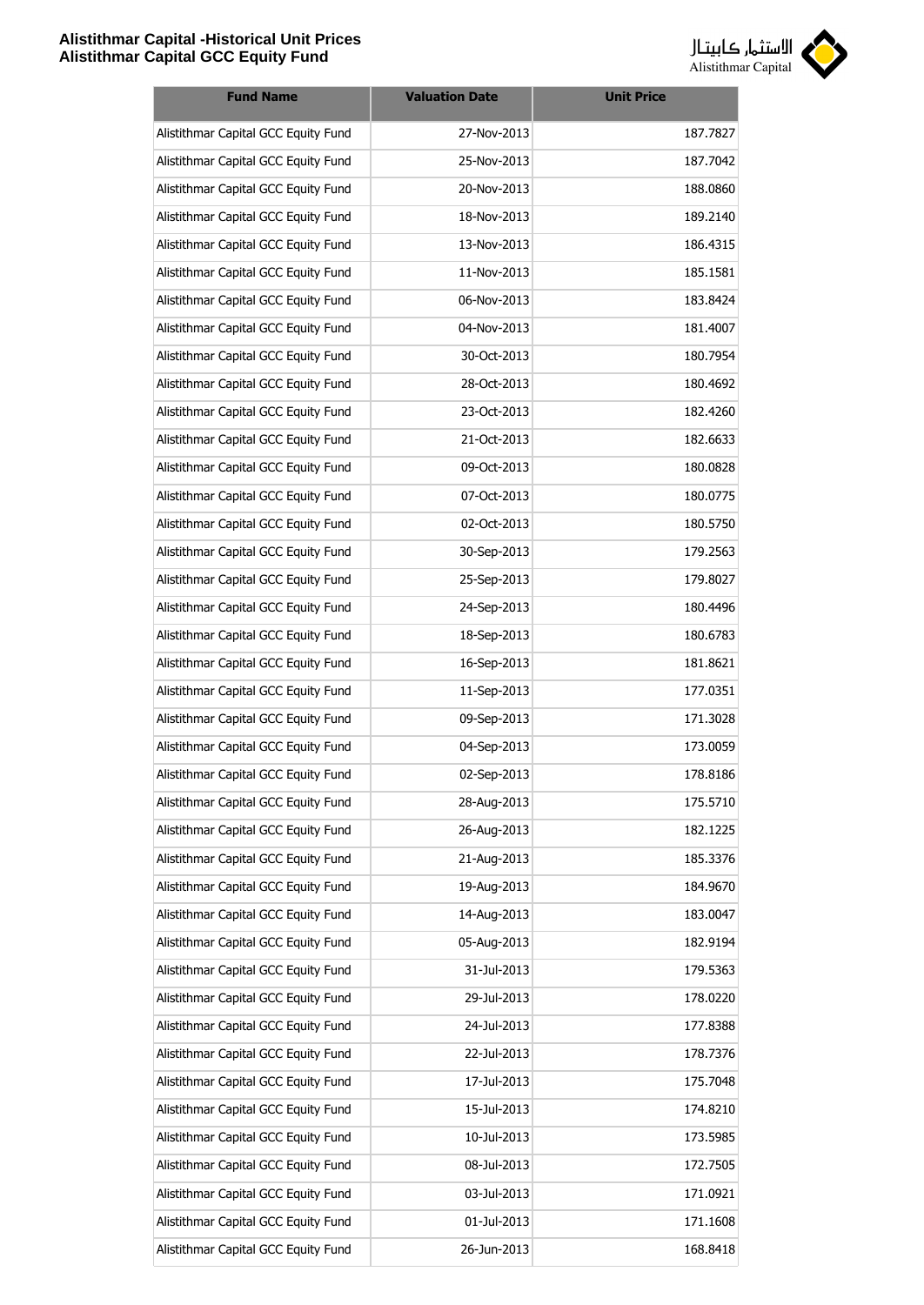

| <b>Fund Name</b>                    | <b>Valuation Date</b> | <b>Unit Price</b> |
|-------------------------------------|-----------------------|-------------------|
| Alistithmar Capital GCC Equity Fund | 24-Jun-2013           | 168.6339          |
| Alistithmar Capital GCC Equity Fund | 19-Jun-2013           | 170.4912          |
| Alistithmar Capital GCC Equity Fund | 17-Jun-2013           | 169.7175          |
| Alistithmar Capital GCC Equity Fund | 12-Jun-2013           | 173.0339          |
| Alistithmar Capital GCC Equity Fund | 10-Jun-2013           | 171.7970          |
| Alistithmar Capital GCC Equity Fund | 05-Jun-2013           | 172.4770          |
| Alistithmar Capital GCC Equity Fund | 03-Jun-2013           | 171.7826          |
| Alistithmar Capital GCC Equity Fund | 29-May-2013           | 169.5845          |
| Alistithmar Capital GCC Equity Fund | 27-May-2013           | 168.2481          |
| Alistithmar Capital GCC Equity Fund | 22-May-2013           | 168.8464          |
| Alistithmar Capital GCC Equity Fund | 20-May-2013           | 167.9783          |
| Alistithmar Capital GCC Equity Fund | 15-May-2013           | 165.1910          |
| Alistithmar Capital GCC Equity Fund | 13-May-2013           | 164.8484          |
| Alistithmar Capital GCC Equity Fund | 08-May-2013           | 165.4053          |
| Alistithmar Capital GCC Equity Fund | 06-May-2013           | 165.0027          |
| Alistithmar Capital GCC Equity Fund | 01-May-2013           | 164.5685          |
| Alistithmar Capital GCC Equity Fund | 29-Apr-2013           | 164.3911          |
| Alistithmar Capital GCC Equity Fund | 24-Apr-2013           | 163.3774          |
| Alistithmar Capital GCC Equity Fund | 22-Apr-2013           | 161.8940          |
| Alistithmar Capital GCC Equity Fund | 17-Apr-2013           | 160.2146          |
| Alistithmar Capital GCC Equity Fund | 15-Apr-2013           | 161.2644          |
| Alistithmar Capital GCC Equity Fund | 10-Apr-2013           | 162.7856          |
| Alistithmar Capital GCC Equity Fund | 08-Apr-2013           | 161.3473          |
| Alistithmar Capital GCC Equity Fund | 03-Apr-2013           | 161.4694          |
| Alistithmar Capital GCC Equity Fund | 01-Apr-2013           | 160.2968          |
| Alistithmar Capital GCC Equity Fund | 27-Mar-2013           | 160.4983          |
| Alistithmar Capital GCC Equity Fund | 25-Mar-2013           | 160.3284          |
| Alistithmar Capital GCC Equity Fund | 20-Mar-2013           | 159.1418          |
| Alistithmar Capital GCC Equity Fund | 18-Mar-2013           | 158.3308          |
| Alistithmar Capital GCC Equity Fund | 13-Mar-2013           | 157.8995          |
| Alistithmar Capital GCC Equity Fund | 11-Mar-2013           | 154.1029          |
| Alistithmar Capital GCC Equity Fund | 06-Mar-2013           | 152.3849          |
| Alistithmar Capital GCC Equity Fund | 04-Mar-2013           | 151.4749          |
| Alistithmar Capital GCC Equity Fund | 27-Feb-2013           | 151.8054          |
| Alistithmar Capital GCC Equity Fund | 25-Feb-2013           | 152.8412          |
| Alistithmar Capital GCC Equity Fund | 20-Feb-2013           | 152.1178          |
| Alistithmar Capital GCC Equity Fund | 18-Feb-2013           | 152.1562          |
| Alistithmar Capital GCC Equity Fund | 13-Feb-2013           | 152.8579          |
| Alistithmar Capital GCC Equity Fund | 11-Feb-2013           | 152.2447          |
| Alistithmar Capital GCC Equity Fund | 06-Feb-2013           | 151.1296          |
| Alistithmar Capital GCC Equity Fund | 04-Feb-2013           | 151.7596          |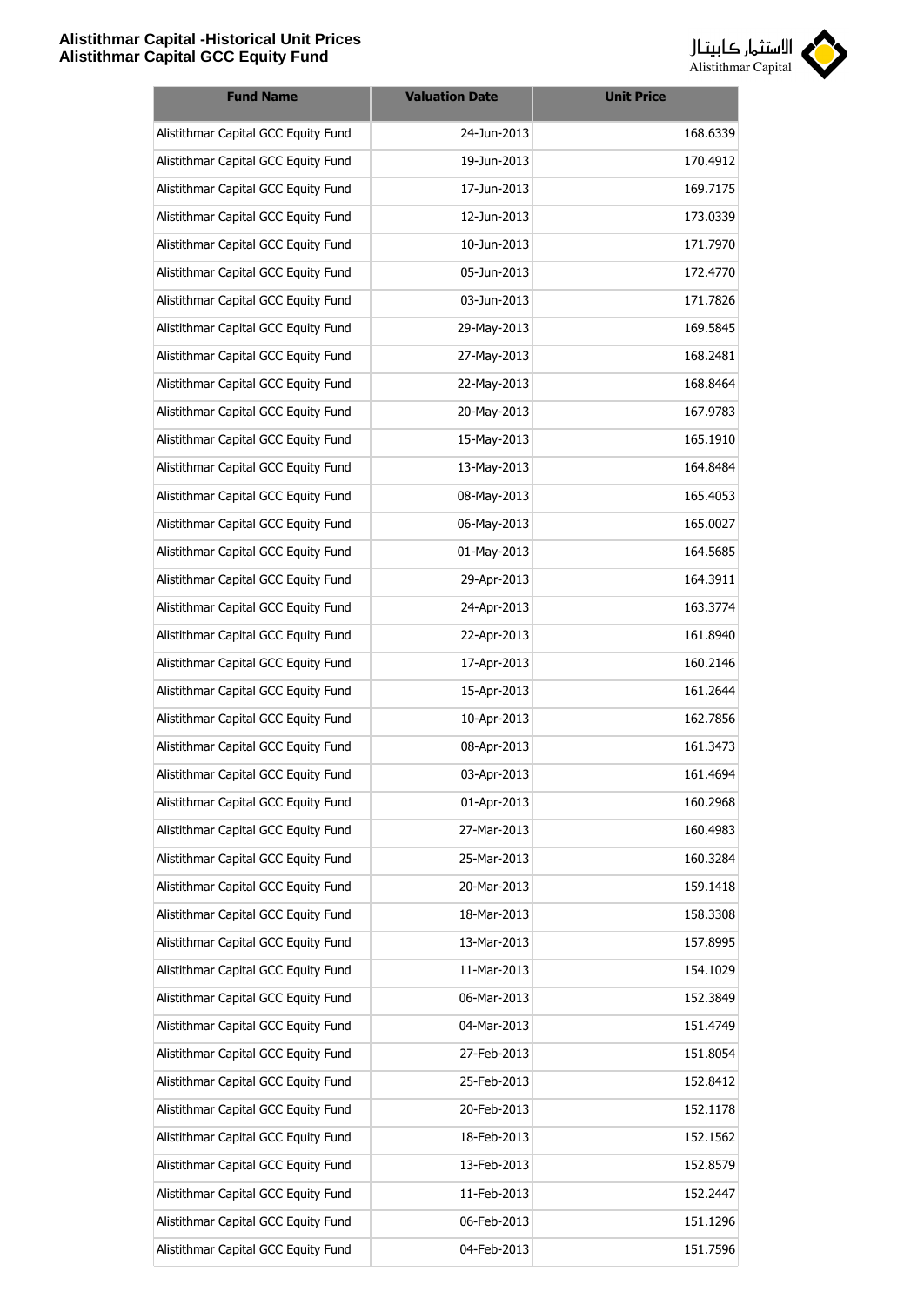

| <b>Fund Name</b>                    | <b>Valuation Date</b> | <b>Unit Price</b> |
|-------------------------------------|-----------------------|-------------------|
| Alistithmar Capital GCC Equity Fund | 30-Jan-2013           | 152.2145          |
| Alistithmar Capital GCC Equity Fund | 28-Jan-2013           | 151.1055          |
| Alistithmar Capital GCC Equity Fund | 23-Jan-2013           | 150.6271          |
| Alistithmar Capital GCC Equity Fund | 21-Jan-2013           | 150.3553          |
| Alistithmar Capital GCC Equity Fund | 16-Jan-2013           | 151.2318          |
| Alistithmar Capital GCC Equity Fund | 14-Jan-2013           | 151.7041          |
| Alistithmar Capital GCC Equity Fund | 09-Jan-2013           | 152.3065          |
| Alistithmar Capital GCC Equity Fund | 07-Jan-2013           | 150.4201          |
| Alistithmar Capital GCC Equity Fund | 02-Jan-2013           | 148.3714          |
| Alistithmar Capital GCC Equity Fund | 31-Dec-2012           | 145.4697          |
| Alistithmar Capital GCC Equity Fund | 26-Dec-2012           | 146.0248          |
| Alistithmar Capital GCC Equity Fund | 24-Dec-2012           | 146.4636          |
| Alistithmar Capital GCC Equity Fund | 19-Dec-2012           | 146.8142          |
| Alistithmar Capital GCC Equity Fund | 17-Dec-2012           | 146.3470          |
| Alistithmar Capital GCC Equity Fund | 12-Dec-2012           | 143.9201          |
| Alistithmar Capital GCC Equity Fund | 10-Dec-2012           | 143.9782          |
| Alistithmar Capital GCC Equity Fund | 05-Dec-2012           | 143.4182          |
| Alistithmar Capital GCC Equity Fund | 03-Dec-2012           | 143.4498          |
| Alistithmar Capital GCC Equity Fund | 28-Nov-2012           | 140.7567          |
| Alistithmar Capital GCC Equity Fund | 26-Nov-2012           | 140.6863          |
| Alistithmar Capital GCC Equity Fund | 21-Nov-2012           | 140.7367          |
| Alistithmar Capital GCC Equity Fund | 19-Nov-2012           | 141.7672          |
| Alistithmar Capital GCC Equity Fund | 14-Nov-2012           | 144.3233          |
| Alistithmar Capital GCC Equity Fund | 12-Nov-2012           | 144.4996          |
| Alistithmar Capital GCC Equity Fund | 07-Nov-2012           | 145.9676          |
| Alistithmar Capital GCC Equity Fund | 05-Nov-2012           | 144.5537          |
| Alistithmar Capital GCC Equity Fund | 24-Oct-2012           | 143.5798          |
| Alistithmar Capital GCC Equity Fund | 22-Oct-2012           | 142.7450          |
| Alistithmar Capital GCC Equity Fund | 17-Oct-2012           | 143.9274          |
| Alistithmar Capital GCC Equity Fund | 15-Oct-2012           | 143.1714          |
| Alistithmar Capital GCC Equity Fund | 10-Oct-2012           | 143.8146          |
| Alistithmar Capital GCC Equity Fund | 08-Oct-2012           | 143.8246          |
| Alistithmar Capital GCC Equity Fund | 03-Oct-2012           | 144.7073          |
| Alistithmar Capital GCC Equity Fund | 01-Oct-2012           | 144.5275          |
| Alistithmar Capital GCC Equity Fund | 26-Sep-2012           | 143.6686          |
| Alistithmar Capital GCC Equity Fund | 24-Sep-2012           | 145.2032          |
| Alistithmar Capital GCC Equity Fund | 19-Sep-2012           | 146.4250          |
| Alistithmar Capital GCC Equity Fund | 17-Sep-2012           | 147.26            |
| Alistithmar Capital GCC Equity Fund | 12-Sep-2012           | 146.3184          |
| Alistithmar Capital GCC Equity Fund | 10-Sep-2012           | 145.1443          |
| Alistithmar Capital GCC Equity Fund | 05-Sep-2012           | 144.6382          |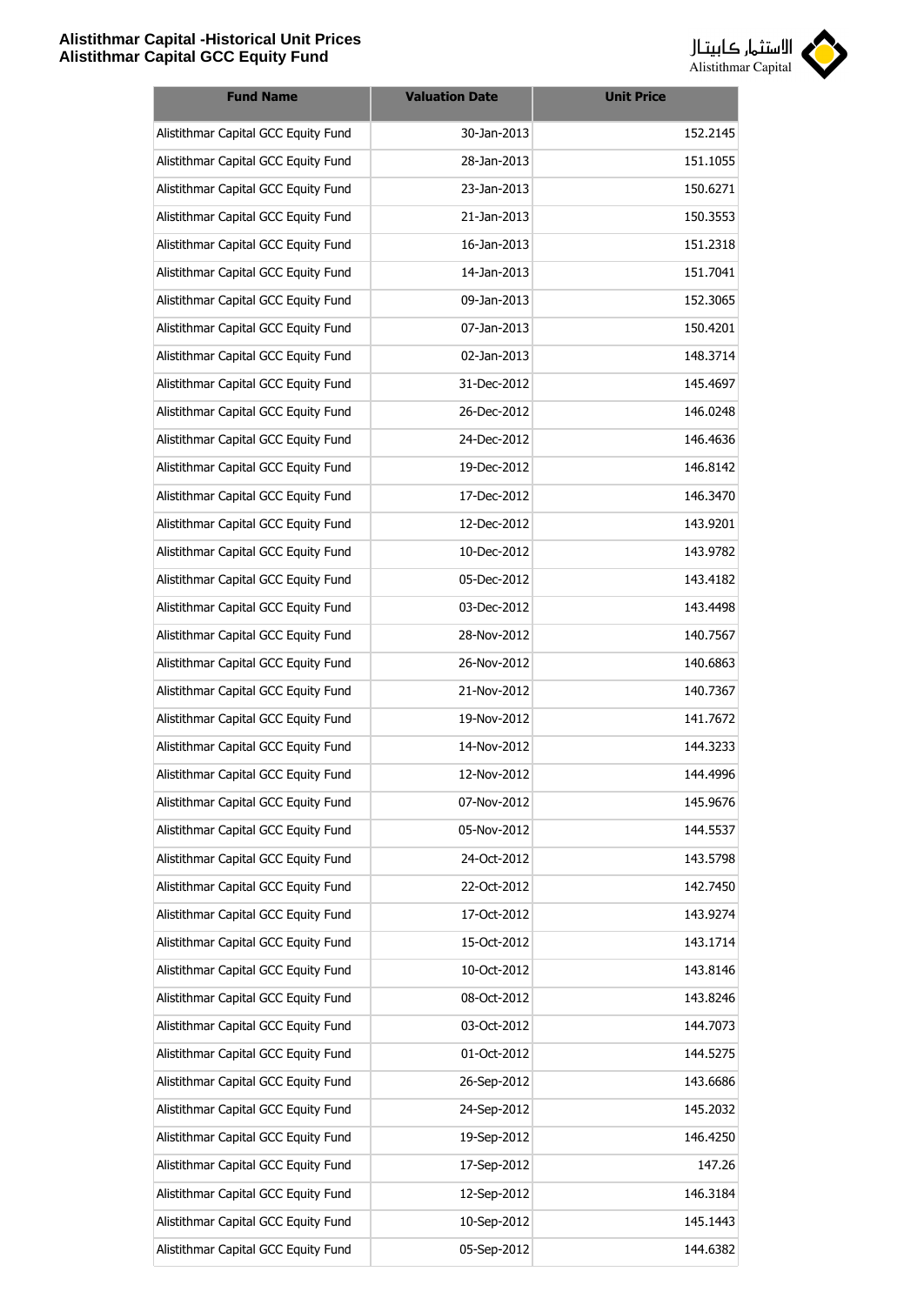

| <b>Fund Name</b>                    | <b>Valuation Date</b> | <b>Unit Price</b> |
|-------------------------------------|-----------------------|-------------------|
| Alistithmar Capital GCC Equity Fund | 03-Sep-2012           | 145.1980          |
| Alistithmar Capital GCC Equity Fund | 29-Aug-2012           | 146.1325          |
| Alistithmar Capital GCC Equity Fund | 27-Aug-2012           | 146.1026          |
| Alistithmar Capital GCC Equity Fund | 15-Aug-2012           | 144.2080          |
| Alistithmar Capital GCC Equity Fund | 13-Aug-2012           | 143.6009          |
| Alistithmar Capital GCC Equity Fund | 08-Aug-2012           | 143.7645          |
| Alistithmar Capital GCC Equity Fund | 06-Aug-2012           | 143.3829          |
| Alistithmar Capital GCC Equity Fund | 01-Aug-2012           | 142.4368          |
| Alistithmar Capital GCC Equity Fund | 30-Jul-2012           | 141.2764          |
| Alistithmar Capital GCC Equity Fund | 25-Jul-2012           | 138.2184          |
| Alistithmar Capital GCC Equity Fund | 23-Jul-2012           | 138.0280          |
| Alistithmar Capital GCC Equity Fund | 18-Jul-2012           | 138.5369          |
| Alistithmar Capital GCC Equity Fund | 16-Jul-2012           | 138.5949          |
| Alistithmar Capital GCC Equity Fund | 11-Jul-2012           | 138.1024          |
| Alistithmar Capital GCC Equity Fund | 09-Jul-2012           | 139.1618          |
| Alistithmar Capital GCC Equity Fund | 04-Jul-2012           | 139.9254          |
| Alistithmar Capital GCC Equity Fund | 02-Jul-2012           | 138.6309          |
| Alistithmar Capital GCC Equity Fund | 27-Jun-2012           | 136.4834          |
| Alistithmar Capital GCC Equity Fund | 25-Jun-2012           | 138.0211          |
| Alistithmar Capital GCC Equity Fund | 20-Jun-2012           | 140.3027          |
| Alistithmar Capital GCC Equity Fund | 18-Jun-2012           | 139.3856          |
| Alistithmar Capital GCC Equity Fund | 13-Jun-2012           | 138.9452          |
| Alistithmar Capital GCC Equity Fund | 11-Jun-2012           | 140.3463          |
| Alistithmar Capital GCC Equity Fund | 06-Jun-2012           | 138.9565          |
| Alistithmar Capital GCC Equity Fund | 04-Jun-2012           | 139.7208          |
| Alistithmar Capital GCC Equity Fund | 30-May-2012           | 143.1970          |
| Alistithmar Capital GCC Equity Fund | 28-May-2012           | 144.1203          |
| Alistithmar Capital GCC Equity Fund | 23-May-2012           | 143.7662          |
| Alistithmar Capital GCC Equity Fund | 21-May-2012           | 142.9710          |
| Alistithmar Capital GCC Equity Fund | 16-May-2012           | 144.4962          |
| Alistithmar Capital GCC Equity Fund | 14-May-2012           | 144.8182          |
| Alistithmar Capital GCC Equity Fund | 09-May-2012           | 146.8781          |
| Alistithmar Capital GCC Equity Fund | 07-May-2012           | 148.5891          |
| Alistithmar Capital GCC Equity Fund | 02-May-2012           | 150.5529          |
| Alistithmar Capital GCC Equity Fund | 30-Apr-2012           | 151.0386          |
| Alistithmar Capital GCC Equity Fund | 25-Apr-2012           | 150.6994          |
| Alistithmar Capital GCC Equity Fund | 23-Apr-2012           | 150.8446          |
| Alistithmar Capital GCC Equity Fund | 18-Apr-2012           | 150.4027          |
| Alistithmar Capital GCC Equity Fund | 16-Apr-2012           | 147.4377          |
| Alistithmar Capital GCC Equity Fund | 11-Apr-2012           | 150.3055          |
| Alistithmar Capital GCC Equity Fund | 09-Apr-2012           | 151.7217          |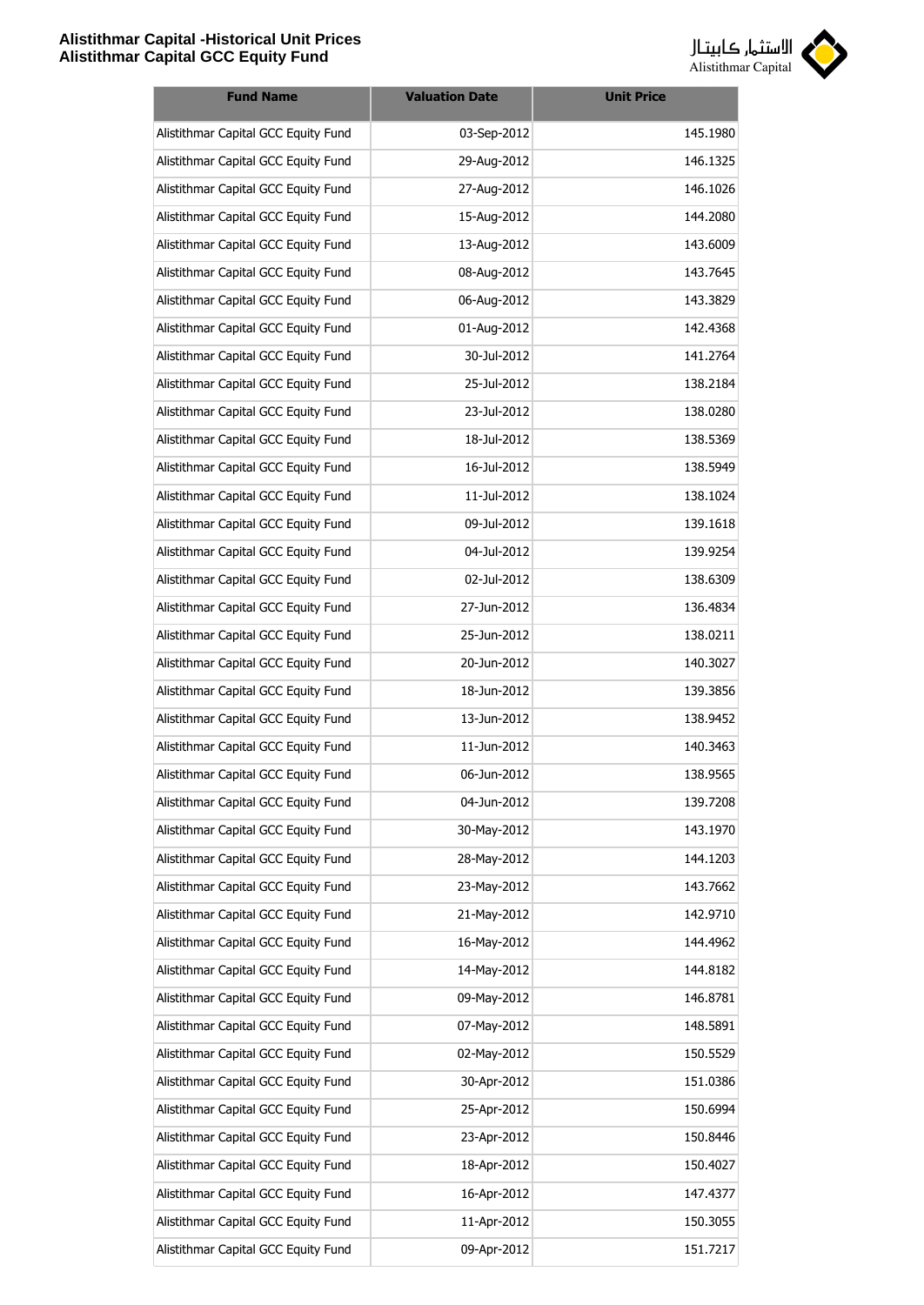

| <b>Fund Name</b>                    | <b>Valuation Date</b> | <b>Unit Price</b> |
|-------------------------------------|-----------------------|-------------------|
| Alistithmar Capital GCC Equity Fund | 04-Apr-2012           | 154.6859          |
| Alistithmar Capital GCC Equity Fund | 02-Apr-2012           | 154.9003          |
| Alistithmar Capital GCC Equity Fund | 28-Mar-2012           | 153.4716          |
| Alistithmar Capital GCC Equity Fund | 26-Mar-2012           | 152.1470          |
| Alistithmar Capital GCC Equity Fund | 21-Mar-2012           | 149.0648          |
| Alistithmar Capital GCC Equity Fund | 19-Mar-2012           | 148.7223          |
| Alistithmar Capital GCC Equity Fund | 14-Mar-2012           | 148.75            |
| Alistithmar Capital GCC Equity Fund | 12-Mar-2012           | 148.3197          |
| Alistithmar Capital GCC Equity Fund | 07-Mar-2012           | 145.3892          |
| Alistithmar Capital GCC Equity Fund | 05-Mar-2012           | 145.7891          |
| Alistithmar Capital GCC Equity Fund | 29-Feb-2012           | 144.5106          |
| Alistithmar Capital GCC Equity Fund | 27-Feb-2012           | 142.7188          |
| Alistithmar Capital GCC Equity Fund | 22-Feb-2012           | 140.4553          |
| Alistithmar Capital GCC Equity Fund | 20-Feb-2012           | 138.4018          |
| Alistithmar Capital GCC Equity Fund | 15-Feb-2012           | 137.0895          |
| Alistithmar Capital GCC Equity Fund | 13-Feb-2012           | 137.9633          |
| Alistithmar Capital GCC Equity Fund | 08-Feb-2012           | 137.6784          |
| Alistithmar Capital GCC Equity Fund | 06-Feb-2012           | 137.0596          |
| Alistithmar Capital GCC Equity Fund | 01-Feb-2012           | 135.6250          |
| Alistithmar Capital GCC Equity Fund | 30-Jan-2012           | 133.8177          |
| Alistithmar Capital GCC Equity Fund | 25-Jan-2012           | 132.3565          |
| Alistithmar Capital GCC Equity Fund | 23-Jan-2012           | 131.7316          |
| Alistithmar Capital GCC Equity Fund | 18-Jan-2012           | 131.6128          |
| Alistithmar Capital GCC Equity Fund | 16-Jan-2012           | 132.4927          |
| Alistithmar Capital GCC Equity Fund | 11-Jan-2012           | 133.6511          |
| Alistithmar Capital GCC Equity Fund | 09-Jan-2012           | 133.2296          |
| Alistithmar Capital GCC Equity Fund | 04-Jan-2012           | 133.8053          |
| Alistithmar Capital GCC Equity Fund | 02-Jan-2012           | 133.4303          |
| Alistithmar Capital GCC Equity Fund | 28-Dec-2011           | 133.9208          |
| Alistithmar Capital GCC Equity Fund | 26-Dec-2011           | 133.4621          |
| Alistithmar Capital GCC Equity Fund | 21-Dec-2011           | 131.1987          |
| Alistithmar Capital GCC Equity Fund | 19-Dec-2011           | 130.4510          |
| Alistithmar Capital GCC Equity Fund | 14-Dec-2011           | 131.1152          |
| Alistithmar Capital GCC Equity Fund | 12-Dec-2011           | 131.7417          |
| Alistithmar Capital GCC Equity Fund | 07-Dec-2011           | 131.6136          |
| Alistithmar Capital GCC Equity Fund | 05-Dec-2011           | 131.2855          |
| Alistithmar Capital GCC Equity Fund | 30-Nov-2011           | 128.7349          |
| Alistithmar Capital GCC Equity Fund | 28-Nov-2011           | 128.4066          |
| Alistithmar Capital GCC Equity Fund | 23-Nov-2011           | 127.9434          |
| Alistithmar Capital GCC Equity Fund | 21-Nov-2011           | 128.9893          |
| Alistithmar Capital GCC Equity Fund | 16-Nov-2011           | 131.6779          |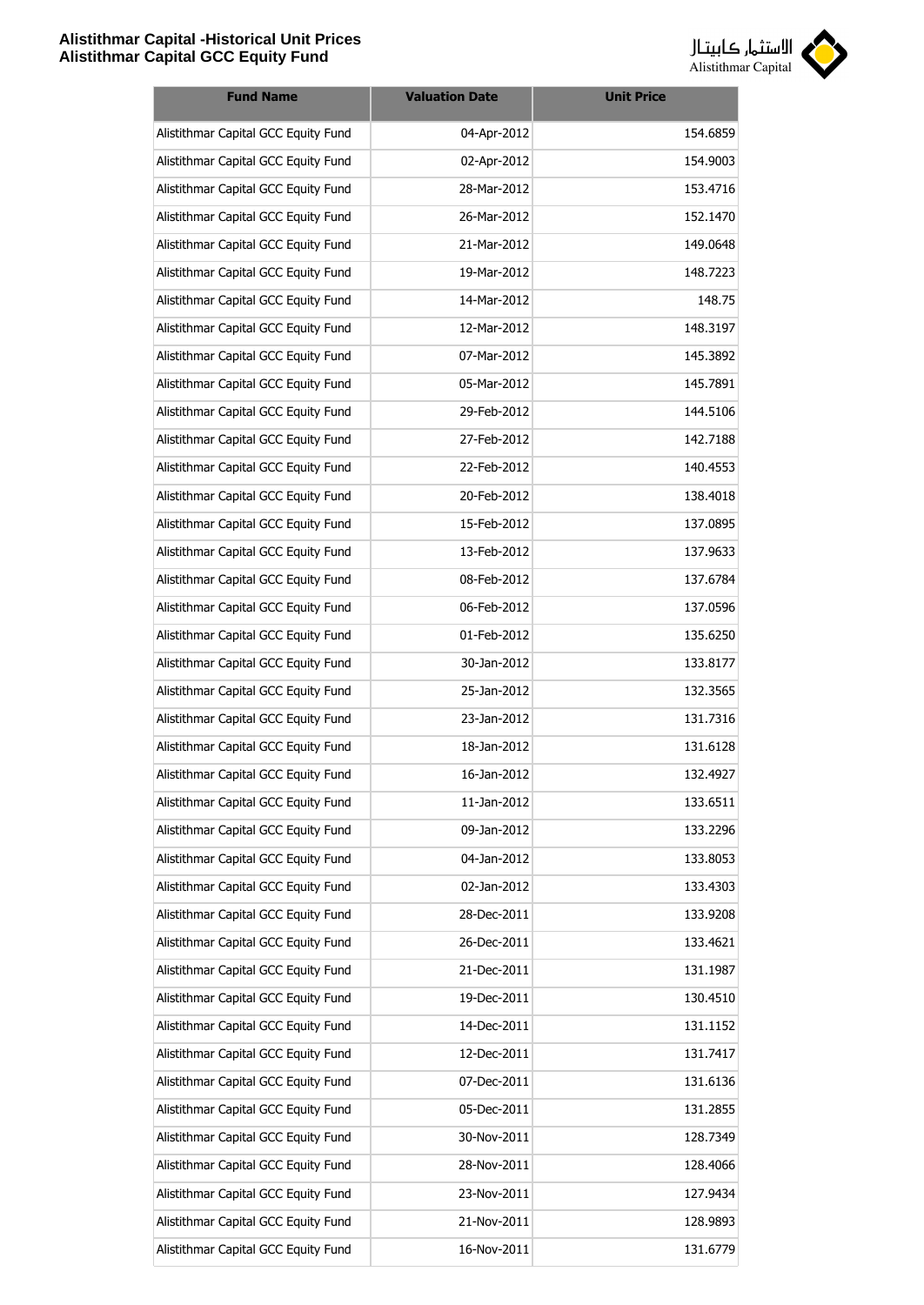

| <b>Fund Name</b>                    | <b>Valuation Date</b> | <b>Unit Price</b> |
|-------------------------------------|-----------------------|-------------------|
| Alistithmar Capital GCC Equity Fund | 14-Nov-2011           | 132.3445          |
| Alistithmar Capital GCC Equity Fund | 02-Nov-2011           | 131.5610          |
| Alistithmar Capital GCC Equity Fund | 31-Oct-2011           | 132.2036          |
| Alistithmar Capital GCC Equity Fund | 26-Oct-2011           | 130.0322          |
| Alistithmar Capital GCC Equity Fund | 24-Oct-2011           | 129.2914          |
| Alistithmar Capital GCC Equity Fund | 19-Oct-2011           | 128.9236          |
| Alistithmar Capital GCC Equity Fund | 17-Oct-2011           | 130.0256          |
| Alistithmar Capital GCC Equity Fund | 12-Oct-2011           | 129.4444          |
| Alistithmar Capital GCC Equity Fund | 10-Oct-2011           | 129.6451          |
| Alistithmar Capital GCC Equity Fund | 05-Oct-2011           | 127.1414          |
| Alistithmar Capital GCC Equity Fund | 03-Oct-2011           | 128.3343          |
| Alistithmar Capital GCC Equity Fund | 28-Sep-2011           | 130.5574          |
| Alistithmar Capital GCC Equity Fund | 26-Sep-2011           | 130.1153          |
| Alistithmar Capital GCC Equity Fund | 21-Sep-2011           | 131.7321          |
| Alistithmar Capital GCC Equity Fund | 19-Sep-2011           | 131.2060          |
| Alistithmar Capital GCC Equity Fund | 14-Sep-2011           | 130.6642          |
| Alistithmar Capital GCC Equity Fund | 12-Sep-2011           | 129.9992          |
| Alistithmar Capital GCC Equity Fund | 07-Sep-2011           | 131.6459          |
| Alistithmar Capital GCC Equity Fund | 05-Sep-2011           | 130.9635          |
| Alistithmar Capital GCC Equity Fund | 24-Aug-2011           | 128.2461          |
| Alistithmar Capital GCC Equity Fund | 22-Aug-2011           | 127.6037          |
| Alistithmar Capital GCC Equity Fund | 17-Aug-2011           | 130.6047          |
| Alistithmar Capital GCC Equity Fund | 15-Aug-2011           | 131.3004          |
| Alistithmar Capital GCC Equity Fund | 10-Aug-2011           | 130.0526          |
| Alistithmar Capital GCC Equity Fund | 08-Aug-2011           | 131.1072          |
| Alistithmar Capital GCC Equity Fund | 03-Aug-2011           | 137.5838          |
| Alistithmar Capital GCC Equity Fund | 01-Aug-2011           | 138.0970          |
| Alistithmar Capital GCC Equity Fund | 27-Jul-2011           | 137.5270          |
| Alistithmar Capital GCC Equity Fund | 25-Jul-2011           | 137.3328          |
| Alistithmar Capital GCC Equity Fund | 20-Jul-2011           | 137.0711          |
| Alistithmar Capital GCC Equity Fund | 18-Jul-2011           | 136.4644          |
| Alistithmar Capital GCC Equity Fund | 13-Jul-2011           | 139.06            |
| Alistithmar Capital GCC Equity Fund | 11-Jul-2011           | 139.8907          |
| Alistithmar Capital GCC Equity Fund | 06-Jul-2011           | 140.2991          |
| Alistithmar Capital GCC Equity Fund | 04-Jul-2011           | 140.3289          |
| Alistithmar Capital GCC Equity Fund | 29-Jun-2011           | 139.1422          |
| Alistithmar Capital GCC Equity Fund | 27-Jun-2011           | 137.7074          |
| Alistithmar Capital GCC Equity Fund | 22-Jun-2011           | 137.5869          |
| Alistithmar Capital GCC Equity Fund | 20-Jun-2011           | 136.9911          |
| Alistithmar Capital GCC Equity Fund | 15-Jun-2011           | 140.1708          |
| Alistithmar Capital GCC Equity Fund | 13-Jun-2011           | 139.5612          |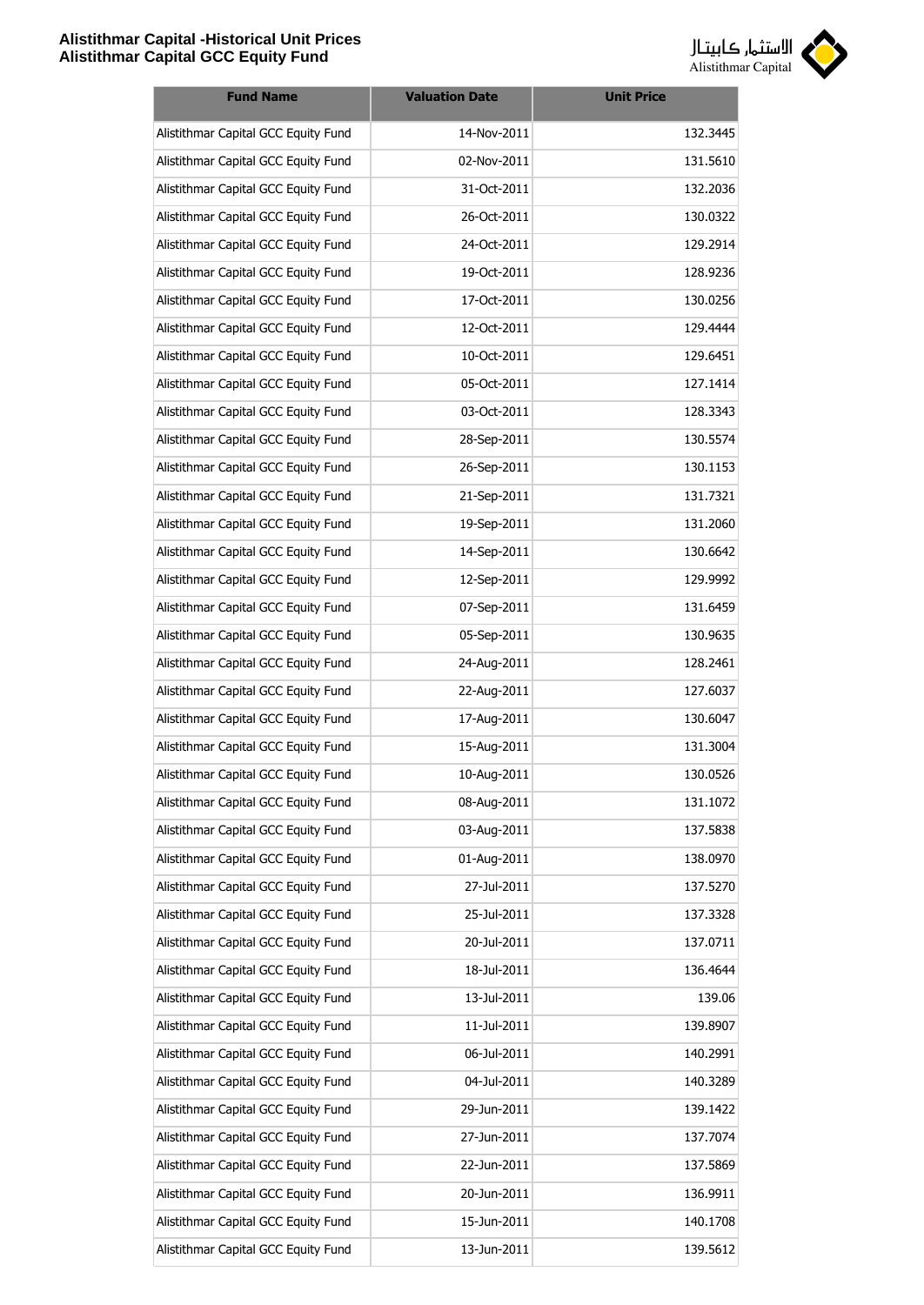

| <b>Fund Name</b>                    | <b>Valuation Date</b> | <b>Unit Price</b> |
|-------------------------------------|-----------------------|-------------------|
| Alistithmar Capital GCC Equity Fund | 08-Jun-2011           | 138.9353          |
| Alistithmar Capital GCC Equity Fund | 06-Jun-2011           | 140.1640          |
| Alistithmar Capital GCC Equity Fund | 01-Jun-2011           | 142.2938          |
| Alistithmar Capital GCC Equity Fund | 30-May-2011           | 141.6594          |
| Alistithmar Capital GCC Equity Fund | 25-May-2011           | 141.3059          |
| Alistithmar Capital GCC Equity Fund | 23-May-2011           | 141.7027          |
| Alistithmar Capital GCC Equity Fund | 18-May-2011           | 142.3511          |
| Alistithmar Capital GCC Equity Fund | 16-May-2011           | 141.7566          |
| Alistithmar Capital GCC Equity Fund | 11-May-2011           | 144.1098          |
| Alistithmar Capital GCC Equity Fund | 09-May-2011           | 142.7949          |
| Alistithmar Capital GCC Equity Fund | 04-May-2011           | 142.9455          |
| Alistithmar Capital GCC Equity Fund | 02-May-2011           | 143.8228          |
| Alistithmar Capital GCC Equity Fund | 27-Apr-2011           | 144.0463          |
| Alistithmar Capital GCC Equity Fund | 25-Apr-2011           | 143.4149          |
| Alistithmar Capital GCC Equity Fund | 20-Apr-2011           | 142.0154          |
| Alistithmar Capital GCC Equity Fund | 18-Apr-2011           | 141.2341          |
| Alistithmar Capital GCC Equity Fund | 13-Apr-2011           | 142.3129          |
| Alistithmar Capital GCC Equity Fund | 11-Apr-2011           | 141.8939          |
| Alistithmar Capital GCC Equity Fund | 06-Apr-2011           | 139.8887          |
| Alistithmar Capital GCC Equity Fund | 04-Apr-2011           | 139.3239          |
| Alistithmar Capital GCC Equity Fund | 30-Mar-2011           | 137.7712          |
| Alistithmar Capital GCC Equity Fund | 28-Mar-2011           | 137.0599          |
| Alistithmar Capital GCC Equity Fund | 23-Mar-2011           | 134.3048          |
| Alistithmar Capital GCC Equity Fund | 21-Mar-2011           | 134.4825          |
| Alistithmar Capital GCC Equity Fund | 16-Mar-2011           | 129.1134          |
| Alistithmar Capital GCC Equity Fund | 14-Mar-2011           | 132.7956          |
| Alistithmar Capital GCC Equity Fund | 09-Mar-2011           | 130.0247          |
| Alistithmar Capital GCC Equity Fund | 07-Mar-2011           | 124.7461          |
| Alistithmar Capital GCC Equity Fund | 02-Mar-2011           | 117.4170          |
| Alistithmar Capital GCC Equity Fund | 28-Feb-2011           | 127.8507          |
| Alistithmar Capital GCC Equity Fund | 23-Feb-2011           | 132.4103          |
| Alistithmar Capital GCC Equity Fund | 21-Feb-2011           | 133.5569          |
| Alistithmar Capital GCC Equity Fund | 16-Feb-2011           | 137.9489          |
| Alistithmar Capital GCC Equity Fund | 14-Feb-2011           | 140.5387          |
| Alistithmar Capital GCC Equity Fund | 09-Feb-2011           | 140.5439          |
| Alistithmar Capital GCC Equity Fund | 07-Feb-2011           | 140.6263          |
| Alistithmar Capital GCC Equity Fund | 02-Feb-2011           | 138.9498          |
| Alistithmar Capital GCC Equity Fund | 31-Jan-2011           | 136.3176          |
| Alistithmar Capital GCC Equity Fund | 26-Jan-2011           | 143.1238          |
| Alistithmar Capital GCC Equity Fund | 24-Jan-2011           | 143.7366          |
| Alistithmar Capital GCC Equity Fund | 19-Jan-2011           | 142.6141          |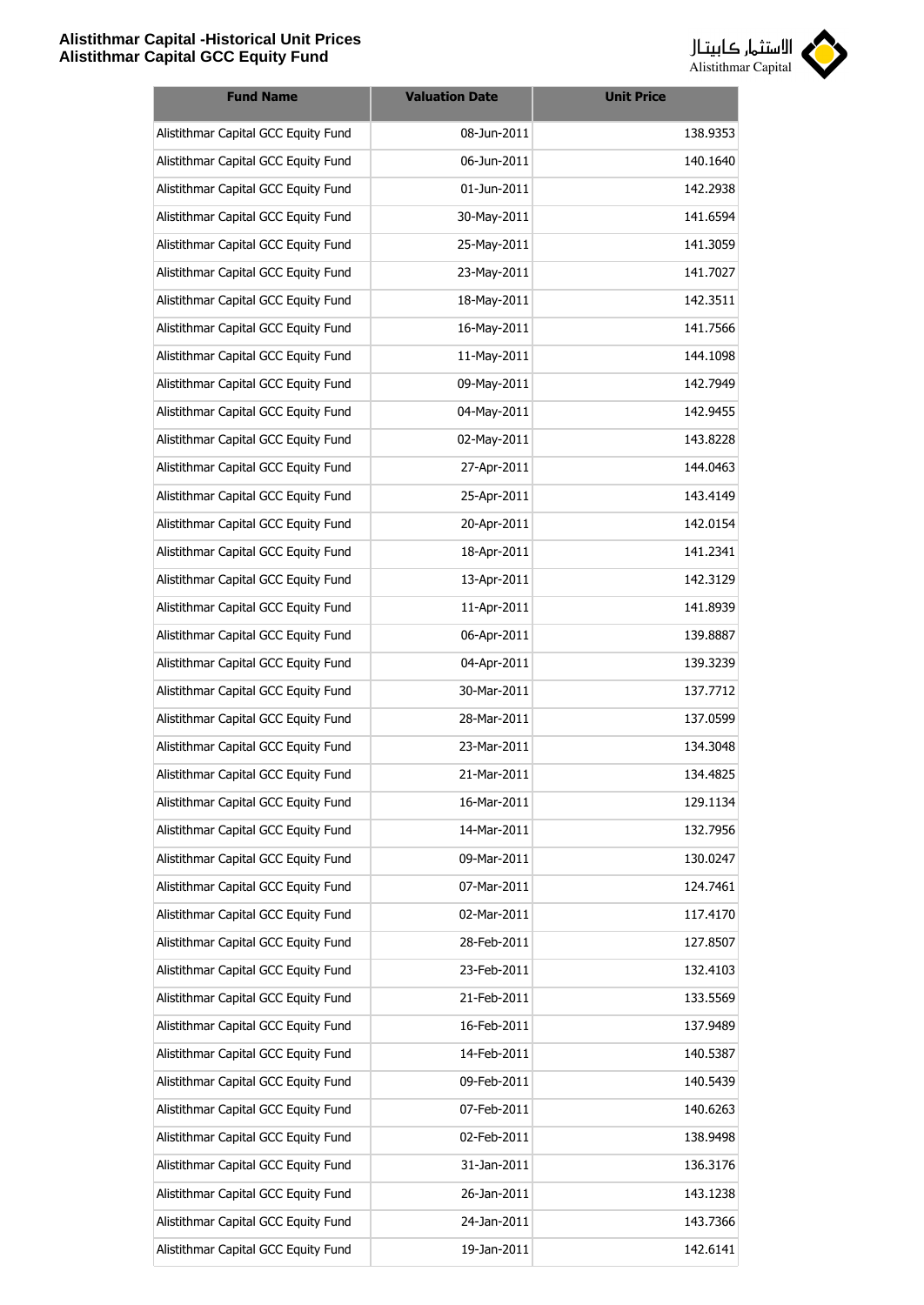

| <b>Fund Name</b>                    | <b>Valuation Date</b> | <b>Unit Price</b> |
|-------------------------------------|-----------------------|-------------------|
| Alistithmar Capital GCC Equity Fund | 17-Jan-2011           | 144.1290          |
| Alistithmar Capital GCC Equity Fund | 12-Jan-2011           | 143.6382          |
| Alistithmar Capital GCC Equity Fund | 10-Jan-2011           | 142.7454          |
| Alistithmar Capital GCC Equity Fund | 05-Jan-2011           | 143.6120          |
| Alistithmar Capital GCC Equity Fund | 03-Jan-2011           | 143.2020          |
| Alistithmar Capital GCC Equity Fund | 29-Dec-2010           | 141.6101          |
| Alistithmar Capital GCC Equity Fund | 27-Dec-2010           | 141.6882          |
| Alistithmar Capital GCC Equity Fund | 22-Dec-2010           | 141.1642          |
| Alistithmar Capital GCC Equity Fund | 20-Dec-2010           | 141.0356          |
| Alistithmar Capital GCC Equity Fund | 15-Dec-2010           | 139.9322          |
| Alistithmar Capital GCC Equity Fund | 13-Dec-2010           | 139.3179          |
| Alistithmar Capital GCC Equity Fund | 08-Dec-2010           | 139.0034          |
| Alistithmar Capital GCC Equity Fund | 06-Dec-2010           | 137.8655          |
| Alistithmar Capital GCC Equity Fund | 01-Dec-2010           | 135.3912          |
| Alistithmar Capital GCC Equity Fund | 29-Nov-2010           | 135.1166          |
| Alistithmar Capital GCC Equity Fund | 24-Nov-2010           | 135.1336          |
| Alistithmar Capital GCC Equity Fund | 22-Nov-2010           | 136.4638          |
| Alistithmar Capital GCC Equity Fund | 17-Nov-2010           | 136.4769          |
| Alistithmar Capital GCC Equity Fund | 15-Nov-2010           | 136.5355          |
| Alistithmar Capital GCC Equity Fund | 10-Nov-2010           | 137.0390          |
| Alistithmar Capital GCC Equity Fund | 08-Nov-2010           | 136.2779          |
| Alistithmar Capital GCC Equity Fund | 03-Nov-2010           | 134.8023          |
| Alistithmar Capital GCC Equity Fund | 01-Nov-2010           | 135.0629          |
| Alistithmar Capital GCC Equity Fund | 27-Oct-2010           | 134.5657          |
| Alistithmar Capital GCC Equity Fund | 25-Oct-2010           | 134.6092          |
| Alistithmar Capital GCC Equity Fund | 20-Oct-2010           | 132.9052          |
| Alistithmar Capital GCC Equity Fund | 18-Oct-2010           | 134.1061          |
| Alistithmar Capital GCC Equity Fund | 13-Oct-2010           | 134.2951          |
| Alistithmar Capital GCC Equity Fund | 11-Oct-2010           | 134.5286          |
| Alistithmar Capital GCC Equity Fund | 06-Oct-2010           | 133.5654          |
| Alistithmar Capital GCC Equity Fund | 04-Oct-2010           | 133.1576          |
| Alistithmar Capital GCC Equity Fund | 29-Sep-2010           | 132.9550          |
| Alistithmar Capital GCC Equity Fund | 27-Sep-2010           | 132.4309          |
| Alistithmar Capital GCC Equity Fund | 26-Sep-2010           | 132.9681          |
| Alistithmar Capital GCC Equity Fund | 20-Sep-2010           | 132.8678          |
| Alistithmar Capital GCC Equity Fund | 15-Sep-2010           | 131.5805          |
| Alistithmar Capital GCC Equity Fund | 13-Sep-2010           | 130.6797          |
| Alistithmar Capital GCC Equity Fund | 06-Sep-2010           | 130.0671          |
| Alistithmar Capital GCC Equity Fund | 01-Sep-2010           | 126.4636          |
| Alistithmar Capital GCC Equity Fund | 30-Aug-2010           | 125.7673          |
| Alistithmar Capital GCC Equity Fund | 25-Aug-2010           | 124.6417          |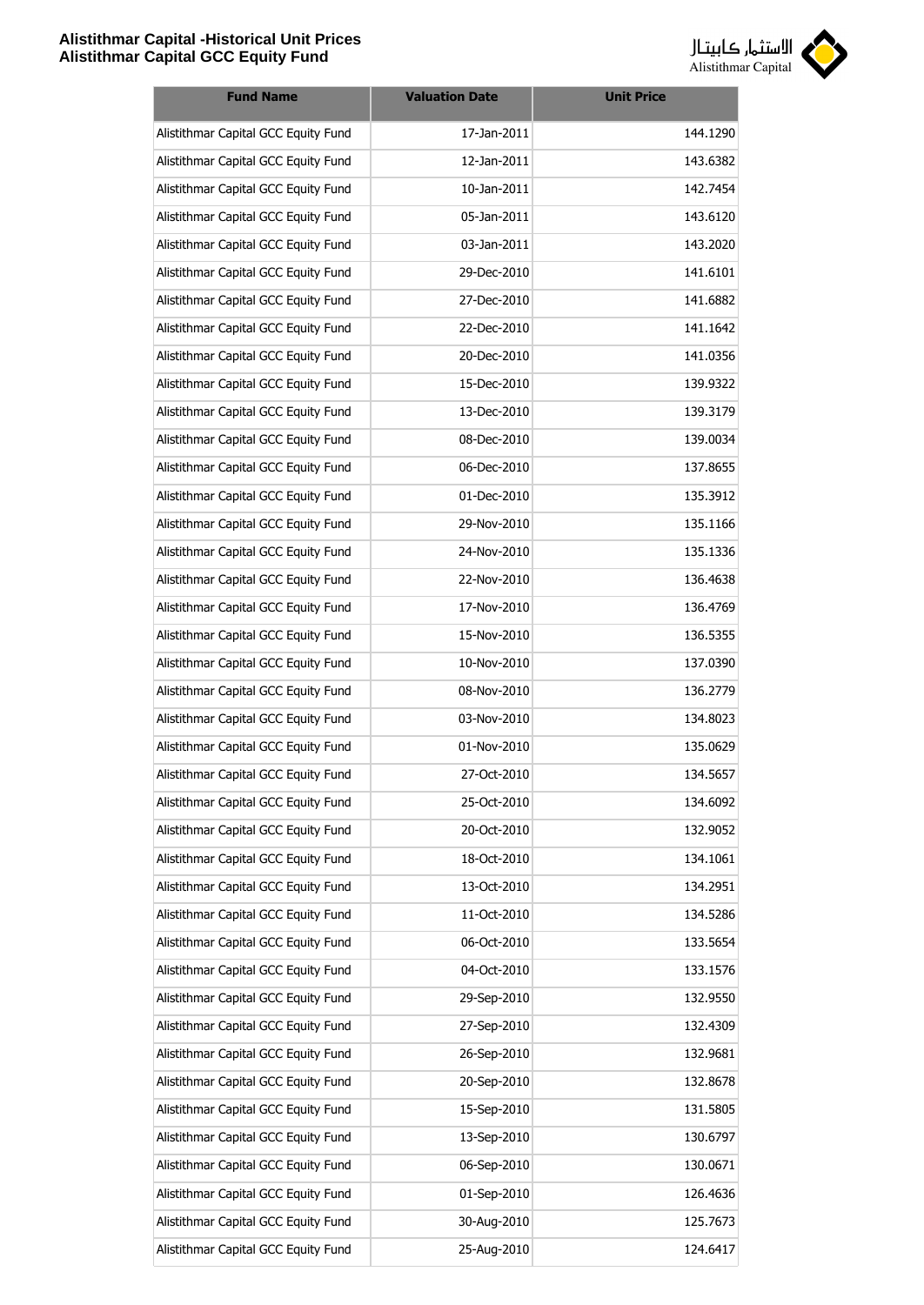

| <b>Fund Name</b>                    | <b>Valuation Date</b> | <b>Unit Price</b> |
|-------------------------------------|-----------------------|-------------------|
| Alistithmar Capital GCC Equity Fund | 23-Aug-2010           | 125.8008          |
| Alistithmar Capital GCC Equity Fund | 18-Aug-2010           | 124.7637          |
| Alistithmar Capital GCC Equity Fund | 16-Aug-2010           | 124.8195          |
| Alistithmar Capital GCC Equity Fund | 11-Aug-2010           | 125.4992          |
| Alistithmar Capital GCC Equity Fund | 09-Aug-2010           | 127.2431          |
| Alistithmar Capital GCC Equity Fund | 04-Aug-2010           | 126.3437          |
| Alistithmar Capital GCC Equity Fund | 02-Aug-2010           | 126.6114          |
| Alistithmar Capital GCC Equity Fund | 28-Jul-2010           | 125.9481          |
| Alistithmar Capital GCC Equity Fund | 26-Jul-2010           | 124.6603          |
| Alistithmar Capital GCC Equity Fund | 21-Jul-2010           | 123.2566          |
| Alistithmar Capital GCC Equity Fund | 19-Jul-2010           | 123.0321          |
| Alistithmar Capital GCC Equity Fund | 14-Jul-2010           | 122.9097          |
| Alistithmar Capital GCC Equity Fund | 12-Jul-2010           | 123.4098          |
| Alistithmar Capital GCC Equity Fund | 07-Jul-2010           | 120.5086          |
| Alistithmar Capital GCC Equity Fund | 05-Jul-2010           | 119.2676          |
| Alistithmar Capital GCC Equity Fund | 30-Jun-2010           | 120.4954          |
| Alistithmar Capital GCC Equity Fund | 28-Jun-2010           | 123.2474          |
| Alistithmar Capital GCC Equity Fund | 23-Jun-2010           | 124.0399          |
| Alistithmar Capital GCC Equity Fund | 21-Jun-2010           | 125.9066          |
| Alistithmar Capital GCC Equity Fund | 16-Jun-2010           | 123.2895          |
| Alistithmar Capital GCC Equity Fund | 14-Jun-2010           | 123.4601          |
| Alistithmar Capital GCC Equity Fund | 09-Jun-2010           | 120.9858          |
| Alistithmar Capital GCC Equity Fund | 07-Jun-2010           | 120.1393          |
| Alistithmar Capital GCC Equity Fund | 02-Jun-2010           | 120.6422          |
| Alistithmar Capital GCC Equity Fund | 31-May-2010           | 120.6626          |
| Alistithmar Capital GCC Equity Fund | 26-May-2010           | 119.6202          |
| Alistithmar Capital GCC Equity Fund | 24-May-2010           | 124.4980          |
| Alistithmar Capital GCC Equity Fund | 19-May-2010           | 127.6990          |
| Alistithmar Capital GCC Equity Fund | 17-May-2010           | 129.4201          |
| Alistithmar Capital GCC Equity Fund | 12-May-2010           | 132.3635          |
| Alistithmar Capital GCC Equity Fund | 10-May-2010           | 133.1210          |
| Alistithmar Capital GCC Equity Fund | 05-May-2010           | 134.0423          |
| Alistithmar Capital GCC Equity Fund | 03-May-2010           | 135.6827          |
| Alistithmar Capital GCC Equity Fund | 28-Apr-2010           | 135.7080          |
| Alistithmar Capital GCC Equity Fund | 26-Apr-2010           | 136.4727          |
| Alistithmar Capital GCC Equity Fund | 21-Apr-2010           | 133.2953          |
| Alistithmar Capital GCC Equity Fund | 19-Apr-2010           | 134.7066          |
| Alistithmar Capital GCC Equity Fund | 14-Apr-2010           | 135.7814          |
| Alistithmar Capital GCC Equity Fund | 12-Apr-2010           | 136.3315          |
| Alistithmar Capital GCC Equity Fund | 07-Apr-2010           | 133.8257          |
| Alistithmar Capital GCC Equity Fund | 05-Apr-2010           | 133.7388          |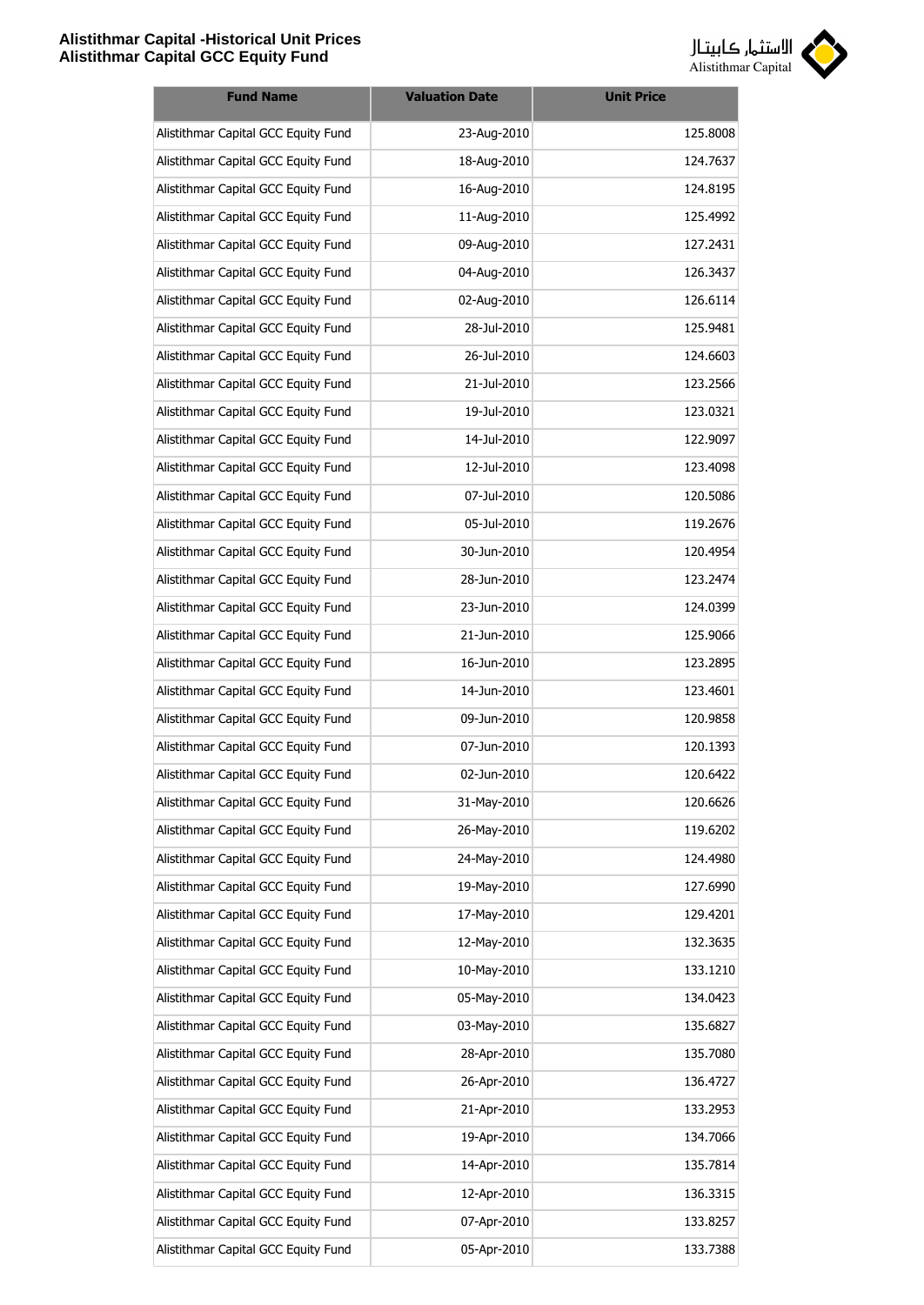

| <b>Fund Name</b>                    | <b>Valuation Date</b> | <b>Unit Price</b> |
|-------------------------------------|-----------------------|-------------------|
| Alistithmar Capital GCC Equity Fund | 31-Mar-2010           | 132.9836          |
| Alistithmar Capital GCC Equity Fund | 29-Mar-2010           | 132.2790          |
| Alistithmar Capital GCC Equity Fund | 24-Mar-2010           | 131.1216          |
| Alistithmar Capital GCC Equity Fund | 22-Mar-2010           | 130.1630          |
| Alistithmar Capital GCC Equity Fund | 17-Mar-2010           | 128.9813          |
| Alistithmar Capital GCC Equity Fund | 15-Mar-2010           | 127.3075          |
| Alistithmar Capital GCC Equity Fund | 10-Mar-2010           | 125.9620          |
| Alistithmar Capital GCC Equity Fund | 08-Mar-2010           | 125.4318          |
| Alistithmar Capital GCC Equity Fund | 03-Mar-2010           | 124.1216          |
| Alistithmar Capital GCC Equity Fund | 01-Mar-2010           | 123.3634          |
| Alistithmar Capital GCC Equity Fund | 24-Feb-2010           | 123.4092          |
| Alistithmar Capital GCC Equity Fund | 22-Feb-2010           | 124.3348          |
| Alistithmar Capital GCC Equity Fund | 17-Feb-2010           | 123.2207          |
| Alistithmar Capital GCC Equity Fund | 15-Feb-2010           | 122.0827          |
| Alistithmar Capital GCC Equity Fund | 10-Feb-2010           | 119.8791          |
| Alistithmar Capital GCC Equity Fund | 08-Feb-2010           | 119.3435          |
| Alistithmar Capital GCC Equity Fund | 03-Feb-2010           | 119.1294          |
| Alistithmar Capital GCC Equity Fund | 01-Feb-2010           | 117.9545          |
| Alistithmar Capital GCC Equity Fund | 27-Jan-2010           | 117.5424          |
| Alistithmar Capital GCC Equity Fund | 25-Jan-2010           | 119.4007          |
| Alistithmar Capital GCC Equity Fund | 20-Jan-2010           | 120.6609          |
| Alistithmar Capital GCC Equity Fund | 18-Jan-2010           | 120.9805          |
| Alistithmar Capital GCC Equity Fund | 13-Jan-2010           | 120.6437          |
| Alistithmar Capital GCC Equity Fund | 11-Jan-2010           | 122.1477          |
| Alistithmar Capital GCC Equity Fund | 06-Jan-2010           | 121.5204          |
| Alistithmar Capital GCC Equity Fund | 04-Jan-2010           | 120.4644          |
| Alistithmar Capital GCC Equity Fund | 30-Dec-2009           | 119.6424          |
| Alistithmar Capital GCC Equity Fund | 28-Dec-2009           | 120.3886          |
| Alistithmar Capital GCC Equity Fund | 23-Dec-2009           | 120.3845          |
| Alistithmar Capital GCC Equity Fund | 21-Dec-2009           | 121.5602          |
| Alistithmar Capital GCC Equity Fund | 16-Dec-2009           | 121.0273          |
| Alistithmar Capital GCC Equity Fund | 14-Dec-2009           | 120.2495          |
| Alistithmar Capital GCC Equity Fund | 09-Dec-2009           | 114.8601          |
| Alistithmar Capital GCC Equity Fund | 07-Dec-2009           | 119.2031          |
| Alistithmar Capital GCC Equity Fund | 02-Dec-2009           | 119.6678          |
| Alistithmar Capital GCC Equity Fund | 30-Nov-2009           | 122.0647          |
| Alistithmar Capital GCC Equity Fund | 25-Nov-2009           | 122.9878          |
| Alistithmar Capital GCC Equity Fund | 23-Nov-2009           | 122.0961          |
| Alistithmar Capital GCC Equity Fund | 18-Nov-2009           | 122.1727          |
| Alistithmar Capital GCC Equity Fund | 16-Nov-2009           | 123.5236          |
| Alistithmar Capital GCC Equity Fund | 11-Nov-2009           | 123.5448          |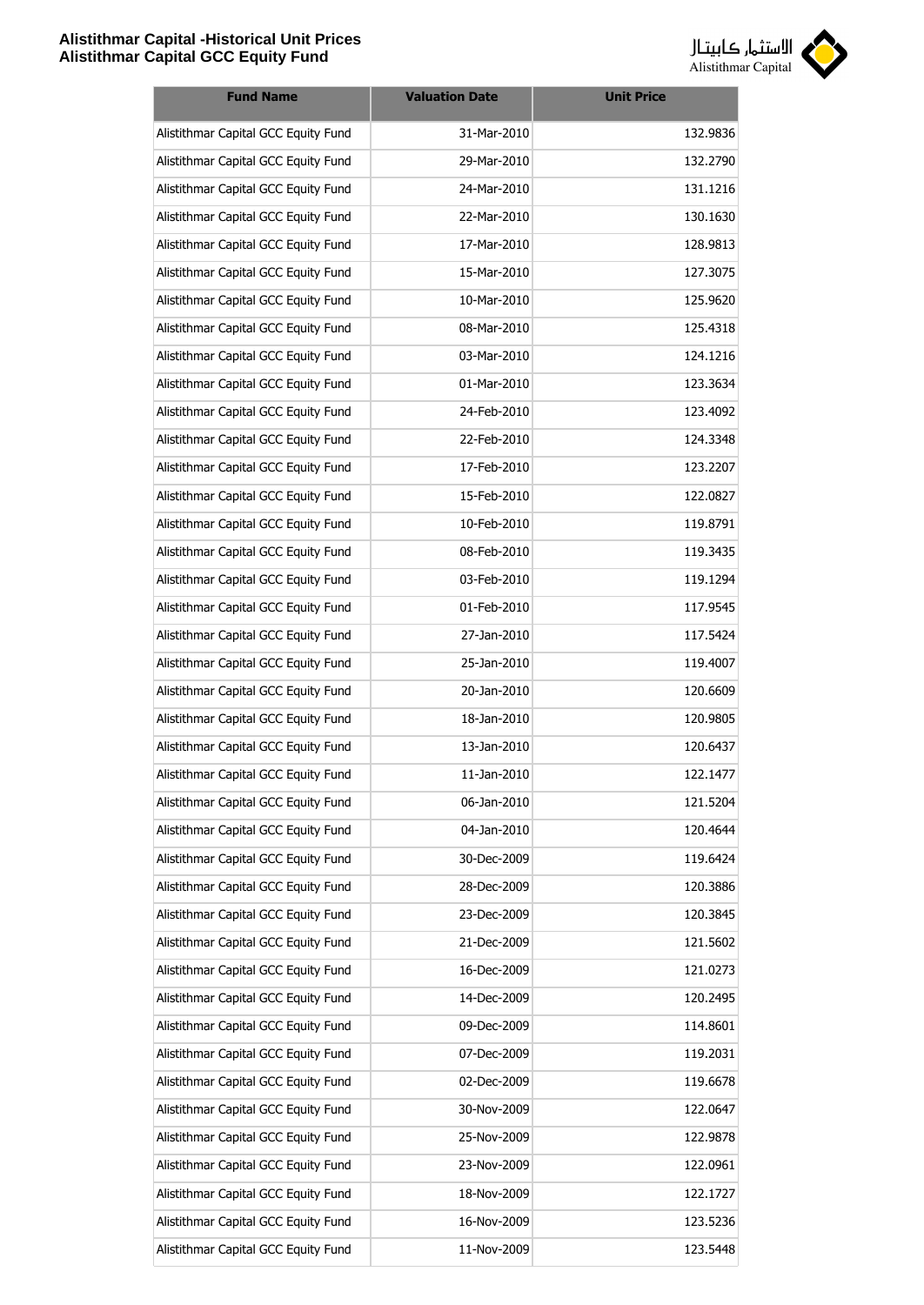

| <b>Fund Name</b>                    | <b>Valuation Date</b> | <b>Unit Price</b> |
|-------------------------------------|-----------------------|-------------------|
| Alistithmar Capital GCC Equity Fund | 09-Nov-2009           | 124.4797          |
| Alistithmar Capital GCC Equity Fund | 04-Nov-2009           | 124.8981          |
| Alistithmar Capital GCC Equity Fund | 02-Nov-2009           | 125.1857          |
| Alistithmar Capital GCC Equity Fund | 28-Oct-2009           | 127.9552          |
| Alistithmar Capital GCC Equity Fund | 26-Oct-2009           | 130.0795          |
| Alistithmar Capital GCC Equity Fund | 21-Oct-2009           | 130.4757          |
| Alistithmar Capital GCC Equity Fund | 19-Oct-2009           | 130.7349          |
| Alistithmar Capital GCC Equity Fund | 14-Oct-2009           | 129.5543          |
| Alistithmar Capital GCC Equity Fund | 12-Oct-2009           | 128.8348          |
| Alistithmar Capital GCC Equity Fund | 07-Oct-2009           | 129.6377          |
| Alistithmar Capital GCC Equity Fund | 05-Oct-2009           | 128.2635          |
| Alistithmar Capital GCC Equity Fund | 30-Sep-2009           | 127.3870          |
| Alistithmar Capital GCC Equity Fund | 28-Sep-2009           | 126.4917          |
| Alistithmar Capital GCC Equity Fund | 23-Sep-2009           | 125.09            |
| Alistithmar Capital GCC Equity Fund | 16-Sep-2009           | 123.3363          |
| Alistithmar Capital GCC Equity Fund | 14-Sep-2009           | 122.0882          |
| Alistithmar Capital GCC Equity Fund | 09-Sep-2009           | 121.5231          |
| Alistithmar Capital GCC Equity Fund | 07-Sep-2009           | 121.1828          |
| Alistithmar Capital GCC Equity Fund | 02-Sep-2009           | 119.1614          |
| Alistithmar Capital GCC Equity Fund | 31-Aug-2009           | 120.1434          |
| Alistithmar Capital GCC Equity Fund | 26-Aug-2009           | 120.4879          |
| Alistithmar Capital GCC Equity Fund | 24-Aug-2009           | 120.2480          |
| Alistithmar Capital GCC Equity Fund | 19-Aug-2009           | 117.4431          |
| Alistithmar Capital GCC Equity Fund | 17-Aug-2009           | 118.3802          |
| Alistithmar Capital GCC Equity Fund | 12-Aug-2009           | 120.34            |
| Alistithmar Capital GCC Equity Fund | 10-Aug-2009           | 121.2371          |
| Alistithmar Capital GCC Equity Fund | 05-Aug-2009           | 119.5633          |
| Alistithmar Capital GCC Equity Fund | 03-Aug-2009           | 119.5565          |
| Alistithmar Capital GCC Equity Fund | 29-Jul-2009           | 117.7372          |
| Alistithmar Capital GCC Equity Fund | 27-Jul-2009           | 118.8152          |
| Alistithmar Capital GCC Equity Fund | 22-Jul-2009           | 115.6969          |
| Alistithmar Capital GCC Equity Fund | 20-Jul-2009           | 114.8655          |
| Alistithmar Capital GCC Equity Fund | 15-Jul-2009           | 113.8515          |
| Alistithmar Capital GCC Equity Fund | 13-Jul-2009           | 109.5393          |
| Alistithmar Capital GCC Equity Fund | 08-Jul-2009           | 109.9627          |
| Alistithmar Capital GCC Equity Fund | 06-Jul-2009           | 110.6871          |
| Alistithmar Capital GCC Equity Fund | 01-Jul-2009           | 115.6360          |
| Alistithmar Capital GCC Equity Fund | 29-Jun-2009           | 114.3083          |
| Alistithmar Capital GCC Equity Fund | 24-Jun-2009           | 116.6587          |
| Alistithmar Capital GCC Equity Fund | 22-Jun-2009           | 118.3545          |
| Alistithmar Capital GCC Equity Fund | 17-Jun-2009           | 121.7253          |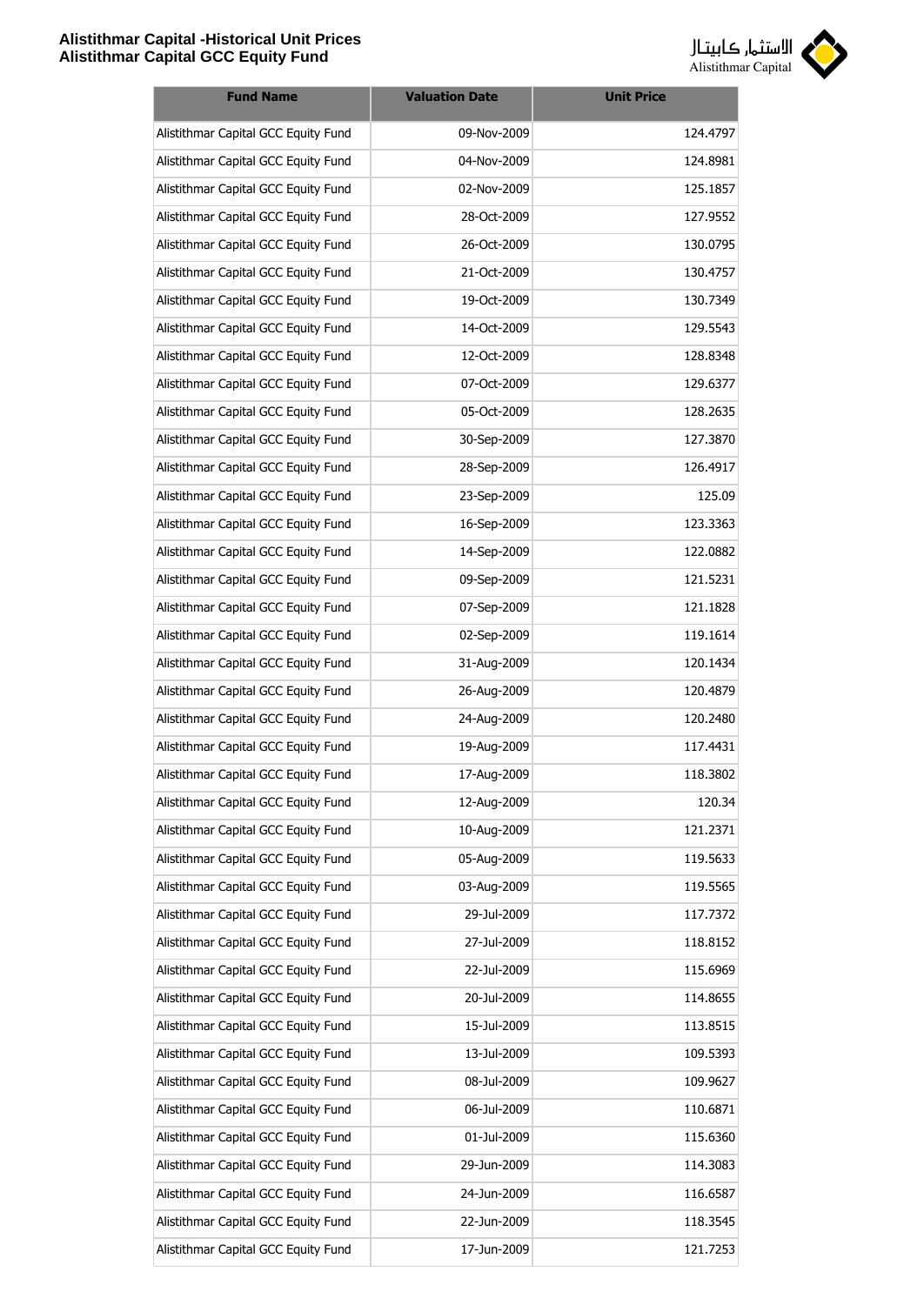

| <b>Fund Name</b>                    | <b>Valuation Date</b> | <b>Unit Price</b> |
|-------------------------------------|-----------------------|-------------------|
| Alistithmar Capital GCC Equity Fund | 15-Jun-2009           | 123.7092          |
| Alistithmar Capital GCC Equity Fund | 10-Jun-2009           | 122.3289          |
| Alistithmar Capital GCC Equity Fund | 08-Jun-2009           | 120.8998          |
| Alistithmar Capital GCC Equity Fund | 03-Jun-2009           | 123.7898          |
| Alistithmar Capital GCC Equity Fund | 01-Jun-2009           | 121.4033          |
| Alistithmar Capital GCC Equity Fund | 27-May-2009           | 115.8497          |
| Alistithmar Capital GCC Equity Fund | 25-May-2009           | 116.0280          |
| Alistithmar Capital GCC Equity Fund | 20-May-2009           | 115.4407          |
| Alistithmar Capital GCC Equity Fund | 18-May-2009           | 114.5994          |
| Alistithmar Capital GCC Equity Fund | 13-May-2009           | 115.9476          |
| Alistithmar Capital GCC Equity Fund | 11-May-2009           | 114.6755          |
| Alistithmar Capital GCC Equity Fund | 06-May-2009           | 111.7935          |
| Alistithmar Capital GCC Equity Fund | 04-May-2009           | 110.0602          |
| Alistithmar Capital GCC Equity Fund | 29-Apr-2009           | 107.1163          |
| Alistithmar Capital GCC Equity Fund | 27-Apr-2009           | 104.1305          |
| Alistithmar Capital GCC Equity Fund | 22-Apr-2009           | 102.9070          |
| Alistithmar Capital GCC Equity Fund | 20-Apr-2009           | 103.9966          |
| Alistithmar Capital GCC Equity Fund | 15-Apr-2009           | 104.0456          |
| Alistithmar Capital GCC Equity Fund | 13-Apr-2009           | 103.4097          |
| Alistithmar Capital GCC Equity Fund | 08-Apr-2009           | 98.6836           |
| Alistithmar Capital GCC Equity Fund | 06-Apr-2009           | 100.7528          |
| Alistithmar Capital GCC Equity Fund | 01-Apr-2009           | 92.8692           |
| Alistithmar Capital GCC Equity Fund | 30-Mar-2009           | 90.9793           |
| Alistithmar Capital GCC Equity Fund | 25-Mar-2009           | 92.9402           |
| Alistithmar Capital GCC Equity Fund | 23-Mar-2009           | 91.3070           |
| Alistithmar Capital GCC Equity Fund | 18-Mar-2009           | 88.0345           |
| Alistithmar Capital GCC Equity Fund | 16-Mar-2009           | 87.6017           |
| Alistithmar Capital GCC Equity Fund | 11-Mar-2009           | 83.5654           |
| Alistithmar Capital GCC Equity Fund | 09-Mar-2009           | 83.3038           |
| Alistithmar Capital GCC Equity Fund | 04-Mar-2009           | 84.5644           |
| Alistithmar Capital GCC Equity Fund | 02-Mar-2009           | 83.4552           |
| Alistithmar Capital GCC Equity Fund | 25-Feb-2009           | 85.3432           |
| Alistithmar Capital GCC Equity Fund | 23-Feb-2009           | 89.6635           |
| Alistithmar Capital GCC Equity Fund | 18-Feb-2009           | 89.9239           |
| Alistithmar Capital GCC Equity Fund | 16-Feb-2009           | 91.8528           |
| Alistithmar Capital GCC Equity Fund | 12-Feb-2009           | 91.9178           |
| Alistithmar Capital GCC Equity Fund | 05-Feb-2009           | 90.6906           |
| Alistithmar Capital GCC Equity Fund | 29-Jan-2009           | 91.7887           |
| Alistithmar Capital GCC Equity Fund | 22-Jan-2009           | 84.5458           |
| Alistithmar Capital GCC Equity Fund | 15-Jan-2009           | 96.3695           |
| Alistithmar Capital GCC Equity Fund | 08-Jan-2009           | 105.0811          |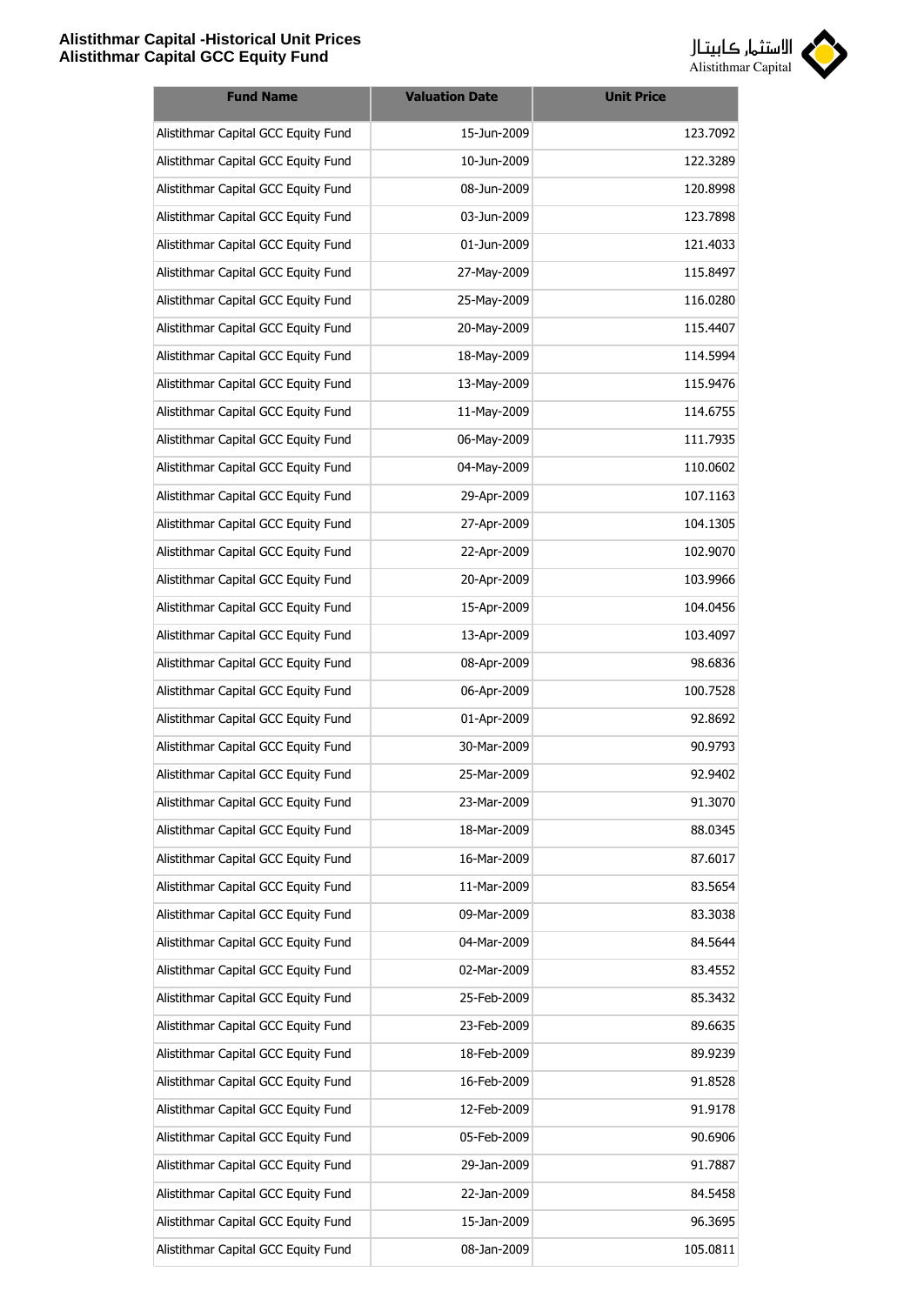

| <b>Fund Name</b>                    | <b>Valuation Date</b> | <b>Unit Price</b> |
|-------------------------------------|-----------------------|-------------------|
| Alistithmar Capital GCC Equity Fund | 31-Dec-2008           | 101.2358          |
| Alistithmar Capital GCC Equity Fund | 25-Dec-2008           | 101.6118          |
| Alistithmar Capital GCC Equity Fund | 18-Dec-2008           | 109.5247          |
| Alistithmar Capital GCC Equity Fund | 11-Dec-2008           | 107.7684          |
| Alistithmar Capital GCC Equity Fund | 27-Nov-2008           | 102.0417          |
| Alistithmar Capital GCC Equity Fund | 20-Nov-2008           | 106.7459          |
| Alistithmar Capital GCC Equity Fund | 13-Nov-2008           | 112.8818          |
| Alistithmar Capital GCC Equity Fund | 06-Nov-2008           | 132.4330          |
| Alistithmar Capital GCC Equity Fund | 30-Oct-2008           | 127.0207          |
| Alistithmar Capital GCC Equity Fund | 23-Oct-2008           | 139.8499          |
| Alistithmar Capital GCC Equity Fund | 16-Oct-2008           | 155.3868          |
| Alistithmar Capital GCC Equity Fund | 09-Oct-2008           | 143.1395          |
| Alistithmar Capital GCC Equity Fund | 25-Sep-2008           | 163.3788          |
| Alistithmar Capital GCC Equity Fund | 18-Sep-2008           | 167.2547          |
| Alistithmar Capital GCC Equity Fund | 11-Sep-2008           | 180.5785          |
| Alistithmar Capital GCC Equity Fund | 04-Sep-2008           | 191.1871          |
| Alistithmar Capital GCC Equity Fund | 28-Aug-2008           | 199.8881          |
| Alistithmar Capital GCC Equity Fund | 21-Aug-2008           | 195.9681          |
| Alistithmar Capital GCC Equity Fund | 14-Aug-2008           | 193.5851          |
| Alistithmar Capital GCC Equity Fund | 07-Aug-2008           | 201.0346          |
| Alistithmar Capital GCC Equity Fund | 31-Jul-2008           | 206.8505          |
| Alistithmar Capital GCC Equity Fund | 24-Jul-2008           | 211.6252          |
| Alistithmar Capital GCC Equity Fund | 17-Jul-2008           | 205.2321          |
| Alistithmar Capital GCC Equity Fund | 10-Jul-2008           | 207.7195          |
| Alistithmar Capital GCC Equity Fund | 03-Jul-2008           | 216.8077          |
| Alistithmar Capital GCC Equity Fund | 26-Jun-2008           | 217.4022          |
| Alistithmar Capital GCC Equity Fund | 19-Jun-2008           | 221.0344          |
| Alistithmar Capital GCC Equity Fund | 12-Jun-2008           | 220.9373          |
| Alistithmar Capital GCC Equity Fund | 05-Jun-2008           | 221.0742          |
| Alistithmar Capital GCC Equity Fund | 29-May-2008           | 216.5491          |
| Alistithmar Capital GCC Equity Fund | 22-May-2008           | 218.2775          |
| Alistithmar Capital GCC Equity Fund | 15-May-2008           | 219.9182          |
| Alistithmar Capital GCC Equity Fund | 08-May-2008           | 220.3423          |
| Alistithmar Capital GCC Equity Fund | 01-May-2008           | 223.0627          |
| Alistithmar Capital GCC Equity Fund | 24-Apr-2008           | 218.6853          |
| Alistithmar Capital GCC Equity Fund | 17-Apr-2008           | 217.2544          |
| Alistithmar Capital GCC Equity Fund | 10-Apr-2008           | 213.8302          |
| Alistithmar Capital GCC Equity Fund | 03-Apr-2008           | 206.4962          |
| Alistithmar Capital GCC Equity Fund | 27-Mar-2008           | 205.3110          |
| Alistithmar Capital GCC Equity Fund | 20-Mar-2008           | 207.0206          |
| Alistithmar Capital GCC Equity Fund | 13-Mar-2008           | 214.03            |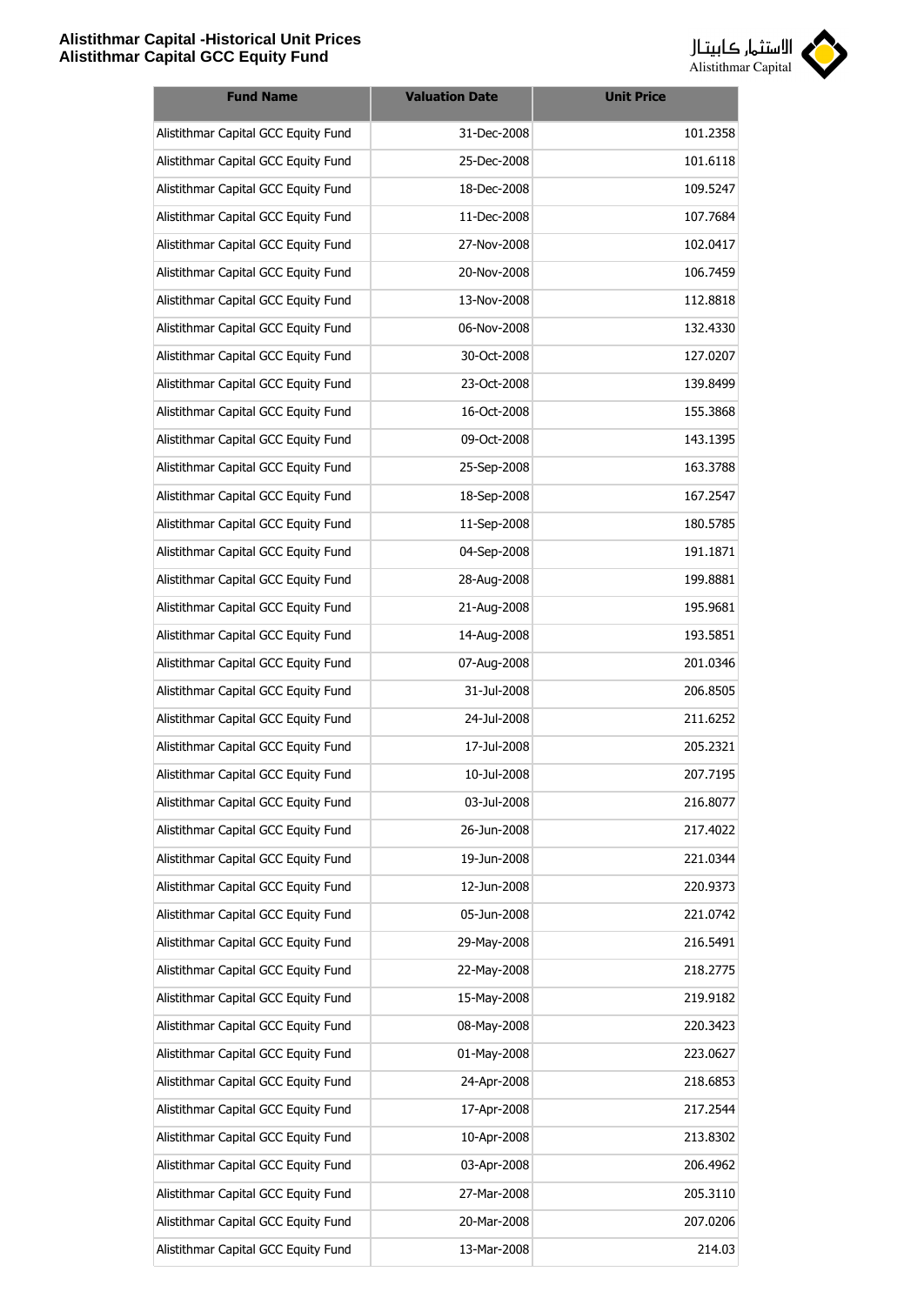

| <b>Fund Name</b>                    | <b>Valuation Date</b> | <b>Unit Price</b> |
|-------------------------------------|-----------------------|-------------------|
| Alistithmar Capital GCC Equity Fund | 06-Mar-2008           | 215.1148          |
| Alistithmar Capital GCC Equity Fund | 28-Feb-2008           | 219.5657          |
| Alistithmar Capital GCC Equity Fund | 21-Feb-2008           | 215.1818          |
| Alistithmar Capital GCC Equity Fund | 14-Feb-2008           | 200.8517          |
| Alistithmar Capital GCC Equity Fund | 07-Feb-2008           | 206.3248          |
| Alistithmar Capital GCC Equity Fund | 31-Jan-2008           | 205.6429          |
| Alistithmar Capital GCC Equity Fund | 24-Jan-2008           | 200.9062          |
| Alistithmar Capital GCC Equity Fund | 17-Jan-2008           | 232.1697          |
| Alistithmar Capital GCC Equity Fund | 10-Jan-2008           | 233.7623          |
| Alistithmar Capital GCC Equity Fund | 03-Jan-2008           | 223.4671          |
| Alistithmar Capital GCC Equity Fund | 27-Dec-2007           | 222.9518          |
| Alistithmar Capital GCC Equity Fund | 20-Dec-2007           | 216.5638          |
| Alistithmar Capital GCC Equity Fund | 13-Dec-2007           | 217.9445          |
| Alistithmar Capital GCC Equity Fund | 06-Dec-2007           | 204.0236          |
| Alistithmar Capital GCC Equity Fund | 29-Nov-2007           | 199.3985          |
| Alistithmar Capital GCC Equity Fund | 22-Nov-2007           | 201.1178          |
| Alistithmar Capital GCC Equity Fund | 15-Nov-2007           | 198.1471          |
| Alistithmar Capital GCC Equity Fund | 08-Nov-2007           | 196.0669          |
| Alistithmar Capital GCC Equity Fund | 01-Nov-2007           | 192.7162          |
| Alistithmar Capital GCC Equity Fund | 25-Oct-2007           | 185.8006          |
| Alistithmar Capital GCC Equity Fund | 18-Oct-2007           | 182.3615          |
| Alistithmar Capital GCC Equity Fund | 11-Oct-2007           | 178.1885          |
| Alistithmar Capital GCC Equity Fund | 04-Oct-2007           | 177.7345          |
| Alistithmar Capital GCC Equity Fund | 27-Sep-2007           | 177.4857          |
| Alistithmar Capital GCC Equity Fund | 20-Sep-2007           | 175.4943          |
| Alistithmar Capital GCC Equity Fund | 13-Sep-2007           | 172.9821          |
| Alistithmar Capital GCC Equity Fund | 06-Sep-2007           | 173.9887          |
| Alistithmar Capital GCC Equity Fund | 30-Aug-2007           | 177.1898          |
| Alistithmar Capital GCC Equity Fund | 23-Aug-2007           | 175.2712          |
| Alistithmar Capital GCC Equity Fund | 16-Aug-2007           | 172.8420          |
| Alistithmar Capital GCC Equity Fund | 09-Aug-2007           | 172.8632          |
| Alistithmar Capital GCC Equity Fund | 02-Aug-2007           | 170.4532          |
| Alistithmar Capital GCC Equity Fund | 26-Jul-2007           | 171.9507          |
| Alistithmar Capital GCC Equity Fund | 19-Jul-2007           | 168.8619          |
| Alistithmar Capital GCC Equity Fund | 12-Jul-2007           | 167.4977          |
| Alistithmar Capital GCC Equity Fund | 05-Jul-2007           | 163.6670          |
| Alistithmar Capital GCC Equity Fund | 28-Jun-2007           | 159.5883          |
| Alistithmar Capital GCC Equity Fund | 21-Jun-2007           | 160.4339          |
| Alistithmar Capital GCC Equity Fund | 14-Jun-2007           | 160.0138          |
| Alistithmar Capital GCC Equity Fund | 07-Jun-2007           | 162.0204          |
| Alistithmar Capital GCC Equity Fund | 31-May-2007           | 164.2493          |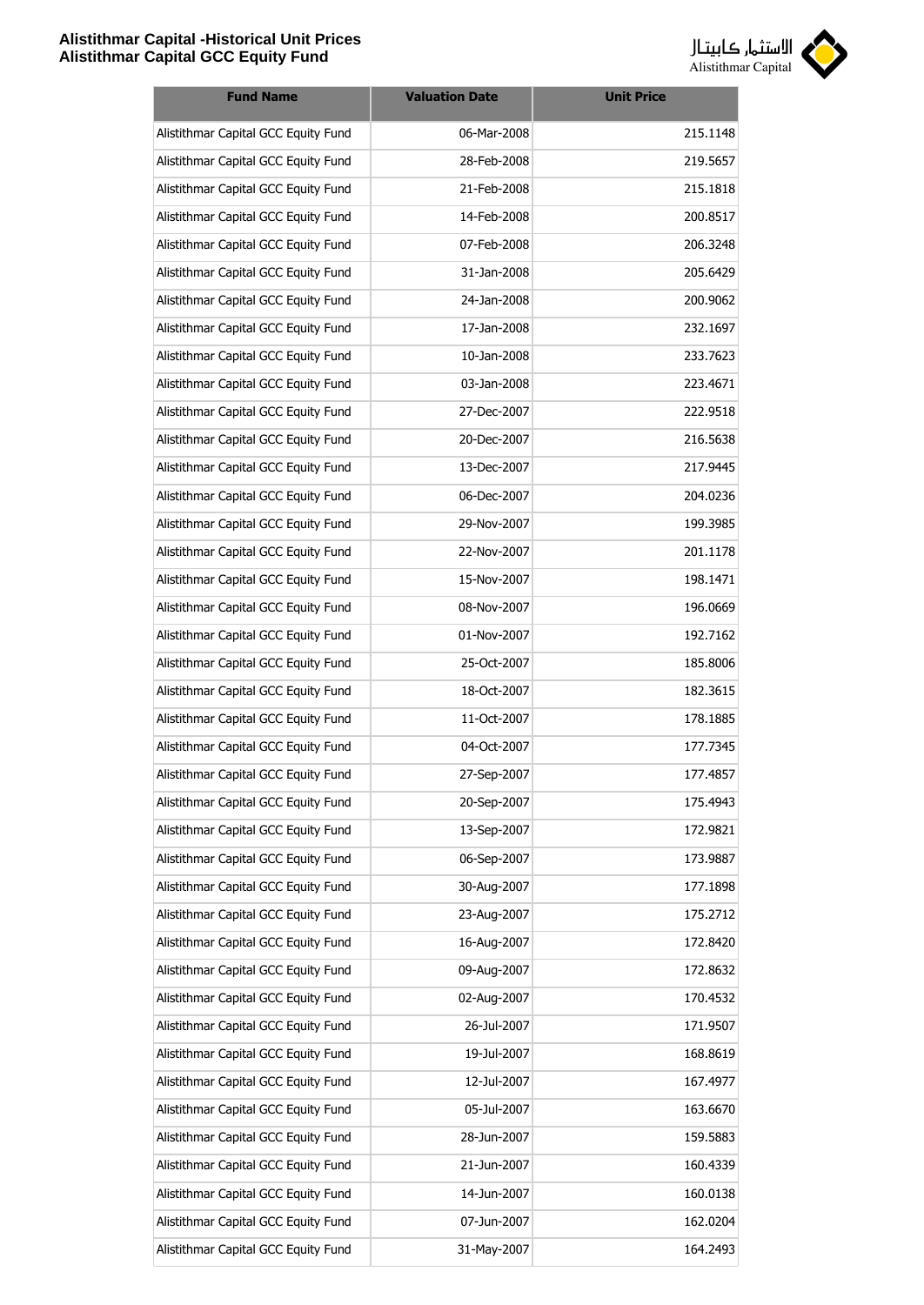

| <b>Fund Name</b>                    | <b>Valuation Date</b> | <b>Unit Price</b> |
|-------------------------------------|-----------------------|-------------------|
| Alistithmar Capital GCC Equity Fund | 24-May-2007           | 166.5012          |
| Alistithmar Capital GCC Equity Fund | 17-May-2007           | 162.6276          |
| Alistithmar Capital GCC Equity Fund | 10-May-2007           | 159.8908          |
| Alistithmar Capital GCC Equity Fund | 03-May-2007           | 158.5354          |
| Alistithmar Capital GCC Equity Fund | 26-Apr-2007           | 156.0566          |
| Alistithmar Capital GCC Equity Fund | 19-Apr-2007           | 156.1399          |
| Alistithmar Capital GCC Equity Fund | 12-Apr-2007           | 157.6011          |
| Alistithmar Capital GCC Equity Fund | 05-Apr-2007           | 154.9855          |
| Alistithmar Capital GCC Equity Fund | 29-Mar-2007           | 155.7802          |
| Alistithmar Capital GCC Equity Fund | 22-Mar-2007           | 160.2818          |
| Alistithmar Capital GCC Equity Fund | 15-Mar-2007           | 161.3558          |
| Alistithmar Capital GCC Equity Fund | 08-Mar-2007           | 161.1848          |
| Alistithmar Capital GCC Equity Fund | 01-Mar-2007           | 157.2447          |
| Alistithmar Capital GCC Equity Fund | 22-Feb-2007           | 158.5490          |
| Alistithmar Capital GCC Equity Fund | 15-Feb-2007           | 155.6782          |
| Alistithmar Capital GCC Equity Fund | 08-Feb-2007           | 151.0190          |
| Alistithmar Capital GCC Equity Fund | 01-Feb-2007           | 148.6142          |
| Alistithmar Capital GCC Equity Fund | 25-Jan-2007           | 149.2475          |
| Alistithmar Capital GCC Equity Fund | 18-Jan-2007           | 150.1623          |
| Alistithmar Capital GCC Equity Fund | 11-Jan-2007           | 154.3490          |
| Alistithmar Capital GCC Equity Fund | 28-Dec-2006           | 157.2294          |
| Alistithmar Capital GCC Equity Fund | 21-Dec-2006           | 156.0064          |
| Alistithmar Capital GCC Equity Fund | 14-Dec-2006           | 157.3374          |
| Alistithmar Capital GCC Equity Fund | 07-Dec-2006           | 155.7219          |
| Alistithmar Capital GCC Equity Fund | 30-Nov-2006           | 158.7076          |
| Alistithmar Capital GCC Equity Fund | 23-Nov-2006           | 161.4549          |
| Alistithmar Capital GCC Equity Fund | 16-Nov-2006           | 159.7038          |
| Alistithmar Capital GCC Equity Fund | 09-Nov-2006           | 160.4414          |
| Alistithmar Capital GCC Equity Fund | 02-Nov-2006           | 163.6569          |
| Alistithmar Capital GCC Equity Fund | 19-Oct-2006           | 173.4627          |
| Alistithmar Capital GCC Equity Fund | 12-Oct-2006           | 175.5934          |
| Alistithmar Capital GCC Equity Fund | 05-Oct-2006           | 171.9131          |
| Alistithmar Capital GCC Equity Fund | 28-Sep-2006           | 173.7487          |
| Alistithmar Capital GCC Equity Fund | 21-Sep-2006           | 173.8333          |
| Alistithmar Capital GCC Equity Fund | 14-Sep-2006           | 175.0644          |
| Alistithmar Capital GCC Equity Fund | 07-Sep-2006           | 176.1261          |
| Alistithmar Capital GCC Equity Fund | 31-Aug-2006           | 174.6999          |
| Alistithmar Capital GCC Equity Fund | 24-Aug-2006           | 176.4266          |
| Alistithmar Capital GCC Equity Fund | 17-Aug-2006           | 176.9513          |
| Alistithmar Capital GCC Equity Fund | 10-Aug-2006           | 175.2281          |
| Alistithmar Capital GCC Equity Fund | 03-Aug-2006           | 170.7749          |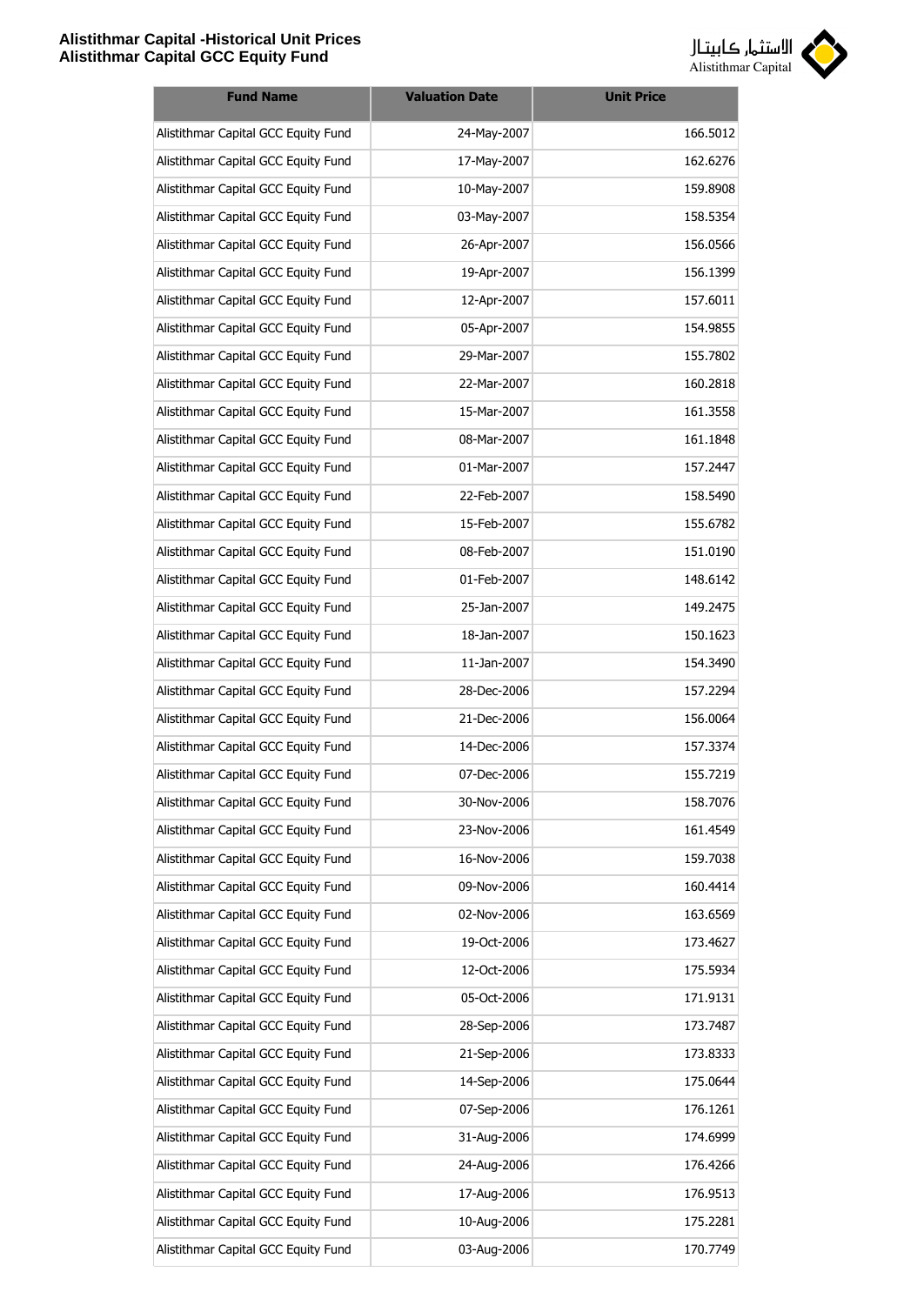

| <b>Fund Name</b>                    | <b>Valuation Date</b> | <b>Unit Price</b> |
|-------------------------------------|-----------------------|-------------------|
| Alistithmar Capital GCC Equity Fund | 27-Jul-2006           | 168.5647          |
| Alistithmar Capital GCC Equity Fund | 20-Jul-2006           | 170.5289          |
| Alistithmar Capital GCC Equity Fund | 13-Jul-2006           | 180.0622          |
| Alistithmar Capital GCC Equity Fund | 06-Jul-2006           | 187.3386          |
| Alistithmar Capital GCC Equity Fund | 29-Jun-2006           | 188.3880          |
| Alistithmar Capital GCC Equity Fund | 22-Jun-2006           | 185.6840          |
| Alistithmar Capital GCC Equity Fund | 15-Jun-2006           | 182.9030          |
| Alistithmar Capital GCC Equity Fund | 08-Jun-2006           | 183.4744          |
| Alistithmar Capital GCC Equity Fund | 01-Jun-2006           | 182.9210          |
| Alistithmar Capital GCC Equity Fund | 25-May-2006           | 174.0363          |
| Alistithmar Capital GCC Equity Fund | 18-May-2006           | 178.9010          |
| Alistithmar Capital GCC Equity Fund | 11-May-2006           | 173.6171          |
| Alistithmar Capital GCC Equity Fund | 04-May-2006           | 196.4564          |
| Alistithmar Capital GCC Equity Fund | 27-Apr-2006           | 202.7479          |
| Alistithmar Capital GCC Equity Fund | 20-Apr-2006           | 201.6505          |
| Alistithmar Capital GCC Equity Fund | 13-Apr-2006           | 224.2796          |
| Alistithmar Capital GCC Equity Fund | 06-Apr-2006           | 238.3771          |
| Alistithmar Capital GCC Equity Fund | 30-Mar-2006           | 233.5208          |
| Alistithmar Capital GCC Equity Fund | 23-Mar-2006           | 221.7607          |
| Alistithmar Capital GCC Equity Fund | 16-Mar-2006           | 220.0785          |
| Alistithmar Capital GCC Equity Fund | 09-Mar-2006           | 235.0209          |
| Alistithmar Capital GCC Equity Fund | 02-Mar-2006           | 239.4615          |
| Alistithmar Capital GCC Equity Fund | 23-Feb-2006           | 258.2201          |
| Alistithmar Capital GCC Equity Fund | 16-Feb-2006           | 252.1789          |
| Alistithmar Capital GCC Equity Fund | 09-Feb-2006           | 255.1235          |
| Alistithmar Capital GCC Equity Fund | 02-Feb-2006           | 255.0235          |
| Alistithmar Capital GCC Equity Fund | 26-Jan-2006           | 252.8477          |
| Alistithmar Capital GCC Equity Fund | 19-Jan-2006           | 247.4781          |
| Alistithmar Capital GCC Equity Fund | 12-Jan-2006           | 249.2004          |
| Alistithmar Capital GCC Equity Fund | 05-Jan-2006           | 245.6805          |
| Alistithmar Capital GCC Equity Fund | 29-Dec-2005           | 240.1071          |
| Alistithmar Capital GCC Equity Fund | 22-Dec-2005           | 240.6051          |
| Alistithmar Capital GCC Equity Fund | 15-Dec-2005           | 243.3088          |
| Alistithmar Capital GCC Equity Fund | 08-Dec-2005           | 243.1216          |
| Alistithmar Capital GCC Equity Fund | 01-Dec-2005           | 239.6808          |
| Alistithmar Capital GCC Equity Fund | 24-Nov-2005           | 240.0022          |
| Alistithmar Capital GCC Equity Fund | 17-Nov-2005           | 241.9820          |
| Alistithmar Capital GCC Equity Fund | 10-Nov-2005           | 241.8256          |
| Alistithmar Capital GCC Equity Fund | 03-Nov-2005           | 236.7770          |
| Alistithmar Capital GCC Equity Fund | 27-Oct-2005           | 230.0847          |
| Alistithmar Capital GCC Equity Fund | 20-Oct-2005           | 229.3838          |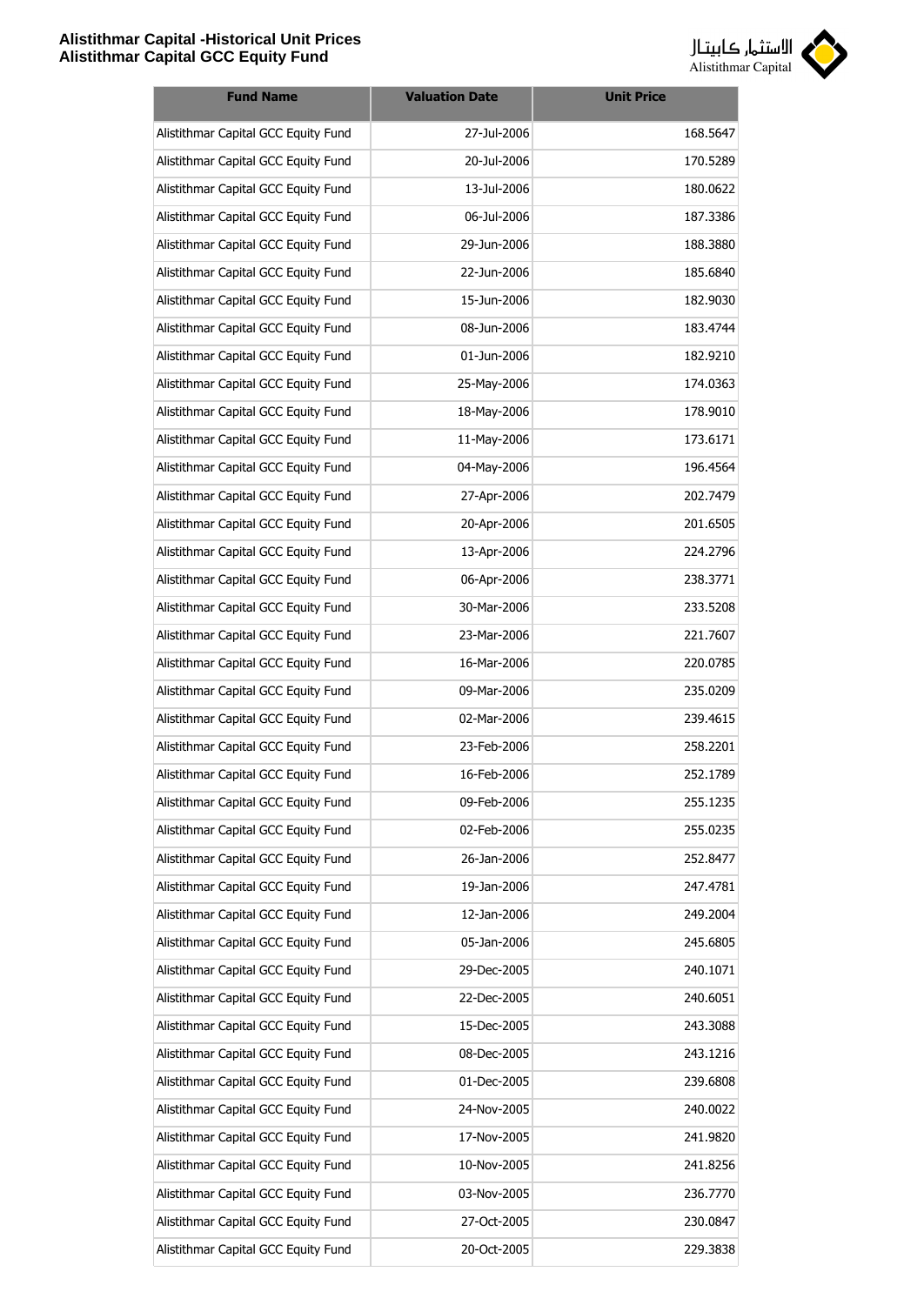

| <b>Fund Name</b>                    | <b>Valuation Date</b> | <b>Unit Price</b> |
|-------------------------------------|-----------------------|-------------------|
| Alistithmar Capital GCC Equity Fund | 13-Oct-2005           | 228.0203          |
| Alistithmar Capital GCC Equity Fund | 06-Oct-2005           | 222.8305          |
| Alistithmar Capital GCC Equity Fund | 29-Sep-2005           | 226.5502          |
| Alistithmar Capital GCC Equity Fund | 22-Sep-2005           | 227.6089          |
| Alistithmar Capital GCC Equity Fund | 15-Sep-2005           | 224.5583          |
| Alistithmar Capital GCC Equity Fund | 08-Sep-2005           | 216.7667          |
| Alistithmar Capital GCC Equity Fund | 01-Sep-2005           | 219.9892          |
| Alistithmar Capital GCC Equity Fund | 25-Aug-2005           | 220.4803          |
| Alistithmar Capital GCC Equity Fund | 18-Aug-2005           | 214.0456          |
| Alistithmar Capital GCC Equity Fund | 11-Aug-2005           | 209.2625          |
| Alistithmar Capital GCC Equity Fund | 04-Aug-2005           | 203.3713          |
| Alistithmar Capital GCC Equity Fund | 28-Jul-2005           | 197.3627          |
| Alistithmar Capital GCC Equity Fund | 21-Jul-2005           | 192.0544          |
| Alistithmar Capital GCC Equity Fund | 14-Jul-2005           | 195.6345          |
| Alistithmar Capital GCC Equity Fund | 07-Jul-2005           | 198.3511          |
| Alistithmar Capital GCC Equity Fund | 30-Jun-2005           | 204.3018          |
| Alistithmar Capital GCC Equity Fund | 23-Jun-2005           | 206.4688          |
| Alistithmar Capital GCC Equity Fund | 16-Jun-2005           | 201.9504          |
| Alistithmar Capital GCC Equity Fund | 09-Jun-2005           | 195.6288          |
| Alistithmar Capital GCC Equity Fund | 02-Jun-2005           | 185.8752          |
| Alistithmar Capital GCC Equity Fund | 26-May-2005           | 186.5369          |
| Alistithmar Capital GCC Equity Fund | 19-May-2005           | 185.1114          |
| Alistithmar Capital GCC Equity Fund | 12-May-2005           | 179.9872          |
| Alistithmar Capital GCC Equity Fund | 05-May-2005           | 176.0221          |
| Alistithmar Capital GCC Equity Fund | 28-Apr-2005           | 178.7623          |
| Alistithmar Capital GCC Equity Fund | 21-Apr-2005           | 176.6937          |
| Alistithmar Capital GCC Equity Fund | 14-Apr-2005           | 177.0728          |
| Alistithmar Capital GCC Equity Fund | 07-Apr-2005           | 176.4889          |
| Alistithmar Capital GCC Equity Fund | 31-Mar-2005           | 166.1565          |
| Alistithmar Capital GCC Equity Fund | 24-Mar-2005           | 162.8839          |
| Alistithmar Capital GCC Equity Fund | 17-Mar-2005           | 158.3877          |
| Alistithmar Capital GCC Equity Fund | 10-Mar-2005           | 150.16            |
| Alistithmar Capital GCC Equity Fund | 03-Mar-2005           | 144.1714          |
| Alistithmar Capital GCC Equity Fund | 24-Feb-2005           | 139.8642          |
| Alistithmar Capital GCC Equity Fund | 17-Feb-2005           | 138.1202          |
| Alistithmar Capital GCC Equity Fund | 10-Feb-2005           | 133.7037          |
| Alistithmar Capital GCC Equity Fund | 03-Feb-2005           | 132.0274          |
| Alistithmar Capital GCC Equity Fund | 20-Jan-2005           | 129.4499          |
| Alistithmar Capital GCC Equity Fund | 13-Jan-2005           | 128.4561          |
| Alistithmar Capital GCC Equity Fund | 06-Jan-2005           | 129.2391          |
| Alistithmar Capital GCC Equity Fund | 30-Dec-2004           | 127.6452          |